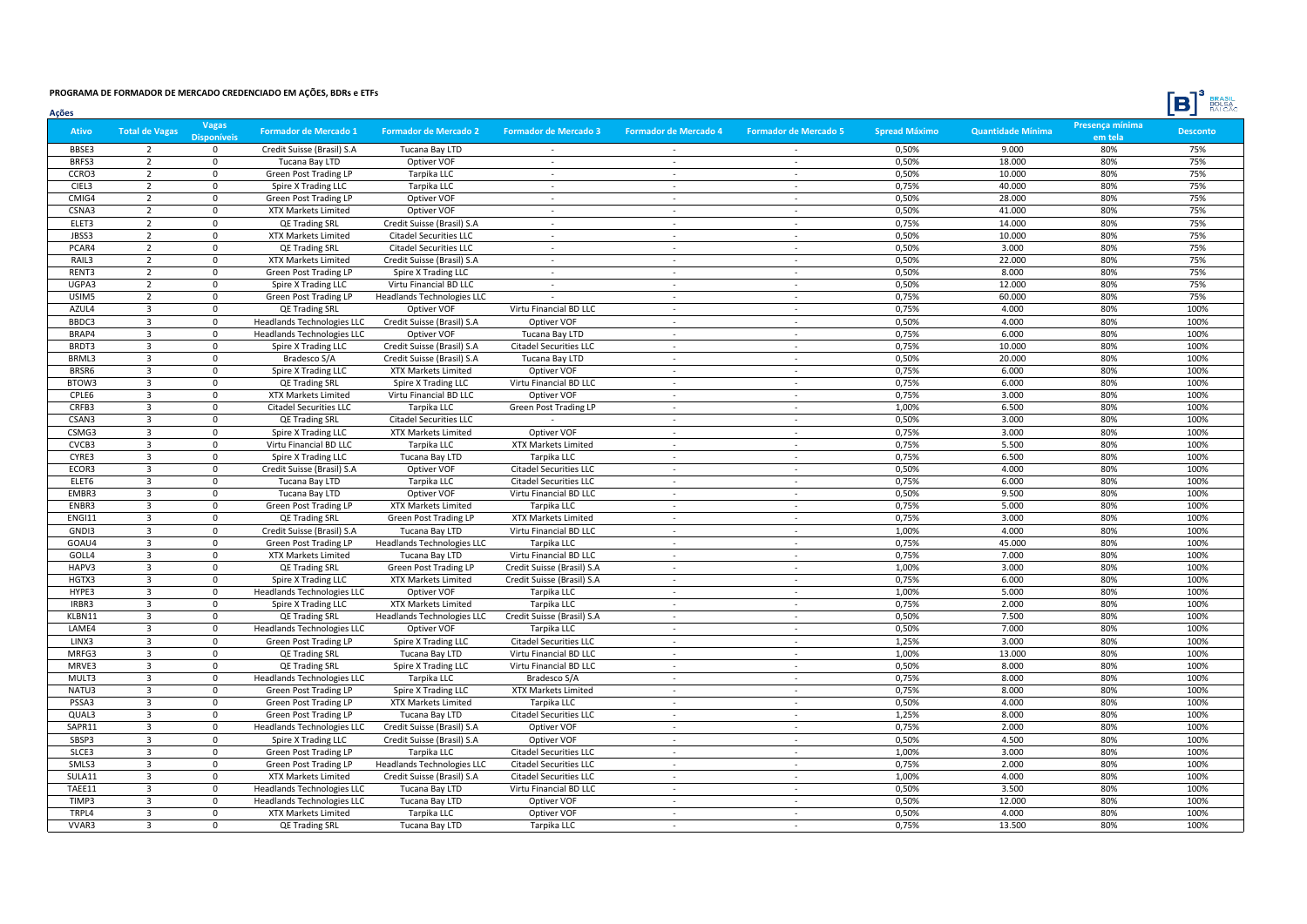| <b>BRASI</b><br>г<br>RΔ |
|-------------------------|

| Vagas<br>Presença mínima<br><b>Quantidade Mínima</b><br><b>Total de Vagas</b><br>Formador de Mercado 1<br><b>Formador de Mercado 2</b><br><b>Formador de Mercado 5</b><br><b>Spread Máximo</b><br><b>Desconto</b><br>Ativo<br><b>Formador de Mercado 3</b><br><b>Formador de Mercado 4</b><br><b>Disponíveis</b><br>em tela<br>0,50%<br>WEGE3<br>QE Trading SRL<br>80%<br>100%<br>3<br>$\Omega$<br>Credit Suisse (Brasil) S.A<br>Optiver VOF<br>6.000<br>1,50%<br>100%<br>-5<br>Tarpika LLC<br><b>Citadel Securities LLC</b><br>8.000<br>80%<br>ALPA4<br><b>QE Trading SRL</b><br>Credit Suisse (Brasil) S.A<br>Tucana Bay LTD<br>1,50%<br>100%<br>BEEF3<br>-5<br><b>QE Trading SRL</b><br>XTX Markets Limited<br>Tarpika LLC<br><b>Citadel Securities LLC</b><br>11.500<br>80%<br>$\Omega$<br>Spire X Trading LLC<br>1,50%<br>5.000<br>80%<br>100%<br>BPAC11<br>-5<br>QE Trading SRL<br>XTX Markets Limited<br><b>Citadel Securities LLC</b><br>Optiver VOF<br>1,50%<br>100%<br>BRPR3<br><b>Citadel Securities LLC</b><br>10.000<br>80%<br>$\Omega$<br>QE Trading SRL<br><b>Green Post Trading LP</b><br>Spire X Trading LLC<br>Optiver VOF<br>1.00%<br>100%<br>CESP6<br>Optiver VOF<br>4.000<br>80%<br>-5<br>$\overline{2}$<br>QE Trading SRL<br><b>Citadel Securities LLC</b><br>100%<br>CMIG3<br>-5<br>Tarpika LLC<br>Credit Suisse (Brasil) S.A<br>3,75%<br>6.000<br>80%<br>$\mathbf{0}$<br>QE Trading SRL<br>Green Post Trading LP<br>Spire X Trading LLC<br>CPLE3<br>2,00%<br>100%<br>Green Post Trading LP<br><b>XTX Markets Limited</b><br>Optiver VOF<br>3.000<br>80%<br>-5<br>QE Trading SRL<br>Spire X Trading LLC<br>$\Omega$<br>3,00%<br>100%<br>1.000<br>CPRE3<br>Optiver VOF<br>80%<br>100%<br>Spire X Trading LLC<br>Credit Suisse (Brasil) S.A<br>Tucana Bay LTD<br><b>Citadel Securities LLC</b><br>1,00%<br>12.000<br>80%<br>DTEX3<br>-5<br>QE Trading SRL<br>$\Omega$<br><b>Citadel Securities LLC</b><br>1,50%<br>5.000<br>80%<br>100%<br>ENAT3<br>-5<br>$\Omega$<br><b>QE Trading SRL</b><br>XTX Markets Limited<br>Tucana Bay LTD<br>Tarpika LLC<br>1,00%<br>100%<br>EZTC3<br>Credit Suisse (Brasil) S.A<br>Optiver VOF<br>5.000<br>80%<br>-5<br><b>QE Trading SRL</b><br><b>XTX Markets Limited</b><br>Tarpika LLC<br>$\Omega$<br>1,50%<br>100%<br>GFSA3<br><b>Green Post Trading LP</b><br>Optiver VOF<br><b>Citadel Securities LLC</b><br>8.000<br>80%<br>-5<br><b>QE Trading SRL</b><br>Spire X Trading LLC<br>1,50%<br>100%<br>-5<br>Credit Suisse (Brasil) S.A<br><b>Citadel Securities LLC</b><br>5.000<br>80%<br>LAME3<br>Green Post Trading LP<br>Spire X Trading LLC<br>XTX Markets Limited<br>U<br>1,25%<br>100%<br>LIGT3<br>-5<br><b>Citadel Securities LLC</b><br>5.000<br>80%<br>$\Omega$<br><b>Green Post Trading LP</b><br>XTX Markets Limited<br>Tucana Bay LTD<br>Tarpika LLC<br>2,00%<br>6.500<br>100%<br><b>QE Trading SRL</b><br><b>Green Post Trading LP</b><br>Optiver VOF<br>80%<br>LOGG3<br>-5<br>Spire X Trading LLC<br><b>Citadel Securities LLC</b><br>0,75%<br>2.500<br>80%<br>100%<br>MDIA3<br>-5<br>Spire X Trading LLC<br>XTX Markets Limited<br>Credit Suisse (Brasil) S.A<br>Virtu Financial BD LLC<br>1,00%<br>100%<br>5.000<br>80%<br>MYPK3<br>-5<br><b>XTX Markets Limited</b><br>Credit Suisse (Brasil) S.A<br>Tarpika LLC<br><b>Citadel Securities LLC</b><br>$\Omega$<br>Tucana Bay LTD<br>1,50%<br>80%<br>100%<br>ODPV3<br>-5<br>Tarpika LLC<br><b>Citadel Securities LLC</b><br>7.000<br>$\Omega$<br><b>QE Trading SRL</b><br><b>XTX Markets Limited</b><br>Credit Suisse (Brasil) S.A<br>1,50%<br>100%<br>PARD3<br>-5<br><b>Green Post Trading LP</b><br><b>XTX Markets Limited</b><br>Optiver VOF<br>4.000<br>80%<br><b>QE Trading SRL</b><br>Spire X Trading LLC<br>$\Omega$<br>100%<br>POMO4<br><b>Citadel Securities LLC</b><br>1,75%<br>80%<br>Green Post Trading LP<br>Spire X Trading LLC<br>Headlands Technologies LLC<br>Tucana Bay LTD<br>30.000<br>100%<br>RAPT4<br>1,50%<br>-5<br>QE Trading SRL<br>Green Post Trading LP<br>16.000<br>80%<br>Spire X Trading LLC<br>Tucana Bay LTD<br>Tarpika LLC<br>2,50%<br>100%<br>RNEW11<br>-5<br>Optiver VOF<br>100<br>80%<br>્વ<br>Green Post Trading LP<br>1,25%<br>100%<br>SAPR4<br><b>QE Trading SRL</b><br>Green Post Trading LP<br>XTX Markets Limited<br>Tucana Bay LTD<br>8.000<br>80%<br>-5<br>$\Omega$<br>Spire X Trading LLC<br>1,50%<br>100%<br>SEER3<br>-5<br><b>XTX Markets Limited</b><br>Credit Suisse (Brasil) S.A<br>Optiver VOF<br><b>Citadel Securities LLC</b><br>4.000<br>80%<br>$\Omega$<br>Spire X Trading LLC<br>100%<br>SMTO3<br>-5<br>1,00%<br>3.000<br>80%<br><b>QE Trading SRL</b><br><b>Green Post Trading LP</b><br>Spire X Trading LLC<br>Credit Suisse (Brasil) S.A<br><b>Citadel Securities LLC</b><br>$\Omega$<br>100%<br>-5<br>1,50%<br>TEND3<br>QE Trading SRL<br>Green Post Trading LP<br>Spire X Trading LLC<br>XTX Markets Limited<br>Optiver VOF<br>4.000<br>80%<br>$\Omega$<br>1,00%<br>100%<br>TIET11<br>-5<br>Tucana Bay LTD<br>Optiver VOF<br>Tarpika LLC<br><b>Citadel Securities LLC</b><br>8.000<br>80%<br>$\mathbf 0$<br>Green Post Trading LP<br>1,25%<br>100%<br>-5<br>Credit Suisse (Brasil) S.A<br><b>Citadel Securities LLC</b><br>4.000<br>80%<br>TOTS3<br>$\Omega$<br>Green Post Trading LP<br><b>XTX Markets Limited</b><br>Tucana Bay LTD<br>2.75%<br>-5<br>10.000<br>80%<br>100%<br>TPIS3<br>Green Post Trading LP<br>Optiver VOF<br>1,75%<br>100%<br>TUPY3<br>-5<br>Tarpika LLC<br><b>Citadel Securities LLC</b><br>5.000<br>80%<br><b>QE Trading SRL</b><br>Spire X Trading LLC<br>Tucana Bay LTD<br>$\Omega$<br>Optiver VOF<br><b>Citadel Securities LLC</b><br>1,50%<br>100%<br>VLID3<br>-5<br>QE Trading SRL<br>Spire X Trading LLC<br>Tucana Bay LTD<br>5.000<br>80%<br>$^{\circ}$<br>1,75%<br>100%<br>WIZS3<br><b>QE Trading SRL</b><br>Green Post Trading LP<br>Spire X Trading LLC<br>XTX Markets Limited<br>Optiver VOF<br>10.000<br>80%<br>$\Omega$ | Ações |  |  |  |  |  | - - |
|------------------------------------------------------------------------------------------------------------------------------------------------------------------------------------------------------------------------------------------------------------------------------------------------------------------------------------------------------------------------------------------------------------------------------------------------------------------------------------------------------------------------------------------------------------------------------------------------------------------------------------------------------------------------------------------------------------------------------------------------------------------------------------------------------------------------------------------------------------------------------------------------------------------------------------------------------------------------------------------------------------------------------------------------------------------------------------------------------------------------------------------------------------------------------------------------------------------------------------------------------------------------------------------------------------------------------------------------------------------------------------------------------------------------------------------------------------------------------------------------------------------------------------------------------------------------------------------------------------------------------------------------------------------------------------------------------------------------------------------------------------------------------------------------------------------------------------------------------------------------------------------------------------------------------------------------------------------------------------------------------------------------------------------------------------------------------------------------------------------------------------------------------------------------------------------------------------------------------------------------------------------------------------------------------------------------------------------------------------------------------------------------------------------------------------------------------------------------------------------------------------------------------------------------------------------------------------------------------------------------------------------------------------------------------------------------------------------------------------------------------------------------------------------------------------------------------------------------------------------------------------------------------------------------------------------------------------------------------------------------------------------------------------------------------------------------------------------------------------------------------------------------------------------------------------------------------------------------------------------------------------------------------------------------------------------------------------------------------------------------------------------------------------------------------------------------------------------------------------------------------------------------------------------------------------------------------------------------------------------------------------------------------------------------------------------------------------------------------------------------------------------------------------------------------------------------------------------------------------------------------------------------------------------------------------------------------------------------------------------------------------------------------------------------------------------------------------------------------------------------------------------------------------------------------------------------------------------------------------------------------------------------------------------------------------------------------------------------------------------------------------------------------------------------------------------------------------------------------------------------------------------------------------------------------------------------------------------------------------------------------------------------------------------------------------------------------------------------------------------------------------------------------------------------------------------------------------------------------------------------------------------------------------------------------------------------------------------------------------------------------------------------------------------------------------------------------------------------------------------------------------------------------------------------------------------------------------------------------------------------------------------------------------------------------------------------------------------------------------------------------------------------------------------------------------------------------------------------------------------------------------------------------------------------------------------------------------------------------------------------------------------------------------------------------------------------------------------------------------------------------------------------------------------------------------------------------------------------------------------------------------------------------------------------------------------------|-------|--|--|--|--|--|-----|
|                                                                                                                                                                                                                                                                                                                                                                                                                                                                                                                                                                                                                                                                                                                                                                                                                                                                                                                                                                                                                                                                                                                                                                                                                                                                                                                                                                                                                                                                                                                                                                                                                                                                                                                                                                                                                                                                                                                                                                                                                                                                                                                                                                                                                                                                                                                                                                                                                                                                                                                                                                                                                                                                                                                                                                                                                                                                                                                                                                                                                                                                                                                                                                                                                                                                                                                                                                                                                                                                                                                                                                                                                                                                                                                                                                                                                                                                                                                                                                                                                                                                                                                                                                                                                                                                                                                                                                                                                                                                                                                                                                                                                                                                                                                                                                                                                                                                                                                                                                                                                                                                                                                                                                                                                                                                                                                                                                                                                                                                                                                                                                                                                                                                                                                                                                                                                                                                                                                                                |       |  |  |  |  |  |     |
|                                                                                                                                                                                                                                                                                                                                                                                                                                                                                                                                                                                                                                                                                                                                                                                                                                                                                                                                                                                                                                                                                                                                                                                                                                                                                                                                                                                                                                                                                                                                                                                                                                                                                                                                                                                                                                                                                                                                                                                                                                                                                                                                                                                                                                                                                                                                                                                                                                                                                                                                                                                                                                                                                                                                                                                                                                                                                                                                                                                                                                                                                                                                                                                                                                                                                                                                                                                                                                                                                                                                                                                                                                                                                                                                                                                                                                                                                                                                                                                                                                                                                                                                                                                                                                                                                                                                                                                                                                                                                                                                                                                                                                                                                                                                                                                                                                                                                                                                                                                                                                                                                                                                                                                                                                                                                                                                                                                                                                                                                                                                                                                                                                                                                                                                                                                                                                                                                                                                                |       |  |  |  |  |  |     |
|                                                                                                                                                                                                                                                                                                                                                                                                                                                                                                                                                                                                                                                                                                                                                                                                                                                                                                                                                                                                                                                                                                                                                                                                                                                                                                                                                                                                                                                                                                                                                                                                                                                                                                                                                                                                                                                                                                                                                                                                                                                                                                                                                                                                                                                                                                                                                                                                                                                                                                                                                                                                                                                                                                                                                                                                                                                                                                                                                                                                                                                                                                                                                                                                                                                                                                                                                                                                                                                                                                                                                                                                                                                                                                                                                                                                                                                                                                                                                                                                                                                                                                                                                                                                                                                                                                                                                                                                                                                                                                                                                                                                                                                                                                                                                                                                                                                                                                                                                                                                                                                                                                                                                                                                                                                                                                                                                                                                                                                                                                                                                                                                                                                                                                                                                                                                                                                                                                                                                |       |  |  |  |  |  |     |
|                                                                                                                                                                                                                                                                                                                                                                                                                                                                                                                                                                                                                                                                                                                                                                                                                                                                                                                                                                                                                                                                                                                                                                                                                                                                                                                                                                                                                                                                                                                                                                                                                                                                                                                                                                                                                                                                                                                                                                                                                                                                                                                                                                                                                                                                                                                                                                                                                                                                                                                                                                                                                                                                                                                                                                                                                                                                                                                                                                                                                                                                                                                                                                                                                                                                                                                                                                                                                                                                                                                                                                                                                                                                                                                                                                                                                                                                                                                                                                                                                                                                                                                                                                                                                                                                                                                                                                                                                                                                                                                                                                                                                                                                                                                                                                                                                                                                                                                                                                                                                                                                                                                                                                                                                                                                                                                                                                                                                                                                                                                                                                                                                                                                                                                                                                                                                                                                                                                                                |       |  |  |  |  |  |     |
|                                                                                                                                                                                                                                                                                                                                                                                                                                                                                                                                                                                                                                                                                                                                                                                                                                                                                                                                                                                                                                                                                                                                                                                                                                                                                                                                                                                                                                                                                                                                                                                                                                                                                                                                                                                                                                                                                                                                                                                                                                                                                                                                                                                                                                                                                                                                                                                                                                                                                                                                                                                                                                                                                                                                                                                                                                                                                                                                                                                                                                                                                                                                                                                                                                                                                                                                                                                                                                                                                                                                                                                                                                                                                                                                                                                                                                                                                                                                                                                                                                                                                                                                                                                                                                                                                                                                                                                                                                                                                                                                                                                                                                                                                                                                                                                                                                                                                                                                                                                                                                                                                                                                                                                                                                                                                                                                                                                                                                                                                                                                                                                                                                                                                                                                                                                                                                                                                                                                                |       |  |  |  |  |  |     |
|                                                                                                                                                                                                                                                                                                                                                                                                                                                                                                                                                                                                                                                                                                                                                                                                                                                                                                                                                                                                                                                                                                                                                                                                                                                                                                                                                                                                                                                                                                                                                                                                                                                                                                                                                                                                                                                                                                                                                                                                                                                                                                                                                                                                                                                                                                                                                                                                                                                                                                                                                                                                                                                                                                                                                                                                                                                                                                                                                                                                                                                                                                                                                                                                                                                                                                                                                                                                                                                                                                                                                                                                                                                                                                                                                                                                                                                                                                                                                                                                                                                                                                                                                                                                                                                                                                                                                                                                                                                                                                                                                                                                                                                                                                                                                                                                                                                                                                                                                                                                                                                                                                                                                                                                                                                                                                                                                                                                                                                                                                                                                                                                                                                                                                                                                                                                                                                                                                                                                |       |  |  |  |  |  |     |
|                                                                                                                                                                                                                                                                                                                                                                                                                                                                                                                                                                                                                                                                                                                                                                                                                                                                                                                                                                                                                                                                                                                                                                                                                                                                                                                                                                                                                                                                                                                                                                                                                                                                                                                                                                                                                                                                                                                                                                                                                                                                                                                                                                                                                                                                                                                                                                                                                                                                                                                                                                                                                                                                                                                                                                                                                                                                                                                                                                                                                                                                                                                                                                                                                                                                                                                                                                                                                                                                                                                                                                                                                                                                                                                                                                                                                                                                                                                                                                                                                                                                                                                                                                                                                                                                                                                                                                                                                                                                                                                                                                                                                                                                                                                                                                                                                                                                                                                                                                                                                                                                                                                                                                                                                                                                                                                                                                                                                                                                                                                                                                                                                                                                                                                                                                                                                                                                                                                                                |       |  |  |  |  |  |     |
|                                                                                                                                                                                                                                                                                                                                                                                                                                                                                                                                                                                                                                                                                                                                                                                                                                                                                                                                                                                                                                                                                                                                                                                                                                                                                                                                                                                                                                                                                                                                                                                                                                                                                                                                                                                                                                                                                                                                                                                                                                                                                                                                                                                                                                                                                                                                                                                                                                                                                                                                                                                                                                                                                                                                                                                                                                                                                                                                                                                                                                                                                                                                                                                                                                                                                                                                                                                                                                                                                                                                                                                                                                                                                                                                                                                                                                                                                                                                                                                                                                                                                                                                                                                                                                                                                                                                                                                                                                                                                                                                                                                                                                                                                                                                                                                                                                                                                                                                                                                                                                                                                                                                                                                                                                                                                                                                                                                                                                                                                                                                                                                                                                                                                                                                                                                                                                                                                                                                                |       |  |  |  |  |  |     |
|                                                                                                                                                                                                                                                                                                                                                                                                                                                                                                                                                                                                                                                                                                                                                                                                                                                                                                                                                                                                                                                                                                                                                                                                                                                                                                                                                                                                                                                                                                                                                                                                                                                                                                                                                                                                                                                                                                                                                                                                                                                                                                                                                                                                                                                                                                                                                                                                                                                                                                                                                                                                                                                                                                                                                                                                                                                                                                                                                                                                                                                                                                                                                                                                                                                                                                                                                                                                                                                                                                                                                                                                                                                                                                                                                                                                                                                                                                                                                                                                                                                                                                                                                                                                                                                                                                                                                                                                                                                                                                                                                                                                                                                                                                                                                                                                                                                                                                                                                                                                                                                                                                                                                                                                                                                                                                                                                                                                                                                                                                                                                                                                                                                                                                                                                                                                                                                                                                                                                |       |  |  |  |  |  |     |
|                                                                                                                                                                                                                                                                                                                                                                                                                                                                                                                                                                                                                                                                                                                                                                                                                                                                                                                                                                                                                                                                                                                                                                                                                                                                                                                                                                                                                                                                                                                                                                                                                                                                                                                                                                                                                                                                                                                                                                                                                                                                                                                                                                                                                                                                                                                                                                                                                                                                                                                                                                                                                                                                                                                                                                                                                                                                                                                                                                                                                                                                                                                                                                                                                                                                                                                                                                                                                                                                                                                                                                                                                                                                                                                                                                                                                                                                                                                                                                                                                                                                                                                                                                                                                                                                                                                                                                                                                                                                                                                                                                                                                                                                                                                                                                                                                                                                                                                                                                                                                                                                                                                                                                                                                                                                                                                                                                                                                                                                                                                                                                                                                                                                                                                                                                                                                                                                                                                                                |       |  |  |  |  |  |     |
|                                                                                                                                                                                                                                                                                                                                                                                                                                                                                                                                                                                                                                                                                                                                                                                                                                                                                                                                                                                                                                                                                                                                                                                                                                                                                                                                                                                                                                                                                                                                                                                                                                                                                                                                                                                                                                                                                                                                                                                                                                                                                                                                                                                                                                                                                                                                                                                                                                                                                                                                                                                                                                                                                                                                                                                                                                                                                                                                                                                                                                                                                                                                                                                                                                                                                                                                                                                                                                                                                                                                                                                                                                                                                                                                                                                                                                                                                                                                                                                                                                                                                                                                                                                                                                                                                                                                                                                                                                                                                                                                                                                                                                                                                                                                                                                                                                                                                                                                                                                                                                                                                                                                                                                                                                                                                                                                                                                                                                                                                                                                                                                                                                                                                                                                                                                                                                                                                                                                                |       |  |  |  |  |  |     |
|                                                                                                                                                                                                                                                                                                                                                                                                                                                                                                                                                                                                                                                                                                                                                                                                                                                                                                                                                                                                                                                                                                                                                                                                                                                                                                                                                                                                                                                                                                                                                                                                                                                                                                                                                                                                                                                                                                                                                                                                                                                                                                                                                                                                                                                                                                                                                                                                                                                                                                                                                                                                                                                                                                                                                                                                                                                                                                                                                                                                                                                                                                                                                                                                                                                                                                                                                                                                                                                                                                                                                                                                                                                                                                                                                                                                                                                                                                                                                                                                                                                                                                                                                                                                                                                                                                                                                                                                                                                                                                                                                                                                                                                                                                                                                                                                                                                                                                                                                                                                                                                                                                                                                                                                                                                                                                                                                                                                                                                                                                                                                                                                                                                                                                                                                                                                                                                                                                                                                |       |  |  |  |  |  |     |
|                                                                                                                                                                                                                                                                                                                                                                                                                                                                                                                                                                                                                                                                                                                                                                                                                                                                                                                                                                                                                                                                                                                                                                                                                                                                                                                                                                                                                                                                                                                                                                                                                                                                                                                                                                                                                                                                                                                                                                                                                                                                                                                                                                                                                                                                                                                                                                                                                                                                                                                                                                                                                                                                                                                                                                                                                                                                                                                                                                                                                                                                                                                                                                                                                                                                                                                                                                                                                                                                                                                                                                                                                                                                                                                                                                                                                                                                                                                                                                                                                                                                                                                                                                                                                                                                                                                                                                                                                                                                                                                                                                                                                                                                                                                                                                                                                                                                                                                                                                                                                                                                                                                                                                                                                                                                                                                                                                                                                                                                                                                                                                                                                                                                                                                                                                                                                                                                                                                                                |       |  |  |  |  |  |     |
|                                                                                                                                                                                                                                                                                                                                                                                                                                                                                                                                                                                                                                                                                                                                                                                                                                                                                                                                                                                                                                                                                                                                                                                                                                                                                                                                                                                                                                                                                                                                                                                                                                                                                                                                                                                                                                                                                                                                                                                                                                                                                                                                                                                                                                                                                                                                                                                                                                                                                                                                                                                                                                                                                                                                                                                                                                                                                                                                                                                                                                                                                                                                                                                                                                                                                                                                                                                                                                                                                                                                                                                                                                                                                                                                                                                                                                                                                                                                                                                                                                                                                                                                                                                                                                                                                                                                                                                                                                                                                                                                                                                                                                                                                                                                                                                                                                                                                                                                                                                                                                                                                                                                                                                                                                                                                                                                                                                                                                                                                                                                                                                                                                                                                                                                                                                                                                                                                                                                                |       |  |  |  |  |  |     |
|                                                                                                                                                                                                                                                                                                                                                                                                                                                                                                                                                                                                                                                                                                                                                                                                                                                                                                                                                                                                                                                                                                                                                                                                                                                                                                                                                                                                                                                                                                                                                                                                                                                                                                                                                                                                                                                                                                                                                                                                                                                                                                                                                                                                                                                                                                                                                                                                                                                                                                                                                                                                                                                                                                                                                                                                                                                                                                                                                                                                                                                                                                                                                                                                                                                                                                                                                                                                                                                                                                                                                                                                                                                                                                                                                                                                                                                                                                                                                                                                                                                                                                                                                                                                                                                                                                                                                                                                                                                                                                                                                                                                                                                                                                                                                                                                                                                                                                                                                                                                                                                                                                                                                                                                                                                                                                                                                                                                                                                                                                                                                                                                                                                                                                                                                                                                                                                                                                                                                |       |  |  |  |  |  |     |
|                                                                                                                                                                                                                                                                                                                                                                                                                                                                                                                                                                                                                                                                                                                                                                                                                                                                                                                                                                                                                                                                                                                                                                                                                                                                                                                                                                                                                                                                                                                                                                                                                                                                                                                                                                                                                                                                                                                                                                                                                                                                                                                                                                                                                                                                                                                                                                                                                                                                                                                                                                                                                                                                                                                                                                                                                                                                                                                                                                                                                                                                                                                                                                                                                                                                                                                                                                                                                                                                                                                                                                                                                                                                                                                                                                                                                                                                                                                                                                                                                                                                                                                                                                                                                                                                                                                                                                                                                                                                                                                                                                                                                                                                                                                                                                                                                                                                                                                                                                                                                                                                                                                                                                                                                                                                                                                                                                                                                                                                                                                                                                                                                                                                                                                                                                                                                                                                                                                                                |       |  |  |  |  |  |     |
|                                                                                                                                                                                                                                                                                                                                                                                                                                                                                                                                                                                                                                                                                                                                                                                                                                                                                                                                                                                                                                                                                                                                                                                                                                                                                                                                                                                                                                                                                                                                                                                                                                                                                                                                                                                                                                                                                                                                                                                                                                                                                                                                                                                                                                                                                                                                                                                                                                                                                                                                                                                                                                                                                                                                                                                                                                                                                                                                                                                                                                                                                                                                                                                                                                                                                                                                                                                                                                                                                                                                                                                                                                                                                                                                                                                                                                                                                                                                                                                                                                                                                                                                                                                                                                                                                                                                                                                                                                                                                                                                                                                                                                                                                                                                                                                                                                                                                                                                                                                                                                                                                                                                                                                                                                                                                                                                                                                                                                                                                                                                                                                                                                                                                                                                                                                                                                                                                                                                                |       |  |  |  |  |  |     |
|                                                                                                                                                                                                                                                                                                                                                                                                                                                                                                                                                                                                                                                                                                                                                                                                                                                                                                                                                                                                                                                                                                                                                                                                                                                                                                                                                                                                                                                                                                                                                                                                                                                                                                                                                                                                                                                                                                                                                                                                                                                                                                                                                                                                                                                                                                                                                                                                                                                                                                                                                                                                                                                                                                                                                                                                                                                                                                                                                                                                                                                                                                                                                                                                                                                                                                                                                                                                                                                                                                                                                                                                                                                                                                                                                                                                                                                                                                                                                                                                                                                                                                                                                                                                                                                                                                                                                                                                                                                                                                                                                                                                                                                                                                                                                                                                                                                                                                                                                                                                                                                                                                                                                                                                                                                                                                                                                                                                                                                                                                                                                                                                                                                                                                                                                                                                                                                                                                                                                |       |  |  |  |  |  |     |
|                                                                                                                                                                                                                                                                                                                                                                                                                                                                                                                                                                                                                                                                                                                                                                                                                                                                                                                                                                                                                                                                                                                                                                                                                                                                                                                                                                                                                                                                                                                                                                                                                                                                                                                                                                                                                                                                                                                                                                                                                                                                                                                                                                                                                                                                                                                                                                                                                                                                                                                                                                                                                                                                                                                                                                                                                                                                                                                                                                                                                                                                                                                                                                                                                                                                                                                                                                                                                                                                                                                                                                                                                                                                                                                                                                                                                                                                                                                                                                                                                                                                                                                                                                                                                                                                                                                                                                                                                                                                                                                                                                                                                                                                                                                                                                                                                                                                                                                                                                                                                                                                                                                                                                                                                                                                                                                                                                                                                                                                                                                                                                                                                                                                                                                                                                                                                                                                                                                                                |       |  |  |  |  |  |     |
|                                                                                                                                                                                                                                                                                                                                                                                                                                                                                                                                                                                                                                                                                                                                                                                                                                                                                                                                                                                                                                                                                                                                                                                                                                                                                                                                                                                                                                                                                                                                                                                                                                                                                                                                                                                                                                                                                                                                                                                                                                                                                                                                                                                                                                                                                                                                                                                                                                                                                                                                                                                                                                                                                                                                                                                                                                                                                                                                                                                                                                                                                                                                                                                                                                                                                                                                                                                                                                                                                                                                                                                                                                                                                                                                                                                                                                                                                                                                                                                                                                                                                                                                                                                                                                                                                                                                                                                                                                                                                                                                                                                                                                                                                                                                                                                                                                                                                                                                                                                                                                                                                                                                                                                                                                                                                                                                                                                                                                                                                                                                                                                                                                                                                                                                                                                                                                                                                                                                                |       |  |  |  |  |  |     |
|                                                                                                                                                                                                                                                                                                                                                                                                                                                                                                                                                                                                                                                                                                                                                                                                                                                                                                                                                                                                                                                                                                                                                                                                                                                                                                                                                                                                                                                                                                                                                                                                                                                                                                                                                                                                                                                                                                                                                                                                                                                                                                                                                                                                                                                                                                                                                                                                                                                                                                                                                                                                                                                                                                                                                                                                                                                                                                                                                                                                                                                                                                                                                                                                                                                                                                                                                                                                                                                                                                                                                                                                                                                                                                                                                                                                                                                                                                                                                                                                                                                                                                                                                                                                                                                                                                                                                                                                                                                                                                                                                                                                                                                                                                                                                                                                                                                                                                                                                                                                                                                                                                                                                                                                                                                                                                                                                                                                                                                                                                                                                                                                                                                                                                                                                                                                                                                                                                                                                |       |  |  |  |  |  |     |
|                                                                                                                                                                                                                                                                                                                                                                                                                                                                                                                                                                                                                                                                                                                                                                                                                                                                                                                                                                                                                                                                                                                                                                                                                                                                                                                                                                                                                                                                                                                                                                                                                                                                                                                                                                                                                                                                                                                                                                                                                                                                                                                                                                                                                                                                                                                                                                                                                                                                                                                                                                                                                                                                                                                                                                                                                                                                                                                                                                                                                                                                                                                                                                                                                                                                                                                                                                                                                                                                                                                                                                                                                                                                                                                                                                                                                                                                                                                                                                                                                                                                                                                                                                                                                                                                                                                                                                                                                                                                                                                                                                                                                                                                                                                                                                                                                                                                                                                                                                                                                                                                                                                                                                                                                                                                                                                                                                                                                                                                                                                                                                                                                                                                                                                                                                                                                                                                                                                                                |       |  |  |  |  |  |     |
|                                                                                                                                                                                                                                                                                                                                                                                                                                                                                                                                                                                                                                                                                                                                                                                                                                                                                                                                                                                                                                                                                                                                                                                                                                                                                                                                                                                                                                                                                                                                                                                                                                                                                                                                                                                                                                                                                                                                                                                                                                                                                                                                                                                                                                                                                                                                                                                                                                                                                                                                                                                                                                                                                                                                                                                                                                                                                                                                                                                                                                                                                                                                                                                                                                                                                                                                                                                                                                                                                                                                                                                                                                                                                                                                                                                                                                                                                                                                                                                                                                                                                                                                                                                                                                                                                                                                                                                                                                                                                                                                                                                                                                                                                                                                                                                                                                                                                                                                                                                                                                                                                                                                                                                                                                                                                                                                                                                                                                                                                                                                                                                                                                                                                                                                                                                                                                                                                                                                                |       |  |  |  |  |  |     |
|                                                                                                                                                                                                                                                                                                                                                                                                                                                                                                                                                                                                                                                                                                                                                                                                                                                                                                                                                                                                                                                                                                                                                                                                                                                                                                                                                                                                                                                                                                                                                                                                                                                                                                                                                                                                                                                                                                                                                                                                                                                                                                                                                                                                                                                                                                                                                                                                                                                                                                                                                                                                                                                                                                                                                                                                                                                                                                                                                                                                                                                                                                                                                                                                                                                                                                                                                                                                                                                                                                                                                                                                                                                                                                                                                                                                                                                                                                                                                                                                                                                                                                                                                                                                                                                                                                                                                                                                                                                                                                                                                                                                                                                                                                                                                                                                                                                                                                                                                                                                                                                                                                                                                                                                                                                                                                                                                                                                                                                                                                                                                                                                                                                                                                                                                                                                                                                                                                                                                |       |  |  |  |  |  |     |
|                                                                                                                                                                                                                                                                                                                                                                                                                                                                                                                                                                                                                                                                                                                                                                                                                                                                                                                                                                                                                                                                                                                                                                                                                                                                                                                                                                                                                                                                                                                                                                                                                                                                                                                                                                                                                                                                                                                                                                                                                                                                                                                                                                                                                                                                                                                                                                                                                                                                                                                                                                                                                                                                                                                                                                                                                                                                                                                                                                                                                                                                                                                                                                                                                                                                                                                                                                                                                                                                                                                                                                                                                                                                                                                                                                                                                                                                                                                                                                                                                                                                                                                                                                                                                                                                                                                                                                                                                                                                                                                                                                                                                                                                                                                                                                                                                                                                                                                                                                                                                                                                                                                                                                                                                                                                                                                                                                                                                                                                                                                                                                                                                                                                                                                                                                                                                                                                                                                                                |       |  |  |  |  |  |     |
|                                                                                                                                                                                                                                                                                                                                                                                                                                                                                                                                                                                                                                                                                                                                                                                                                                                                                                                                                                                                                                                                                                                                                                                                                                                                                                                                                                                                                                                                                                                                                                                                                                                                                                                                                                                                                                                                                                                                                                                                                                                                                                                                                                                                                                                                                                                                                                                                                                                                                                                                                                                                                                                                                                                                                                                                                                                                                                                                                                                                                                                                                                                                                                                                                                                                                                                                                                                                                                                                                                                                                                                                                                                                                                                                                                                                                                                                                                                                                                                                                                                                                                                                                                                                                                                                                                                                                                                                                                                                                                                                                                                                                                                                                                                                                                                                                                                                                                                                                                                                                                                                                                                                                                                                                                                                                                                                                                                                                                                                                                                                                                                                                                                                                                                                                                                                                                                                                                                                                |       |  |  |  |  |  |     |
|                                                                                                                                                                                                                                                                                                                                                                                                                                                                                                                                                                                                                                                                                                                                                                                                                                                                                                                                                                                                                                                                                                                                                                                                                                                                                                                                                                                                                                                                                                                                                                                                                                                                                                                                                                                                                                                                                                                                                                                                                                                                                                                                                                                                                                                                                                                                                                                                                                                                                                                                                                                                                                                                                                                                                                                                                                                                                                                                                                                                                                                                                                                                                                                                                                                                                                                                                                                                                                                                                                                                                                                                                                                                                                                                                                                                                                                                                                                                                                                                                                                                                                                                                                                                                                                                                                                                                                                                                                                                                                                                                                                                                                                                                                                                                                                                                                                                                                                                                                                                                                                                                                                                                                                                                                                                                                                                                                                                                                                                                                                                                                                                                                                                                                                                                                                                                                                                                                                                                |       |  |  |  |  |  |     |
|                                                                                                                                                                                                                                                                                                                                                                                                                                                                                                                                                                                                                                                                                                                                                                                                                                                                                                                                                                                                                                                                                                                                                                                                                                                                                                                                                                                                                                                                                                                                                                                                                                                                                                                                                                                                                                                                                                                                                                                                                                                                                                                                                                                                                                                                                                                                                                                                                                                                                                                                                                                                                                                                                                                                                                                                                                                                                                                                                                                                                                                                                                                                                                                                                                                                                                                                                                                                                                                                                                                                                                                                                                                                                                                                                                                                                                                                                                                                                                                                                                                                                                                                                                                                                                                                                                                                                                                                                                                                                                                                                                                                                                                                                                                                                                                                                                                                                                                                                                                                                                                                                                                                                                                                                                                                                                                                                                                                                                                                                                                                                                                                                                                                                                                                                                                                                                                                                                                                                |       |  |  |  |  |  |     |
|                                                                                                                                                                                                                                                                                                                                                                                                                                                                                                                                                                                                                                                                                                                                                                                                                                                                                                                                                                                                                                                                                                                                                                                                                                                                                                                                                                                                                                                                                                                                                                                                                                                                                                                                                                                                                                                                                                                                                                                                                                                                                                                                                                                                                                                                                                                                                                                                                                                                                                                                                                                                                                                                                                                                                                                                                                                                                                                                                                                                                                                                                                                                                                                                                                                                                                                                                                                                                                                                                                                                                                                                                                                                                                                                                                                                                                                                                                                                                                                                                                                                                                                                                                                                                                                                                                                                                                                                                                                                                                                                                                                                                                                                                                                                                                                                                                                                                                                                                                                                                                                                                                                                                                                                                                                                                                                                                                                                                                                                                                                                                                                                                                                                                                                                                                                                                                                                                                                                                |       |  |  |  |  |  |     |
|                                                                                                                                                                                                                                                                                                                                                                                                                                                                                                                                                                                                                                                                                                                                                                                                                                                                                                                                                                                                                                                                                                                                                                                                                                                                                                                                                                                                                                                                                                                                                                                                                                                                                                                                                                                                                                                                                                                                                                                                                                                                                                                                                                                                                                                                                                                                                                                                                                                                                                                                                                                                                                                                                                                                                                                                                                                                                                                                                                                                                                                                                                                                                                                                                                                                                                                                                                                                                                                                                                                                                                                                                                                                                                                                                                                                                                                                                                                                                                                                                                                                                                                                                                                                                                                                                                                                                                                                                                                                                                                                                                                                                                                                                                                                                                                                                                                                                                                                                                                                                                                                                                                                                                                                                                                                                                                                                                                                                                                                                                                                                                                                                                                                                                                                                                                                                                                                                                                                                |       |  |  |  |  |  |     |
|                                                                                                                                                                                                                                                                                                                                                                                                                                                                                                                                                                                                                                                                                                                                                                                                                                                                                                                                                                                                                                                                                                                                                                                                                                                                                                                                                                                                                                                                                                                                                                                                                                                                                                                                                                                                                                                                                                                                                                                                                                                                                                                                                                                                                                                                                                                                                                                                                                                                                                                                                                                                                                                                                                                                                                                                                                                                                                                                                                                                                                                                                                                                                                                                                                                                                                                                                                                                                                                                                                                                                                                                                                                                                                                                                                                                                                                                                                                                                                                                                                                                                                                                                                                                                                                                                                                                                                                                                                                                                                                                                                                                                                                                                                                                                                                                                                                                                                                                                                                                                                                                                                                                                                                                                                                                                                                                                                                                                                                                                                                                                                                                                                                                                                                                                                                                                                                                                                                                                |       |  |  |  |  |  |     |
|                                                                                                                                                                                                                                                                                                                                                                                                                                                                                                                                                                                                                                                                                                                                                                                                                                                                                                                                                                                                                                                                                                                                                                                                                                                                                                                                                                                                                                                                                                                                                                                                                                                                                                                                                                                                                                                                                                                                                                                                                                                                                                                                                                                                                                                                                                                                                                                                                                                                                                                                                                                                                                                                                                                                                                                                                                                                                                                                                                                                                                                                                                                                                                                                                                                                                                                                                                                                                                                                                                                                                                                                                                                                                                                                                                                                                                                                                                                                                                                                                                                                                                                                                                                                                                                                                                                                                                                                                                                                                                                                                                                                                                                                                                                                                                                                                                                                                                                                                                                                                                                                                                                                                                                                                                                                                                                                                                                                                                                                                                                                                                                                                                                                                                                                                                                                                                                                                                                                                |       |  |  |  |  |  |     |
|                                                                                                                                                                                                                                                                                                                                                                                                                                                                                                                                                                                                                                                                                                                                                                                                                                                                                                                                                                                                                                                                                                                                                                                                                                                                                                                                                                                                                                                                                                                                                                                                                                                                                                                                                                                                                                                                                                                                                                                                                                                                                                                                                                                                                                                                                                                                                                                                                                                                                                                                                                                                                                                                                                                                                                                                                                                                                                                                                                                                                                                                                                                                                                                                                                                                                                                                                                                                                                                                                                                                                                                                                                                                                                                                                                                                                                                                                                                                                                                                                                                                                                                                                                                                                                                                                                                                                                                                                                                                                                                                                                                                                                                                                                                                                                                                                                                                                                                                                                                                                                                                                                                                                                                                                                                                                                                                                                                                                                                                                                                                                                                                                                                                                                                                                                                                                                                                                                                                                |       |  |  |  |  |  |     |
|                                                                                                                                                                                                                                                                                                                                                                                                                                                                                                                                                                                                                                                                                                                                                                                                                                                                                                                                                                                                                                                                                                                                                                                                                                                                                                                                                                                                                                                                                                                                                                                                                                                                                                                                                                                                                                                                                                                                                                                                                                                                                                                                                                                                                                                                                                                                                                                                                                                                                                                                                                                                                                                                                                                                                                                                                                                                                                                                                                                                                                                                                                                                                                                                                                                                                                                                                                                                                                                                                                                                                                                                                                                                                                                                                                                                                                                                                                                                                                                                                                                                                                                                                                                                                                                                                                                                                                                                                                                                                                                                                                                                                                                                                                                                                                                                                                                                                                                                                                                                                                                                                                                                                                                                                                                                                                                                                                                                                                                                                                                                                                                                                                                                                                                                                                                                                                                                                                                                                |       |  |  |  |  |  |     |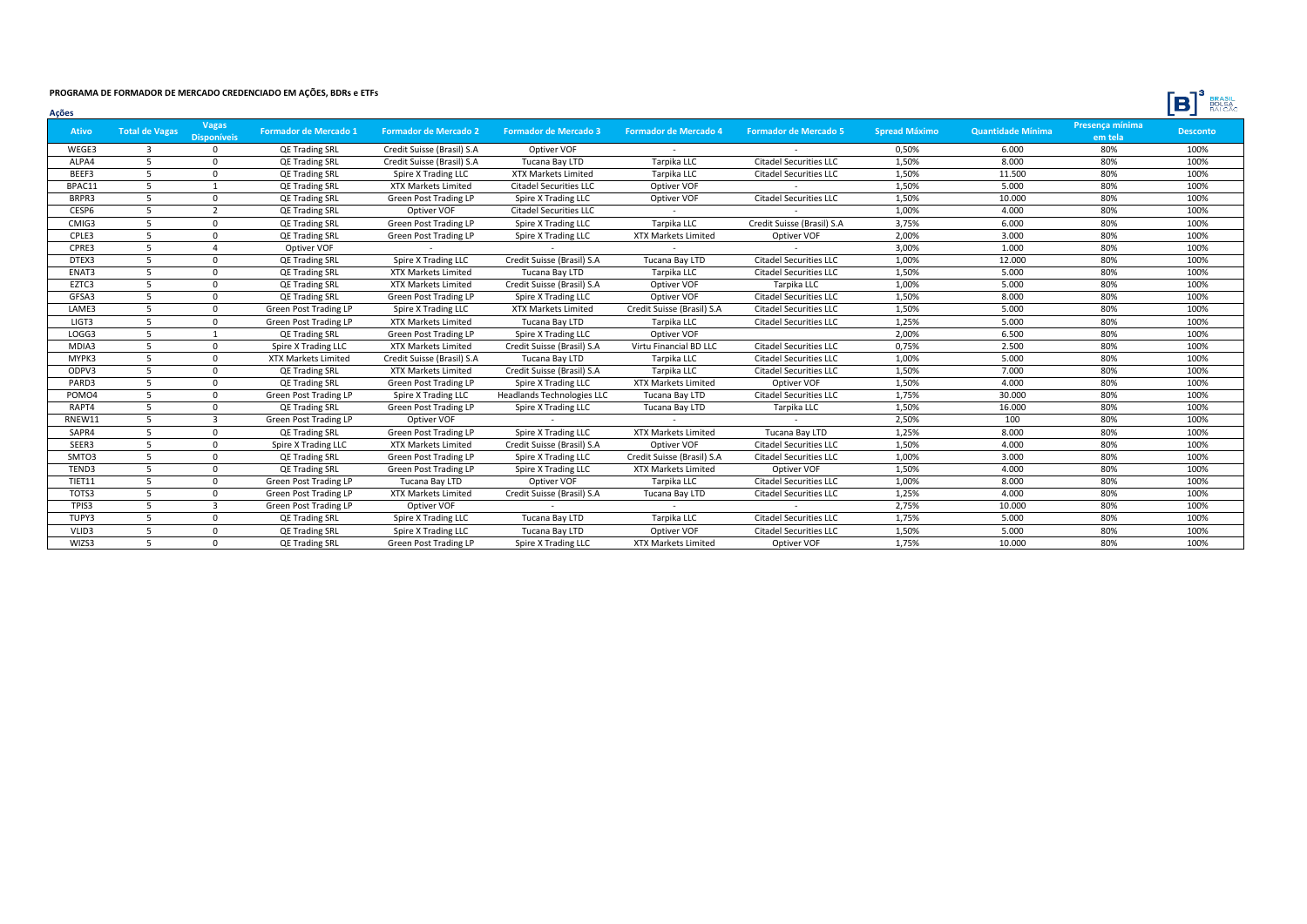|  | <b>BRASIL</b> |
|--|---------------|
|  | <b>BOLSA</b>  |

|--|

| <b>Ativo</b> | <b>Emissor</b>        |                         | Total de Vagas Vagas Disponíveis | <b>Formador de Mercado 1</b> | <b>Formador de Mercado 2</b> | <b>Formador de Mercado 3</b> | <b>Spread Máximo</b> | <b>Quantidade Mínima</b> | Presença mínima em tela | <b>Desconto</b> |
|--------------|-----------------------|-------------------------|----------------------------------|------------------------------|------------------------------|------------------------------|----------------------|--------------------------|-------------------------|-----------------|
|              |                       |                         |                                  |                              |                              |                              | 0,25%                | 2.000                    |                         |                 |
| BBSD11       | Banco do Brasil       | $\overline{\mathbf{3}}$ | $\overline{3}$                   | $\overline{\phantom{a}}$     | $\sim$                       | $\overline{\phantom{a}}$     | 0,35%                | 10.000                   | 80%                     | 100%            |
|              |                       |                         |                                  |                              |                              |                              | 0,60%                | 20.000                   |                         |                 |
|              |                       |                         |                                  |                              |                              |                              | 0,07%                | 10.000                   |                         |                 |
| BOVB11       | <b>Bradesco Asset</b> | $\overline{\mathbf{3}}$ | $\overline{2}$                   | QE Trading SRL               | $\sim$                       | $\overline{\phantom{a}}$     | 0,14%                | 15.000                   | 80%                     | 100%            |
|              | Management            |                         |                                  |                              |                              |                              | 0,20%                | 30.000                   |                         |                 |
|              |                       |                         |                                  |                              |                              |                              | 0,15%                | 7.500                    |                         |                 |
| BOVV11       | Itaú                  | $\overline{\mathbf{3}}$ | $\mathbf{1}$                     | QE Trading SRL               | <b>BTG Pactual</b>           | Caieiras Fundo de            | 0,20%                | 15.000                   | 80%                     | 100%            |
|              |                       |                         |                                  |                              |                              | Investimento Multimercado -  | 0,25%                | 30.000                   |                         |                 |
|              |                       |                         |                                  |                              |                              |                              | 0,15%                | 1.500                    |                         |                 |
| BRAX11       | Blackrock             | $\overline{\mathbf{3}}$ | $\overline{\mathbf{3}}$          | $\overline{\phantom{a}}$     | $\sim$                       | $\overline{\phantom{a}}$     | 0,20%                | 4.000                    | 80%                     | 100%            |
|              |                       |                         |                                  |                              |                              |                              | 0,25%                | 15.000                   |                         |                 |
|              |                       |                         |                                  |                              |                              |                              | 0,15%                | 2.000                    |                         |                 |
| DIVO11       | Itaú                  | $\overline{\mathbf{3}}$ | $\overline{\mathbf{3}}$          | $\overline{\phantom{a}}$     | $\sim$                       | $\overline{\phantom{a}}$     | 0,20%                | 5.000                    | 80%                     | 100%            |
|              |                       |                         |                                  |                              |                              |                              | 0,25%                | 20.000                   |                         |                 |
|              |                       |                         |                                  |                              |                              |                              | 0,20%                | 500                      |                         |                 |
| ECO011       | Blackrock             | $\overline{\mathbf{3}}$ | $\overline{\mathbf{3}}$          | $\overline{\phantom{a}}$     | $\overline{\phantom{a}}$     | $\overline{\phantom{a}}$     | 0,25%                | 2.000                    | 80%                     | 100%            |
|              |                       |                         |                                  |                              |                              |                              | 0,30%                | 12.000                   |                         |                 |
|              |                       |                         |                                  |                              |                              |                              | 0,20%                | 2.000                    |                         |                 |
| FIND11       | Itaú                  | $\overline{\mathbf{3}}$ | $\overline{\mathbf{3}}$          |                              | $\overline{\phantom{a}}$     | ٠                            | 0,25%                | 5.000                    | 80%                     | 100%            |
|              |                       |                         |                                  |                              |                              |                              | 0,30%                | 20.000                   |                         |                 |
|              |                       |                         |                                  |                              |                              |                              | 0,20%                | 2.000                    |                         |                 |
| GOVE11       | Itaú                  | $\overline{\mathbf{3}}$ | $\overline{\mathbf{3}}$          | $\overline{\phantom{a}}$     | $\sim$                       | $\overline{\phantom{a}}$     | 0,25%                | 10.000                   | 80%                     | 100%            |
|              |                       |                         |                                  |                              |                              |                              | 0,30%                | 20.000                   |                         |                 |
|              |                       |                         |                                  |                              |                              |                              | 0,20%                | 2.000                    |                         |                 |
| ISUS11       | Itaú                  | $\overline{\mathbf{3}}$ | $\overline{\mathbf{3}}$          | $\overline{a}$               | $\overline{\phantom{a}}$     | $\overline{\phantom{a}}$     | 0,25%                | 5.000                    | 80%                     | 100%            |
|              |                       |                         |                                  |                              |                              |                              | 0,30%                | 20.000                   |                         |                 |
|              |                       |                         |                                  |                              |                              |                              | 0,10%                | 4.000                    |                         |                 |
| IVVB11       | Blackrock             | $\overline{\mathbf{3}}$ | $\overline{\mathbf{3}}$          | $\overline{\phantom{a}}$     | $\sim$                       | $\overline{\phantom{a}}$     | 0,15%                | 10.000                   | 80%                     | 100%            |
|              |                       |                         |                                  |                              |                              |                              | 0,20%                | 25.000                   |                         |                 |
|              |                       |                         |                                  |                              |                              |                              | 0,20%                | 2.000                    |                         |                 |
| MATB11       | Itaú                  | $\overline{\mathbf{3}}$ | $\overline{\mathbf{3}}$          | $\overline{\phantom{a}}$     |                              |                              | 0,25%                | 5.000                    | 80%                     | 100%            |
|              |                       |                         |                                  |                              |                              |                              | 0,30%                | 20.000                   |                         |                 |
|              |                       |                         |                                  |                              |                              |                              | 0,15%                | 5.000                    |                         |                 |
| PIBB11       | Itaú                  | $\overline{\mathbf{3}}$ | $\overline{\mathbf{3}}$          | $\overline{\phantom{a}}$     | $\overline{\phantom{a}}$     | $\overline{\phantom{a}}$     | 0,20%                | 10.000                   | 80%                     | 100%            |
|              |                       |                         |                                  |                              |                              |                              | 0,25%                | 20.000                   |                         |                 |
|              |                       |                         |                                  |                              |                              |                              | 0,25%                | 1.000                    |                         |                 |
| SMAL11       | Blackrock             | $\overline{3}$          | $\overline{\mathbf{3}}$          | $\overline{\phantom{a}}$     | $\sim$                       | $\overline{\phantom{a}}$     | 0,35%                | 2.000                    | 80%                     | 100%            |
|              |                       |                         |                                  |                              |                              |                              | 0,60%                | 7.000                    |                         |                 |
|              |                       |                         |                                  |                              |                              |                              | 0,25%                | 2.000                    |                         |                 |
| SMAC11       | Itaú                  | $\overline{\mathbf{3}}$ | $\overline{\mathbf{3}}$          |                              |                              |                              | 0,35%                | 4.000                    | 80%                     | 100%            |
|              |                       |                         |                                  |                              |                              |                              | 0,45%                | 14.000                   |                         |                 |
|              |                       |                         |                                  |                              |                              |                              | 0,10%                | 4.000                    |                         |                 |
| SPXI11       | Itaú                  | $\overline{\mathbf{3}}$ | $\overline{\mathbf{3}}$          | $\overline{\phantom{a}}$     | $\overline{\phantom{a}}$     | $\overline{\phantom{a}}$     | 0,15%                | 10.000                   | 80%                     | 100%            |
|              |                       |                         |                                  |                              |                              |                              | 0,20%                | 25.000                   |                         |                 |
|              |                       |                         |                                  |                              |                              |                              | 0,10%                | 3.000                    |                         |                 |
| XBOV11       | Caixa Ecônomica       | $\overline{3}$          | $\overline{\mathbf{3}}$          | $\overline{\phantom{a}}$     | $\sim$                       | $\overline{\phantom{a}}$     | 0,15%                | 8.000                    | 80%                     | 100%            |
|              |                       |                         |                                  |                              |                              |                              | 0,20%                | 20.000                   |                         |                 |
|              |                       |                         |                                  |                              |                              |                              |                      |                          |                         |                 |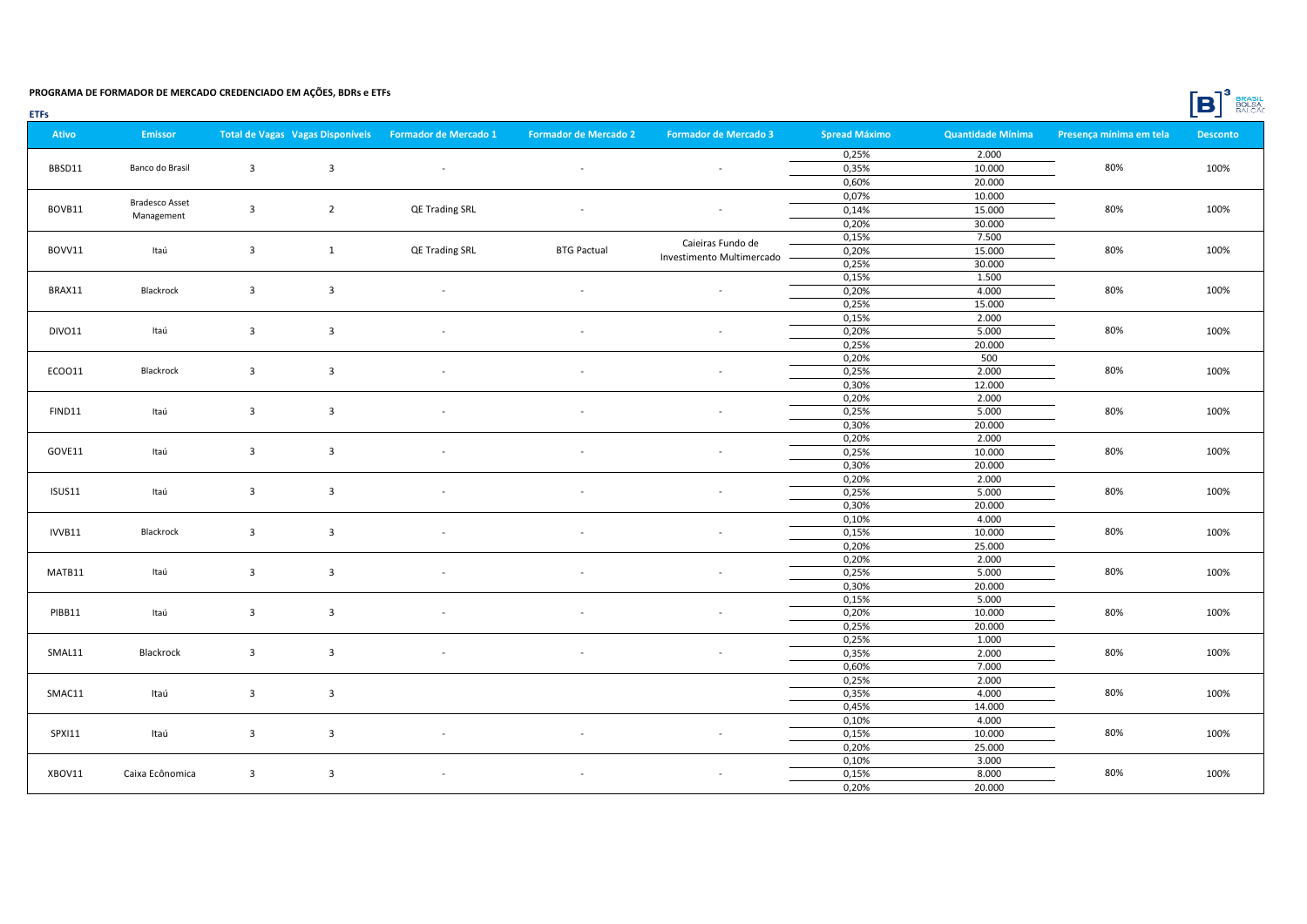

| <b>BDRs</b>                  |                         |                                    |                                                  |                              |                                |                      |                          |                            | <b>BALCAO</b>   |
|------------------------------|-------------------------|------------------------------------|--------------------------------------------------|------------------------------|--------------------------------|----------------------|--------------------------|----------------------------|-----------------|
| <b>Ativo</b>                 | <b>Total de Vagas</b>   | <b>Vagas</b><br><b>Disponíveis</b> | <b>Formador de Mercado 1</b>                     | <b>Formador de Mercado 2</b> | <b>Formador de Mercado 3</b>   | <b>Spread Máximo</b> | <b>Quantidade Mínima</b> | Presença mínima em<br>tela | <b>Desconto</b> |
| <b>BDRs PATROCINADOS</b>     |                         |                                    |                                                  |                              |                                |                      |                          |                            |                 |
| <b>GBIO33</b>                | $\overline{3}$          | $\overline{3}$                     | $\sim$                                           | $\sim$                       | $\sim$                         | 2%                   | 6.700                    | 65%                        | 100%            |
| GPIV33                       | 3                       | 3                                  | ÷.                                               | ÷.                           | ÷.                             | 2%                   | 11.400                   | 65%                        | 100%            |
| PPLA11                       | $\overline{3}$          | $\overline{3}$                     | $\sim$                                           | $\sim$                       | $\sim$                         | 2%                   | 20.000                   | 65%                        | 100%            |
| WSON33                       | $\overline{3}$          | $\overline{3}$                     | $\overline{\phantom{0}}$                         | $\overline{\phantom{a}}$     | $\overline{\phantom{a}}$       | 2%                   | 1.800                    | 65%                        | 100%            |
| <b>BDRs NÃO PATROCINADOS</b> |                         |                                    |                                                  |                              |                                |                      |                          |                            |                 |
|                              |                         |                                    |                                                  |                              |                                |                      |                          |                            |                 |
| A1AP34                       | 3                       | 1                                  | Virtu Financial BD LLC                           | Morgan Stanley               | $\overline{\phantom{a}}$       | 2%                   | 400                      | 65%                        | 100%            |
| A1BM34                       | $\overline{3}$          | $\mathbf{1}$                       | Virtu Financial BD LLC                           | Morgan Stanley               | $\sim$                         | 2%                   | 300                      | 65%                        | 100%            |
| A1DI34                       | $\overline{3}$          | $\mathbf{1}$                       | Virtu Financial BD LLC                           | Morgan Stanley               | ÷                              | 2%                   | 300                      | 65%                        | 100%            |
| A1DM34                       | $\overline{3}$          | $\mathbf{1}$                       | Virtu Financial BD LLC                           | <b>Morgan Stanley</b>        | ä,                             | 2%                   | 300                      | 65%                        | 100%            |
| A1EE34                       | $\overline{3}$          | $\mathbf{1}$                       | Virtu Financial BD LLC                           | Morgan Stanley               | ÷.                             | 2%                   | 400                      | 65%                        | 100%            |
| A1EN34                       | 3                       | $\mathbf 1$                        | Virtu Financial BD LLC                           | Morgan Stanley               |                                | 2%                   | 300                      | 65%                        | 100%            |
| A1EP34                       | 3                       | $\mathbf{1}$                       | Virtu Financial BD LLC                           | Morgan Stanley               | ÷.                             | 2%                   | 300                      | 65%                        | 100%            |
| A1ES34                       | 3                       | $\mathbf{1}$                       | Virtu Financial BD LLC                           | <b>Morgan Stanley</b>        | $\sim$                         | 2%                   | 700                      | 65%                        | 100%            |
| A1FL34                       | $\overline{3}$          | $\mathbf{1}$                       | Virtu Financial BD LLC                           | <b>Morgan Stanley</b>        | ä,                             | 2%                   | 300                      | 65%                        | 100%            |
| A1GI34                       | $\overline{3}$          | $\mathbf{1}$                       | Virtu Financial BD LLC                           | Morgan Stanley               | ÷.                             | 2%                   | 300                      | 65%                        | 100%            |
| A1GN34                       | $\overline{3}$          | $\mathbf{1}$                       | Virtu Financial BD LLC                           | Morgan Stanley               | $\sim$                         | 2%                   | 200                      | 65%                        | 100%            |
| A1IV34                       | 3                       | $\mathbf{1}$                       | Virtu Financial BD LLC                           | <b>Morgan Stanley</b>        | $\sim$                         | 2%                   | 300                      | 65%                        | 100%            |
| A1JG34                       | $\overline{3}$          | $\mathbf{1}$                       | Virtu Financial BD LLC                           | <b>Morgan Stanley</b>        | ä,                             | 2%                   | 300                      | 65%                        | 100%            |
| A1KA34                       | 3                       | $\mathbf{1}$                       | Virtu Financial BD LLC                           | Morgan Stanley               | $\sim$                         | 2%                   | 300                      | 65%                        | 100%            |
| A1LB34                       | $\overline{3}$          | $\mathbf{1}$                       | Virtu Financial BD LLC                           | Morgan Stanley               |                                | 2%                   | 200                      | 65%                        | 100%            |
| A1LG34                       | $\overline{3}$          | $\mathbf{1}$                       | Virtu Financial BD LLC                           | Morgan Stanley               | ÷.                             | 2%                   | 200                      | 65%                        | 100%            |
| A1LK34                       | $\overline{3}$          | $\mathbf{1}$                       | Virtu Financial BD LLC                           | Morgan Stanley               | ÷.                             | 2%                   | 200                      | 65%                        | 100%            |
| A1LL34                       | $\overline{3}$          | $\mathbf{1}$                       | Virtu Financial BD LLC                           | <b>Morgan Stanley</b>        | ä,                             | 2%                   | 500                      | 65%                        | 100%            |
| A1LX34                       | $\overline{3}$          | $\mathbf{1}$                       | Virtu Financial BD LLC                           | Morgan Stanley               | ÷.                             | 2%                   | 300                      | 65%                        | 100%            |
| A1MB34                       | 3                       | $\mathbf 1$                        | Virtu Financial BD LLC                           | Morgan Stanley               |                                | 2%                   | 300                      | 65%                        | 100%            |
| A1MD34                       | 3                       | $\mathbf 0$                        | Virtu Financial BD LLC                           | Morgan Stanley               | Allaria Ledesma & CIA SA       | 2%                   | 400                      | 65%                        | 100%            |
| A1ME34                       | $\overline{3}$          | $\mathbf{1}$                       | Virtu Financial BD LLC                           | <b>Morgan Stanley</b>        | ÷.                             | 2%                   | 300                      | 65%                        | 100%            |
| A1MP34                       | $\overline{3}$          | $\mathbf{1}$                       | Virtu Financial BD LLC                           |                              | $\overline{a}$                 | 2%                   | 400                      | 65%                        | 100%            |
| A1MT34                       | $\overline{\mathbf{3}}$ | $\mathbf 0$                        |                                                  | Morgan Stanley               |                                | 2%                   | 300                      | 65%                        | 100%            |
| A1NE34                       | $\overline{3}$          | $\mathbf{1}$                       | Virtu Financial BD LLC<br>Virtu Financial BD LLC | Morgan Stanley               | Allaria Ledesma & CIA SA<br>ä, | 2%                   | 300                      | 65%                        | 100%            |
| A1NS34                       | 3                       | $\mathbf{1}$                       |                                                  | Morgan Stanley               | $\overline{\phantom{a}}$       | 2%                   | 200                      | 65%                        | 100%            |
| A1NT34                       | $\overline{3}$          | $\mathbf 1$                        | Virtu Financial BD LLC                           | Morgan Stanley               |                                | 2%                   | 200                      | 65%                        | 100%            |
|                              | $\overline{\mathbf{3}}$ | $\mathbf 1$                        | Virtu Financial BD LLC                           | <b>Morgan Stanley</b>        |                                | 2%                   | 300                      |                            |                 |
| A10N34                       |                         |                                    | Virtu Financial BD LLC                           | Morgan Stanley               | $\blacksquare$                 |                      |                          | 65%                        | 100%            |
| A10S34                       | 3<br>$\overline{3}$     | $\mathbf{1}$                       | Virtu Financial BD LLC                           | Morgan Stanley               | $\sim$                         | 2%                   | 300                      | 65%                        | 100%            |
| A1PA34                       |                         | $\mathbf{1}$                       | Virtu Financial BD LLC                           | Morgan Stanley               | $\omega$                       | 2%                   | 700                      | 65%                        | 100%            |
| A1PD34                       | $\overline{3}$          | $\mathbf{1}$                       | Virtu Financial BD LLC                           | Morgan Stanley               | ÷.                             | 2%                   | 300                      | 65%                        | 100%            |
| A1PH34                       | $\overline{3}$          | $\mathbf{1}$                       | Virtu Financial BD LLC                           | Morgan Stanley               | ÷                              | 2%                   | 300                      | 65%                        | 100%            |
| A1RE34                       | 3                       | $\mathbf{1}$                       | Virtu Financial BD LLC                           | Morgan Stanley               | $\sim$                         | 2%                   | 400                      | 65%                        | 100%            |
| A1SU34                       | $\overline{3}$          | $\mathbf{1}$                       | Virtu Financial BD LLC                           | Morgan Stanley               | ÷.                             | 2%                   | 400                      | 65%                        | 100%            |
| A1TM34                       | 3                       | $\mathbf{1}$                       | Virtu Financial BD LLC                           | Morgan Stanley               | $\sim$                         | 2%                   | 300                      | 65%                        | 100%            |
| A1TT34                       | 3                       | $\mathbf{1}$                       | Virtu Financial BD LLC                           | Morgan Stanley               | $\sim$                         | 2%                   | 300                      | 65%                        | 100%            |
| A1UT34                       | $\overline{3}$          | $\mathbf{1}$                       | Virtu Financial BD LLC                           | Morgan Stanley               | $\sim$                         | 2%                   | 300                      | 65%                        | 100%            |
| A1VB34                       | $\overline{3}$          | $\mathbf{1}$                       | Virtu Financial BD LLC                           | Morgan Stanley               |                                | 2%                   | 300                      | 65%                        | 100%            |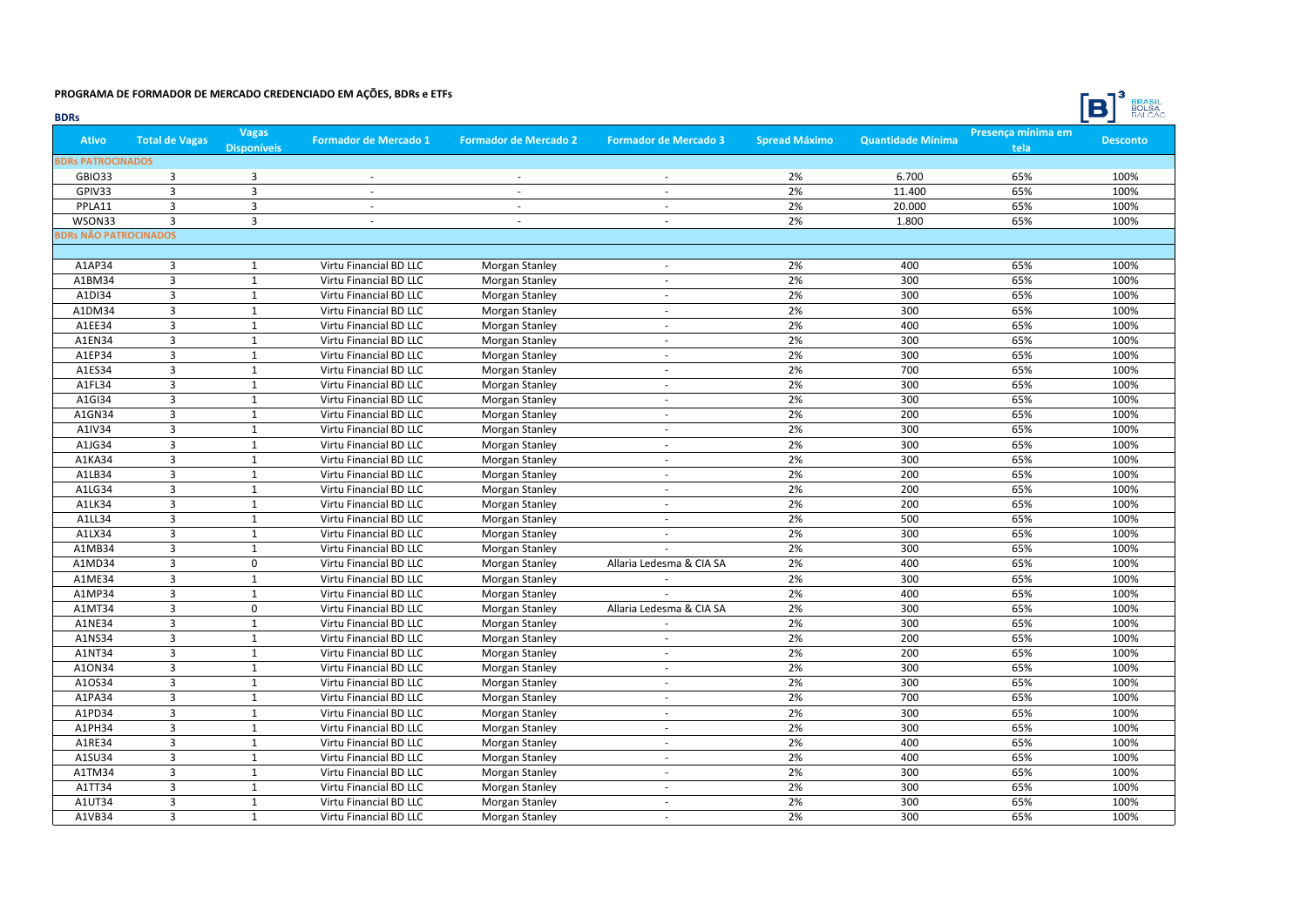

| <b>BDRs</b>   |                         |                                    |                              |                              |                              |                      |                          |                            | <b>BULSA</b><br>$\Box$ |
|---------------|-------------------------|------------------------------------|------------------------------|------------------------------|------------------------------|----------------------|--------------------------|----------------------------|------------------------|
| <b>Ativo</b>  | <b>Total de Vagas</b>   | <b>Vagas</b><br><b>Disponíveis</b> | <b>Formador de Mercado 1</b> | <b>Formador de Mercado 2</b> | <b>Formador de Mercado 3</b> | <b>Spread Máximo</b> | <b>Quantidade Mínima</b> | Presença mínima em<br>tela | <b>Desconto</b>        |
| A1VY34        | 3                       | $\mathbf{1}$                       | Virtu Financial BD LLC       | Morgan Stanley               |                              | 2%                   | 200                      | 65%                        | 100%                   |
| A1WK34        | $\overline{3}$          | 1                                  | Virtu Financial BD LLC       | Morgan Stanley               |                              | 2%                   | 500                      | 65%                        | 100%                   |
| AALL34        | 3                       | 0                                  | Virtu Financial BD LLC       | Morgan Stanley               | Allaria Ledesma & CIA SA     | 2%                   | 400                      | 65%                        | 100%                   |
| AAPL34        | $\overline{3}$          | $\Omega$                           | Virtu Financial BD LLC       | Credit Suisse (Brasil) S.A   | Morgan Stanley               | 2%                   | 800                      | 65%                        | 100%                   |
| ABBV34        | $\overline{3}$          | $\mathbf 1$                        | Virtu Financial BD LLC       | Allaria Ledesma & CIA AS     |                              | 2%                   | 200                      | 65%                        | 100%                   |
| ABTT34        | $\overline{\mathbf{3}}$ | 0                                  | Virtu Financial BD LLC       | Morgan Stanley               | Allaria Ledesma & CIA SA     | 2%                   | 700                      | 65%                        | 100%                   |
| ABUD34        | 3                       | 0                                  | Virtu Financial BD LLC       | Morgan Stanley               | <b>Credit Suisse</b>         | 2%                   | 200                      | 65%                        | 100%                   |
| ACNB34        | $\overline{3}$          | $\mathbf 0$                        | Virtu Financial BD LLC       | <b>Morgan Stanley</b>        | Allaria Ledesma & CIA SA     | 2%                   | 100                      | 65%                        | 100%                   |
| ADBE34        | $\overline{3}$          | 0                                  | Virtu Financial BD LLC       | Credit Suisse (Brasil) S.A   | Morgan Stanley               | 2%                   | 300                      | 65%                        | 100%                   |
| ADPR34        | $\overline{3}$          | 0                                  | Virtu Financial BD LLC       | Morgan Stanley               | Allaria Ledesma & CIA SA     | 2%                   | 200                      | 65%                        | 100%                   |
| AIGB34        | $\overline{3}$          | $\Omega$                           | Virtu Financial BD LLC       | Morgan Stanley               | Allaria Ledesma & CIA SA     | 2%                   | 300                      | 65%                        | 100%                   |
| AMGN34        | 3                       | $\Omega$                           | Virtu Financial BD LLC       | Morgan Stanley               | Allaria Ledesma & CIA SA     | 2%                   | 100                      | 65%                        | 100%                   |
| AMZO34        | $\overline{3}$          | $\mathbf 0$                        | Virtu Financial BD LLC       | Morgan Stanley               | Allaria Ledesma & CIA SA     | 2%                   | 100                      | 65%                        | 100%                   |
| APTV34        | $\overline{3}$          | $\Omega$                           | Virtu Financial BD LLC       | Morgan Stanley               | Allaria Ledesma & CIA SA     | 2%                   | 300                      | 65%                        | 100%                   |
| ARMT34        | $\overline{3}$          | 0                                  | Virtu Financial BD LLC       | Morgan Stanley               | Allaria Ledesma & CIA SA     | 2%                   | 1.800                    | 65%                        | 100%                   |
| ARNC34        | $\overline{3}$          | 0                                  | Virtu Financial BD LLC       | Morgan Stanley               | Allaria Ledesma & CIA SA     | 2%                   | 600                      | 65%                        | 100%                   |
| ASML34        | $\overline{3}$          | 0                                  | Virtu Financial BD LLC       | Morgan Stanley               | Allaria Ledesma & CIA AS     | 2%                   | 100                      | 65%                        | 100%                   |
| ATTB34        | $\overline{3}$          | 0                                  | Virtu Financial BD LLC       | Morgan Stanley               | Allaria Ledesma & CIA SA     | 2%                   | 400                      | 65%                        | 100%                   |
| ATVI34        | $\overline{3}$          | $\Omega$                           | Virtu Financial BD LLC       | Morgan Stanley               | Allaria Ledesma & CIA SA     | 2%                   | 300                      | 65%                        | 100%                   |
| AVGO34        | $\overline{3}$          | $\mathbf 0$                        | Virtu Financial BD LLC       | Morgan Stanley               | Allaria Ledesma & CIA SA     | 2%                   | 200                      | 65%                        | 100%                   |
| AWII34        | $\overline{3}$          | $\mathbf{1}$                       | Virtu Financial BD LLC       | Morgan Stanley               |                              | 2%                   | 200                      | 65%                        | 100%                   |
| AXPB34        | $\overline{3}$          | 0                                  | Virtu Financial BD LLC       | Morgan Stanley               | Allaria Ledesma & CIA SA     | 2%                   | 100                      | 65%                        | 100%                   |
| AZ0134        | $\overline{3}$          | 0                                  | Virtu Financial BD LLC       | Morgan Stanley               | Allaria Ledesma & CIA SA     | 2%                   | 200                      | 65%                        | 100%                   |
| <b>B1AX34</b> | $\overline{3}$          | $\mathbf 1$                        | Virtu Financial BD LLC       | Morgan Stanley               | $\overline{\phantom{a}}$     | 2%                   | 400                      | 65%                        | 100%                   |
| <b>B1BT34</b> | 3                       | $\mathbf{1}$                       | Virtu Financial BD LLC       | Morgan Stanley               | $\sim$                       | 2%                   | 300                      | 65%                        | 100%                   |
| <b>B1DX34</b> | $\overline{3}$          | $\mathbf{1}$                       | Virtu Financial BD LLC       | Morgan Stanley               | $\omega$                     | 2%                   | 300                      | 65%                        | 100%                   |
| B1FC34        | $\overline{3}$          | $\mathbf{1}$                       | Virtu Financial BD LLC       | Morgan Stanley               | ÷                            | 2%                   | 200                      | 65%                        | 100%                   |
| <b>B1KR34</b> | $\overline{3}$          | $\mathbf{1}$                       | Virtu Financial BD LLC       | Morgan Stanley               | $\sim$                       | 2%                   | 600                      | 65%                        | 100%                   |
| <b>B1LL34</b> | 3                       | $\mathbf{1}$                       | Virtu Financial BD LLC       | Morgan Stanley               | $\sim$                       | 2%                   | 500                      | 65%                        | 100%                   |
| <b>B1MR34</b> | $\overline{3}$          | $\mathbf{1}$                       | Virtu Financial BD LLC       | Morgan Stanley               |                              | 2%                   | 400                      | 65%                        | 100%                   |
| <b>B1RF34</b> | $\overline{3}$          | $\mathbf 1$                        | Virtu Financial BD LLC       | Morgan Stanley               | $\sim$                       | 2%                   | 500                      | 65%                        | 100%                   |
| <b>B1SX34</b> | $\overline{3}$          | $\mathbf{1}$                       | Virtu Financial BD LLC       | Morgan Stanley               |                              | 2%                   | 300                      | 65%                        | 100%                   |
| <b>B1WA34</b> | $\overline{3}$          | $\mathbf 1$                        | Virtu Financial BD LLC       | Morgan Stanley               |                              | 2%                   | 300                      | 65%                        | 100%                   |
| BABA34        | $\overline{3}$          | 0                                  | Virtu Financial BD LLC       | Morgan Stanley               | Credit Suisse                | 2%                   | 100                      | 65%                        | 100%                   |
| BBYY34        | $\overline{3}$          | 0                                  | Virtu Financial BD LLC       | Morgan Stanley               | Allaria Ledesma & CIA SA     | 2%                   | 200                      | 65%                        | 100%                   |
| BCSA34        | 3                       | $\mathbf{1}$                       | Virtu Financial BD LLC       | Morgan Stanley               | $\sim$                       | 2%                   | 3.900                    | 65%                        | 100%                   |
| BERK34        | 3                       | $\mathbf 0$                        | Virtu Financial BD LLC       | Morgan Stanley               | Allaria Ledesma & CIA SA     | 2%                   | 100                      | 65%                        | 100%                   |
| BHPG34        | $\overline{3}$          | $\Omega$                           | Virtu Financial BD LLC       | Morgan Stanley               | <b>Credit Suisse</b>         | 2%                   | 300                      | 65%                        | 100%                   |
| BIDU34        | $\overline{3}$          | $\Omega$                           | Virtu Financial BD LLC       | Morgan Stanley               | Allaria Ledesma & CIA SA     | 2%                   | 100                      | 65%                        | 100%                   |
| BIIB34        | $\overline{3}$          | 0                                  | Virtu Financial BD LLC       | Morgan Stanley               | Allaria Ledesma & CIA SA     | 2%                   | 400                      | 65%                        | 100%                   |
| BILB34        | $\overline{3}$          | $\mathbf 1$                        | Virtu Financial BD LLC       | Morgan Stanley               |                              | 2%                   | 3.100                    | 65%                        | 100%                   |
| BKNG34        | $\overline{3}$          | 0                                  | Virtu Financial BD LLC       | Morgan Stanley               | Allaria Ledesma & CIA SA     | 2%                   | 200                      | 65%                        | 100%                   |
| BLAK34        | 3                       | 0                                  | Virtu Financial BD LLC       | Morgan Stanley               | Allaria Ledesma & CIA SA     | 2%                   | 200                      | 65%                        | 100%                   |
| BMYB34        | $\overline{3}$          | 0                                  | Virtu Financial BD LLC       | Morgan Stanley               | Allaria Ledesma & CIA SA     | 2%                   | 300                      | 65%                        | 100%                   |
| BOAC34        | $\overline{3}$          | 0                                  | Virtu Financial BD LLC       | Morgan Stanley               | Allaria Ledesma & CIA SA     | 2%                   | 500                      | 65%                        | 100%                   |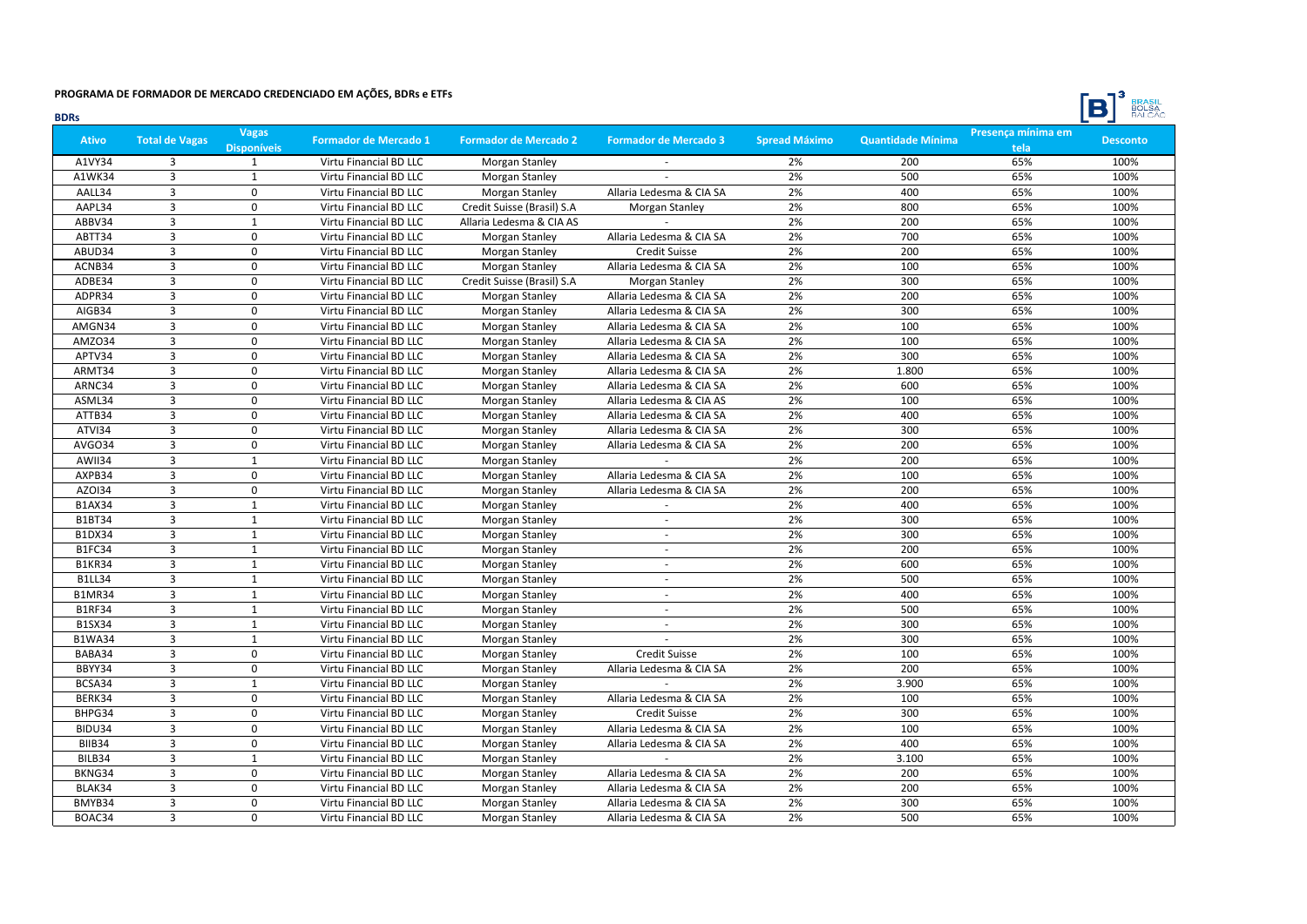

| <b>BDRs</b>  |                         |                                    |                              |                              |                              |                      |                          |                            | <b>BULSA</b><br>$\Box$ |
|--------------|-------------------------|------------------------------------|------------------------------|------------------------------|------------------------------|----------------------|--------------------------|----------------------------|------------------------|
| <b>Ativo</b> | <b>Total de Vagas</b>   | <b>Vagas</b><br><b>Disponíveis</b> | <b>Formador de Mercado 1</b> | <b>Formador de Mercado 2</b> | <b>Formador de Mercado 3</b> | <b>Spread Máximo</b> | <b>Quantidade Mínima</b> | Presença mínima em<br>tela | <b>Desconto</b>        |
| BOEI34       | 3                       | $\Omega$                           | Virtu Financial BD LLC       | Morgan Stanley               | Allaria Ledesma & CIA SA     | 2%                   | 100                      | 65%                        | 100%                   |
| BONY34       | $\overline{3}$          | $\Omega$                           | Virtu Financial BD LLC       | Morgan Stanley               | Allaria Ledesma & CIA SA     | 2%                   | 300                      | 65%                        | 100%                   |
| BOXP34       | $\overline{3}$          | $\mathbf 0$                        | Virtu Financial BD LLC       | Morgan Stanley               | Allaria Ledesma & CIA SA     | 2%                   | 1.200                    | 65%                        | 100%                   |
| C1AG34       | $\overline{3}$          | $\mathbf{1}$                       | Virtu Financial BD LLC       | Morgan Stanley               |                              | 2%                   | 500                      | 65%                        | 100%                   |
| C1AH34       | $\overline{3}$          | $\mathbf{1}$                       | Virtu Financial BD LLC       | Morgan Stanley               |                              | 2%                   | 300                      | 65%                        | 100%                   |
| C1BL34       | $\overline{\mathbf{3}}$ | $\mathbf 1$                        | Virtu Financial BD LLC       | Morgan Stanley               | $\sim$                       | 2%                   | 400                      | 65%                        | 100%                   |
| C1BO34       | $\overline{3}$          | $\mathbf{1}$                       | Virtu Financial BD LLC       | Morgan Stanley               | $\sim$                       | 2%                   | 200                      | 65%                        | 100%                   |
| C1BR34       | $\overline{3}$          | $\mathbf{1}$                       | Virtu Financial BD LLC       | Morgan Stanley               | $\sim$                       | 2%                   | 200                      | 65%                        | 100%                   |
| C1BS34       | $\overline{3}$          | $\mathbf{1}$                       | Virtu Financial BD LLC       | Morgan Stanley               | $\sim$                       | 2%                   | 400                      | 65%                        | 100%                   |
| C1CI34       | $\overline{3}$          | $\mathbf{1}$                       | Virtu Financial BD LLC       | Morgan Stanley               | $\sim$                       | 2%                   | 400                      | 65%                        | 100%                   |
| C1CL34       | $\overline{3}$          | $\mathbf{1}$                       | Virtu Financial BD LLC       | Morgan Stanley               | $\sim$                       | 2%                   | 300                      | 65%                        | 100%                   |
| C1DN34       | $\overline{3}$          | $\mathbf{1}$                       | Virtu Financial BD LLC       | Morgan Stanley               | $\sim$                       | 2%                   | 400                      | 65%                        | 100%                   |
| C1ER34       | $\overline{3}$          | $\mathbf 1$                        | Virtu Financial BD LLC       | Morgan Stanley               | $\overline{\phantom{a}}$     | 2%                   | 400                      | 65%                        | 100%                   |
| C1FG34       | $\overline{3}$          | $\mathbf 1$                        | Virtu Financial BD LLC       | Morgan Stanley               | $\sim$                       | 2%                   | 400                      | 65%                        | 100%                   |
| C1FI34       | $\overline{3}$          | 1                                  | Virtu Financial BD LLC       | Morgan Stanley               | $\sim$                       | 2%                   | 300                      | 65%                        | 100%                   |
| C1HK34       | $\overline{3}$          | $\mathbf{1}$                       | Virtu Financial BD LLC       | Morgan Stanley               | $\sim$                       | 2%                   | 300                      | 65%                        | 100%                   |
| C1HR34       | $\overline{3}$          | $\mathbf{1}$                       | Virtu Financial BD LLC       | Morgan Stanley               | $\omega$                     | 2%                   | 400                      | 65%                        | 100%                   |
| C1IC34       | $\overline{3}$          | $\mathbf{1}$                       | Virtu Financial BD LLC       | Morgan Stanley               | ÷                            | 2%                   | 300                      | 65%                        | 100%                   |
| C1MA34       | $\overline{3}$          | $\mathbf{1}$                       | Virtu Financial BD LLC       | Morgan Stanley               | $\sim$                       | 2%                   | 400                      | 65%                        | 100%                   |
| C1MG34       | $\overline{3}$          | $\mathbf{1}$                       | Virtu Financial BD LLC       | Morgan Stanley               | $\omega$                     | 2%                   | 300                      | 65%                        | 100%                   |
| C1MI34       | $\overline{3}$          | $\mathbf{1}$                       | Virtu Financial BD LLC       | Morgan Stanley               | $\sim$                       | 2%                   | 300                      | 65%                        | 100%                   |
| C1MS34       | $\overline{3}$          | $\mathbf{1}$                       | Virtu Financial BD LLC       | Morgan Stanley               | $\sim$                       | 2%                   | 500                      | 65%                        | 100%                   |
| C1NC34       | $\overline{3}$          | $\mathbf{1}$                       | Virtu Financial BD LLC       | Morgan Stanley               |                              | 2%                   | 200                      | 65%                        | 100%                   |
| C1NP34       | $\overline{3}$          | $\mathbf{1}$                       | Virtu Financial BD LLC       | Morgan Stanley               | ÷                            | 2%                   | 600                      | 65%                        | 100%                   |
| C1NS34       | 3                       | $\mathbf{1}$                       | Virtu Financial BD LLC       | Morgan Stanley               | $\sim$                       | 2%                   | 200                      | 65%                        | 100%                   |
| C10G34       | $\overline{3}$          | $\mathbf{1}$                       | Virtu Financial BD LLC       | Morgan Stanley               | $\mathbf{r}$                 | 2%                   | 900                      | 65%                        | 100%                   |
| C10034       | $\overline{3}$          | $\mathbf{1}$                       | Virtu Financial BD LLC       | Morgan Stanley               | ÷                            | 2%                   | 500                      | 65%                        | 100%                   |
| C1PB34       | $\overline{3}$          | $\mathbf{1}$                       | Virtu Financial BD LLC       | Morgan Stanley               | $\sim$                       | 2%                   | 300                      | 65%                        | 100%                   |
| C1PR34       | 3                       | 1                                  | Virtu Financial BD LLC       | Morgan Stanley               | $\overline{\phantom{a}}$     | 2%                   | 300                      | 65%                        | 100%                   |
| C1TA34       | $\overline{3}$          | $\mathbf{1}$                       | Virtu Financial BD LLC       | Morgan Stanley               |                              | 2%                   | 300                      | 65%                        | 100%                   |
| C1TL34       | $\overline{3}$          | $\mathbf 1$                        | Virtu Financial BD LLC       | Morgan Stanley               |                              | 2%                   | 1.000                    | 65%                        | 100%                   |
| C1TX34       | $\overline{3}$          | 1                                  | Virtu Financial BD LLC       | Morgan Stanley               |                              | 2%                   | 300                      | 65%                        | 100%                   |
| C1XO34       | $\overline{\mathbf{3}}$ | $\mathbf 1$                        | Virtu Financial BD LLC       | Morgan Stanley               | $\sim$                       | 2%                   | 400                      | 65%                        | 100%                   |
| CAJI34       | $\overline{3}$          | $\mathbf{1}$                       | Virtu Financial BD LLC       | Morgan Stanley               | ÷                            | 2%                   | 600                      | 65%                        | 100%                   |
| CAON34       | $\overline{3}$          | $\mathbf 0$                        | Virtu Financial BD LLC       | Morgan Stanley               | Allaria Ledesma & CIA SA     | 2%                   | 300                      | 65%                        | 100%                   |
| CAPH34       | 3                       | 0                                  | Virtu Financial BD LLC       | Morgan Stanley               | Allaria Ledesma & CIA SA     | 2%                   | 300                      | 65%                        | 100%                   |
| CATP34       | $\overline{3}$          | $\mathbf 0$                        | Virtu Financial BD LLC       | Morgan Stanley               | Allaria Ledesma & CIA SA     | 2%                   | 100                      | 65%                        | 100%                   |
| CHCM34       | $\overline{3}$          | $\Omega$                           | Virtu Financial BD LLC       | Morgan Stanley               | Allaria Ledesma & CIA SA     | 2%                   | 200                      | 65%                        | 100%                   |
| CHDC34       | $\overline{3}$          | $\mathbf 0$                        | Virtu Financial BD LLC       | Morgan Stanley               | Allaria Ledesma & CIA SA     | 2%                   | 200                      | 65%                        | 100%                   |
| CHKE34       | $\overline{3}$          | $\mathbf{1}$                       | Virtu Financial BD LLC       | Morgan Stanley               |                              | 2%                   | 400                      | 65%                        | 100%                   |
| CHME34       | $\overline{\mathbf{3}}$ | 0                                  | Virtu Financial BD LLC       | Morgan Stanley               | Allaria Ledesma & CIA SA     | 2%                   | 300                      | 65%                        | 100%                   |
| CHVX34       | $\overline{3}$          | 0                                  | Virtu Financial BD LLC       | Morgan Stanley               | Allaria Ledesma & CIA SA     | 2%                   | 300                      | 65%                        | 100%                   |
| CINF34       | 3                       | 0                                  | Virtu Financial BD LLC       | Morgan Stanley               | Allaria Ledesma & CIA SA     | 2%                   | 300                      | 65%                        | 100%                   |
| CLXC34       | $\overline{3}$          | $\mathbf 0$                        | Virtu Financial BD LLC       | Morgan Stanley               | Allaria Ledesma & CIA SA     | 2%                   | 400                      | 65%                        | 100%                   |
| CMCS34       | $\overline{3}$          | $\Omega$                           | Virtu Financial BD LLC       | Credit Suisse (Brasil) S.A   | Morgan Stanley               | 2%                   | 400                      | 65%                        | 100%                   |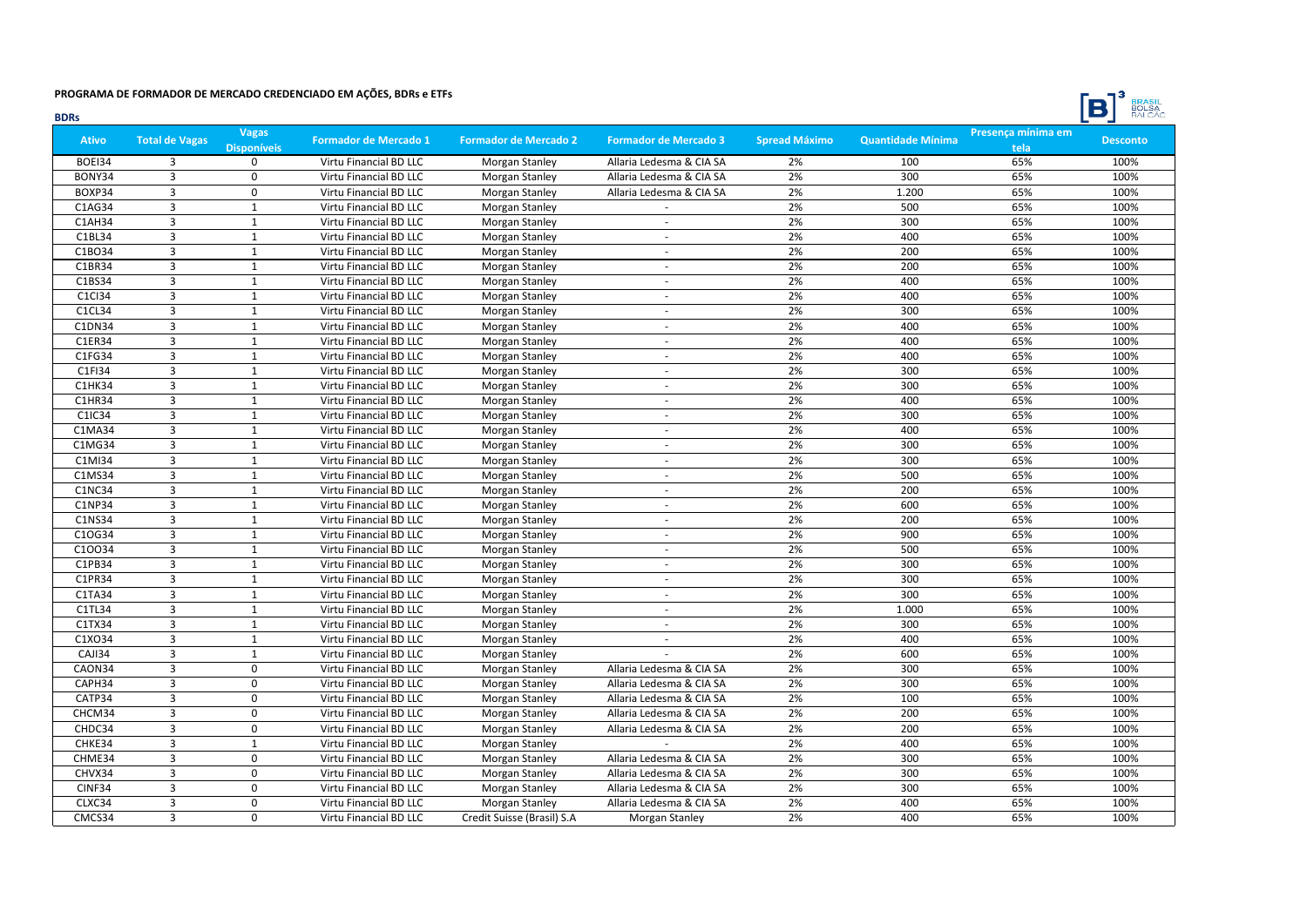

| <b>BDRs</b>   |                         |                                    |                              |                              |                              |                      |                          |                            | <b>BULSA</b><br>$\Box$ |
|---------------|-------------------------|------------------------------------|------------------------------|------------------------------|------------------------------|----------------------|--------------------------|----------------------------|------------------------|
| <b>Ativo</b>  | <b>Total de Vagas</b>   | <b>Vagas</b><br><b>Disponíveis</b> | <b>Formador de Mercado 1</b> | <b>Formador de Mercado 2</b> | <b>Formador de Mercado 3</b> | <b>Spread Máximo</b> | <b>Quantidade Mínima</b> | Presença mínima em<br>tela | <b>Desconto</b>        |
| CNIC34        | 3                       | $\Omega$                           | Virtu Financial BD LLC       | Morgan Stanley               | Allaria Ledesma & CIA SA     | 2%                   | 300                      | 65%                        | 100%                   |
| COCA34        | $\overline{3}$          | $\Omega$                           | Virtu Financial BD LLC       | Morgan Stanley               | Allaria Ledesma & CIA SA     | 2%                   | 300                      | 65%                        | 100%                   |
| COLG34        | $\overline{3}$          | $\mathbf 0$                        | Virtu Financial BD LLC       | Morgan Stanley               | Allaria Ledesma & CIA SA     | 2%                   | 200                      | 65%                        | 100%                   |
| COPH34        | $\overline{3}$          | $\Omega$                           | Virtu Financial BD LLC       | Morgan Stanley               | Allaria Ledesma & CIA SA     | 2%                   | 1.000                    | 65%                        | 100%                   |
| COTY34        | $\overline{3}$          | $\mathbf 0$                        | Virtu Financial BD LLC       | Morgan Stanley               | Allaria Ledesma & CIA SA     | 2%                   | 2.700                    | 65%                        | 100%                   |
| COWC34        | $\overline{\mathbf{3}}$ | $\pmb{0}$                          | Virtu Financial BD LLC       | Morgan Stanley               | Allaria Ledesma & CIA SA     | 2%                   | 200                      | 65%                        | 100%                   |
| CPRL34        | $\overline{3}$          | 0                                  | Virtu Financial BD LLC       | Morgan Stanley               | Allaria Ledesma & CIA SA     | 2%                   | 200                      | 65%                        | 100%                   |
| CRDA34        | $\overline{3}$          | $\mathbf{1}$                       | Virtu Financial BD LLC       | Morgan Stanley               | $\sim$                       | 2%                   | 300                      | 65%                        | 100%                   |
| CRHP34        | $\overline{3}$          | $\mathbf{1}$                       | Virtu Financial BD LLC       | Morgan Stanley               | ÷                            | 2%                   | 400                      | 65%                        | 100%                   |
| CRIN34        | $\overline{3}$          | $\mathbf{1}$                       | Virtu Financial BD LLC       | Morgan Stanley               | $\mathbf{r}$                 | 2%                   | 200                      | 65%                        | 100%                   |
| CRIP34        | $\overline{3}$          | $\mathbf{1}$                       | Virtu Financial BD LLC       | Morgan Stanley               |                              | 2%                   | 400                      | 65%                        | 100%                   |
| CSCO34        | $\overline{3}$          | 0                                  | Virtu Financial BD LLC       | Morgan Stanley               | Allaria Ledesma & CIA SA     | 2%                   | 300                      | 65%                        | 100%                   |
| CSXC34        | $\overline{3}$          | $\mathbf 0$                        | Virtu Financial BD LLC       | Morgan Stanley               | Allaria Ledesma & CIA SA     | 2%                   | 300                      | 65%                        | 100%                   |
| CTGP34        | $\overline{\mathbf{3}}$ | $\pmb{0}$                          | Virtu Financial BD LLC       | Morgan Stanley               | Allaria Ledesma & CIA SA     | 2%                   | 200                      | 65%                        | 100%                   |
| CTSH34        | $\overline{3}$          | 0                                  | Virtu Financial BD LLC       | Morgan Stanley               | Allaria Ledesma & CIA SA     | 2%                   | 200                      | 65%                        | 100%                   |
| CVSH34        | $\overline{3}$          | $\pmb{0}$                          | Virtu Financial BD LLC       | Morgan Stanley               | Allaria Ledesma & CIA SA     | 2%                   | 600                      | 65%                        | 100%                   |
| D1EL34        | $\overline{3}$          | $\mathbf 0$                        | Virtu Financial BD LLC       | Morgan Stanley               | Allaria Ledesma & CIA SA     | 2%                   | 300                      | 65%                        | 100%                   |
| D1FS34        | $\overline{3}$          | $\mathbf{1}$                       | Virtu Financial BD LLC       | Morgan Stanley               | ÷                            | 2%                   | 400                      | 65%                        | 100%                   |
| D1HI34        | $\overline{3}$          | $\mathbf{1}$                       | Virtu Financial BD LLC       | Morgan Stanley               | $\mathbf{r}$                 | 2%                   | 300                      | 65%                        | 100%                   |
| D1IS34        | $\overline{3}$          | $\mathbf{1}$                       | Virtu Financial BD LLC       | Morgan Stanley               | $\omega$                     | 2%                   | 400                      | 65%                        | 100%                   |
| <b>D1LR34</b> | $\overline{3}$          | $\mathbf{1}$                       | Virtu Financial BD LLC       | Morgan Stanley               | $\sim$                       | 2%                   | 500                      | 65%                        | 100%                   |
| D10M34        | $\overline{3}$          | $\mathbf{1}$                       | Virtu Financial BD LLC       | Morgan Stanley               | ÷                            | 2%                   | 400                      | 65%                        | 100%                   |
| D10V34        | $\overline{3}$          | $\mathbf{1}$                       | Virtu Financial BD LLC       | Morgan Stanley               |                              | 2%                   | 300                      | 65%                        | 100%                   |
| D1RE34        | $\overline{3}$          | $\mathbf{1}$                       | Virtu Financial BD LLC       | Morgan Stanley               | $\sim$                       | 2%                   | 400                      | 65%                        | 100%                   |
| D1RI34        | 3                       | $\mathbf{1}$                       | Virtu Financial BD LLC       | Morgan Stanley               | $\sim$                       | 2%                   | 500                      | 65%                        | 100%                   |
| D1TE34        | $\overline{3}$          | $\mathbf{1}$                       | Virtu Financial BD LLC       | Morgan Stanley               | $\mathbf{r}$                 | 2%                   | 500                      | 65%                        | 100%                   |
| D1VN34        | $\overline{3}$          | $\mathbf{1}$                       | Virtu Financial BD LLC       | Morgan Stanley               | $\mathbf{r}$                 | 2%                   | 600                      | 65%                        | 100%                   |
| D1XC34        | $\overline{3}$          | $\mathbf{1}$                       | Virtu Financial BD LLC       | Morgan Stanley               |                              | 2%                   | 400                      | 65%                        | 100%                   |
| DBAG34        | 3                       | 0                                  | Virtu Financial BD LLC       | Morgan Stanley               | Allaria Ledesma & CIA SA     | 2%                   | 1.500                    | 65%                        | 100%                   |
| DCVY34        | $\overline{3}$          | $\mathbf 0$                        | Virtu Financial BD LLC       | Morgan Stanley               | Allaria Ledesma & CIA SA     | 2%                   | 400                      | 65%                        | 100%                   |
| DCVY35        | $\overline{3}$          | $\mathbf{1}$                       | Virtu Financial BD LLC       | Morgan Stanley               |                              | 2%                   | 500                      | 65%                        | 100%                   |
| DDNB34        | $\overline{3}$          | 0                                  | Virtu Financial BD LLC       | Morgan Stanley               | Allaria Ledesma & CIA SA     | 2%                   | 200                      | 65%                        | 100%                   |
| DEAI34        | $\overline{\mathbf{3}}$ | $\mathbf 0$                        | Virtu Financial BD LLC       | Morgan Stanley               | Allaria Ledesma & CIA SA     | 2%                   | 300                      | 65%                        | 100%                   |
| DEEC34        | $\overline{3}$          | 0                                  | Virtu Financial BD LLC       | Morgan Stanley               | Allaria Ledesma & CIA SA     | 2%                   | 200                      | 65%                        | 100%                   |
| DEOP34        | $\overline{3}$          | $\Omega$                           | Virtu Financial BD LLC       | Morgan Stanley               | Allaria Ledesma & CIA SA     | 2%                   | 100                      | 65%                        | 100%                   |
| DGCO34        | 3                       | 0                                  | Virtu Financial BD LLC       | Morgan Stanley               | Allaria Ledesma & CIA SA     | 2%                   | 200                      | 65%                        | 100%                   |
| DHER34        | $\overline{3}$          | $\mathbf 0$                        | Virtu Financial BD LLC       | Credit Suisse (Brasil) S.A   | Morgan Stanley               | 2%                   | 400                      | 65%                        | 100%                   |
| DISB34        | $\overline{3}$          | $\Omega$                           | Virtu Financial BD LLC       | Morgan Stanley               | Allaria Ledesma & CIA SA     | 2%                   | 100                      | 65%                        | 100%                   |
| DLTR34        | $\overline{3}$          | $\mathbf 0$                        | Virtu Financial BD LLC       | Morgan Stanley               | Allaria Ledesma & CIA SA     | 2%                   | 200                      | 65%                        | 100%                   |
| DUKB34        | $\overline{3}$          | $\pmb{0}$                          | Virtu Financial BD LLC       | Morgan Stanley               | Allaria Ledesma & CIA SA     | 2%                   | 200                      | 65%                        | 100%                   |
| DVAI34        | $\overline{\mathbf{3}}$ | $\pmb{0}$                          | Virtu Financial BD LLC       | Morgan Stanley               | Allaria Ledesma & CIA SA     | 2%                   | 200                      | 65%                        | 100%                   |
| E1CL34        | $\overline{3}$          | $\mathbf{1}$                       | Virtu Financial BD LLC       | Morgan Stanley               | $\sim$                       | 2%                   | 300                      | 65%                        | 100%                   |
| E1DI34        | 3                       | $\mathbf{1}$                       | Virtu Financial BD LLC       | Morgan Stanley               | ÷                            | 2%                   | 300                      | 65%                        | 100%                   |
| E1FX34        | $\overline{3}$          | $\mathbf{1}$                       | Virtu Financial BD LLC       | Morgan Stanley               | $\omega$                     | 2%                   | 400                      | 65%                        | 100%                   |
| E1IX34        | $\overline{3}$          | $\mathbf{1}$                       | Virtu Financial BD LLC       | Morgan Stanley               |                              | 2%                   | 400                      | 65%                        | 100%                   |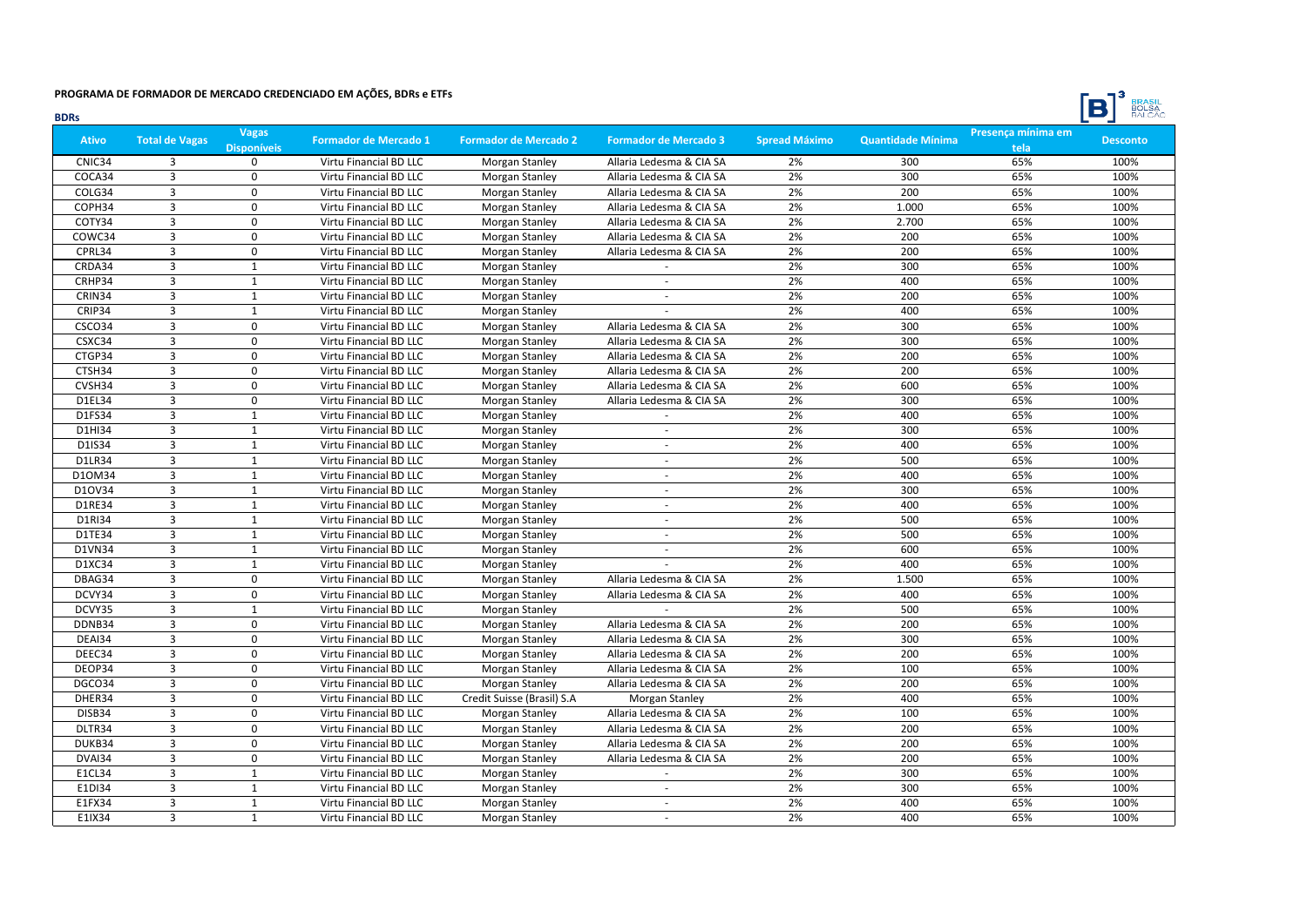

| <b>BDRs</b>   |                       |                                    |                              |                              |                              |                      |                          |                            | <b>BULSA</b><br>$\Box$ |
|---------------|-----------------------|------------------------------------|------------------------------|------------------------------|------------------------------|----------------------|--------------------------|----------------------------|------------------------|
| <b>Ativo</b>  | <b>Total de Vagas</b> | <b>Vagas</b><br><b>Disponíveis</b> | <b>Formador de Mercado 1</b> | <b>Formador de Mercado 2</b> | <b>Formador de Mercado 3</b> | <b>Spread Máximo</b> | <b>Quantidade Mínima</b> | Presença mínima em<br>tela | <b>Desconto</b>        |
| <b>E1MN34</b> | 3                     | 1                                  | Virtu Financial BD LLC       | Morgan Stanley               |                              | 2%                   | 400                      | 65%                        | 100%                   |
| E1MR34        | 3                     | 1                                  | Virtu Financial BD LLC       | Morgan Stanley               | $\sim$                       | 2%                   | 200                      | 65%                        | 100%                   |
| E10G34        | $\overline{3}$        | $\mathbf{1}$                       | Virtu Financial BD LLC       | <b>Morgan Stanley</b>        | $\sim$                       | 2%                   | 400                      | 65%                        | 100%                   |
| E1QR34        | $\overline{3}$        | $\mathbf{1}$                       | Virtu Financial BD LLC       | Morgan Stanley               | ÷                            | 2%                   | 400                      | 65%                        | 100%                   |
| E1SE34        | 3                     | $\mathbf{1}$                       | Virtu Financial BD LLC       | <b>Morgan Stanley</b>        |                              | 2%                   | 400                      | 65%                        | 100%                   |
| E1SS34        | $\overline{3}$        | $\mathbf 1$                        | Virtu Financial BD LLC       | <b>Morgan Stanley</b>        | $\sim$                       | 2%                   | 500                      | 65%                        | 100%                   |
| E1TF34        | 3                     | 1                                  | Virtu Financial BD LLC       | Morgan Stanley               | $\sim$                       | 2%                   | 300                      | 65%                        | 100%                   |
| <b>E1TN34</b> | $\overline{3}$        | $\mathbf{1}$                       | Virtu Financial BD LLC       | Morgan Stanley               | $\sim$                       | 2%                   | 300                      | 65%                        | 100%                   |
| E1TR34        | $\overline{3}$        | $\mathbf{1}$                       | Virtu Financial BD LLC       | <b>Morgan Stanley</b>        | ÷                            | 2%                   | 200                      | 65%                        | 100%                   |
| E1VE34        | $\overline{3}$        | $\mathbf{1}$                       | Virtu Financial BD LLC       | Morgan Stanley               | $\sim$                       | 2%                   | 200                      | 65%                        | 100%                   |
| E1VR34        | 3                     | 1                                  | Virtu Financial BD LLC       | Morgan Stanley               | $\sim$                       | 2%                   | 500                      | 65%                        | 100%                   |
| E1WL34        | $\overline{3}$        | $\mathbf{1}$                       | Virtu Financial BD LLC       | <b>Morgan Stanley</b>        | $\sim$                       | 2%                   | 300                      | 65%                        | 100%                   |
| E1XC34        | $\overline{3}$        | $\mathbf 1$                        | Virtu Financial BD LLC       | Morgan Stanley               | $\overline{\phantom{a}}$     | 2%                   | 300                      | 65%                        | 100%                   |
| E1XP34        | $\overline{3}$        | $\mathbf{1}$                       | Virtu Financial BD LLC       | Morgan Stanley               | $\sim$                       | 2%                   | 400                      | 65%                        | 100%                   |
| E1XR34        | $\overline{3}$        | 1                                  | Virtu Financial BD LLC       | Morgan Stanley               |                              | 2%                   | 600                      | 65%                        | 100%                   |
| EAIN34        | $\overline{3}$        | 0                                  | Virtu Financial BD LLC       | Morgan Stanley               | Allaria Ledesma & CIA SA     | 2%                   | 300                      | 65%                        | 100%                   |
| EBAY34        | $\overline{3}$        | $\mathbf 0$                        | Virtu Financial BD LLC       | Credit Suisse (Brasil) S.A   | Morgan Stanley               | 2%                   | 800                      | 65%                        | 100%                   |
| ELCI34        | $\overline{3}$        | 0                                  | Virtu Financial BD LLC       | Morgan Stanley               | Allaria Ledesma & CIA SA     | 2%                   | 100                      | 65%                        | 100%                   |
| EQIX34        | 3                     | $\Omega$                           | Virtu Financial BD LLC       | Morgan Stanley               | Allaria Ledesma & CIA SA     | 2%                   | 100                      | 65%                        | 100%                   |
| EXGR34        | 3                     | $\mathbf 0$                        | Virtu Financial BD LLC       | Morgan Stanley               | Allaria Ledesma & CIA SA     | 2%                   | 200                      | 65%                        | 100%                   |
| EXXO34        | $\overline{3}$        | $\mathbf 0$                        | Virtu Financial BD LLC       | Morgan Stanley               | Allaria Ledesma & CIA SA     | 2%                   | 800                      | 65%                        | 100%                   |
| <b>F1AN34</b> | $\overline{3}$        | $\mathbf{1}$                       | Virtu Financial BD LLC       | Morgan Stanley               | $\sim$                       | 2%                   | 300                      | 65%                        | 100%                   |
| F1BH34        | $\overline{3}$        | $\mathbf{1}$                       | Virtu Financial BD LLC       | Morgan Stanley               |                              | 2%                   | 200                      | 65%                        | 100%                   |
| F1EC34        | $\overline{3}$        | $\mathbf{1}$                       | Virtu Financial BD LLC       | Morgan Stanley               | $\sim$                       | 2%                   | 300                      | 65%                        | 100%                   |
| F1FI34        | 3                     | $\mathbf{1}$                       | Virtu Financial BD LLC       | Morgan Stanley               | $\sim$                       | 2%                   | 400                      | 65%                        | 100%                   |
| F1IS34        | $\overline{3}$        | $\mathbf{1}$                       | Virtu Financial BD LLC       | <b>Morgan Stanley</b>        | $\sim$                       | 2%                   | 300                      | 65%                        | 100%                   |
| F1LI34        | $\overline{3}$        | 1                                  | Virtu Financial BD LLC       | <b>Morgan Stanley</b>        | ÷                            | 2%                   | 300                      | 65%                        | 100%                   |
| F1LS34        | $\overline{3}$        | $\mathbf{1}$                       | Virtu Financial BD LLC       | <b>Morgan Stanley</b>        | $\sim$                       | 2%                   | 300                      | 65%                        | 100%                   |
| <b>F1MC34</b> | 3                     | 1                                  | Virtu Financial BD LLC       | Morgan Stanley               | $\sim$                       | 2%                   | 300                      | 65%                        | 100%                   |
| F1NI34        | $\overline{3}$        | $\mathbf 1$                        | Virtu Financial BD LLC       | <b>Morgan Stanley</b>        |                              | 2%                   | 400                      | 65%                        | 100%                   |
| <b>F1RA34</b> | $\overline{3}$        | $\mathbf{1}$                       | Virtu Financial BD LLC       | Morgan Stanley               |                              | 2%                   | 600                      | 65%                        | 100%                   |
| F1RC34        | 3                     | 1                                  | Virtu Financial BD LLC       | <b>Morgan Stanley</b>        |                              | 2%                   | 300                      | 65%                        | 100%                   |
| F1RI34        | $\overline{3}$        | $\mathbf{1}$                       | Virtu Financial BD LLC       | Morgan Stanley               | $\sim$                       | 2%                   | 500                      | 65%                        | 100%                   |
| <b>F1TN34</b> | $\overline{3}$        | $\mathbf{1}$                       | Virtu Financial BD LLC       | Morgan Stanley               | $\sim$                       | 2%                   | 300                      | 65%                        | 100%                   |
| F1TV34        | $\overline{3}$        | $\mathbf{1}$                       | Virtu Financial BD LLC       | <b>Morgan Stanley</b>        |                              | 2%                   | 400                      | 65%                        | 100%                   |
| FASL34        | 3                     | $\mathbf 0$                        | Virtu Financial BD LLC       | Morgan Stanley               | Allaria Ledesma & CIA SA     | 2%                   | 200                      | 65%                        | 100%                   |
| FBOK34        | 3                     | $\mathbf 0$                        | Virtu Financial BD LLC       | Credit Suisse (Brasil) S.A   | Morgan Stanley               | 2%                   | 200                      | 65%                        | 100%                   |
| FCXO34        | $\overline{3}$        | $\Omega$                           | Virtu Financial BD LLC       | Morgan Stanley               | Allaria Ledesma & CIA SA     | 2%                   | 1.500                    | 65%                        | 100%                   |
| FDMO34        | $\overline{3}$        | $\Omega$                           | Virtu Financial BD LLC       | Morgan Stanley               | Allaria Ledesma & CIA SA     | 2%                   | 1.600                    | 65%                        | 100%                   |
| FDXB34        | $\overline{3}$        | $\mathbf 0$                        | Virtu Financial BD LLC       | Morgan Stanley               | Allaria Ledesma & CIA SA     | 2%                   | 100                      | 65%                        | 100%                   |
| FFTD34        | $\overline{3}$        | $\pmb{0}$                          | Virtu Financial BD LLC       | Morgan Stanley               | Allaria Ledesma & CIA SA     | 2%                   | 400                      | 65%                        | 100%                   |
| FLTC34        | 3                     | 0                                  | Virtu Financial BD LLC       | Morgan Stanley               | Allaria Ledesma & CIA SA     | 2%                   | 200                      | 65%                        | 100%                   |
| FMSC34        | 3                     | $\mathbf{1}$                       | Virtu Financial BD LLC       | Morgan Stanley               | $\sim$                       | 2%                   | 400                      | 65%                        | 100%                   |
| FMXB34        | $\overline{3}$        | $\mathbf{1}$                       | Virtu Financial BD LLC       | <b>Morgan Stanley</b>        |                              | 2%                   | 200                      | 65%                        | 100%                   |
| FOXC34        | $\overline{3}$        | $\Omega$                           | Virtu Financial BD LLC       | Morgan Stanley               | Allaria Ledesma & CIA SA     | 2%                   | 400                      | 65%                        | 100%                   |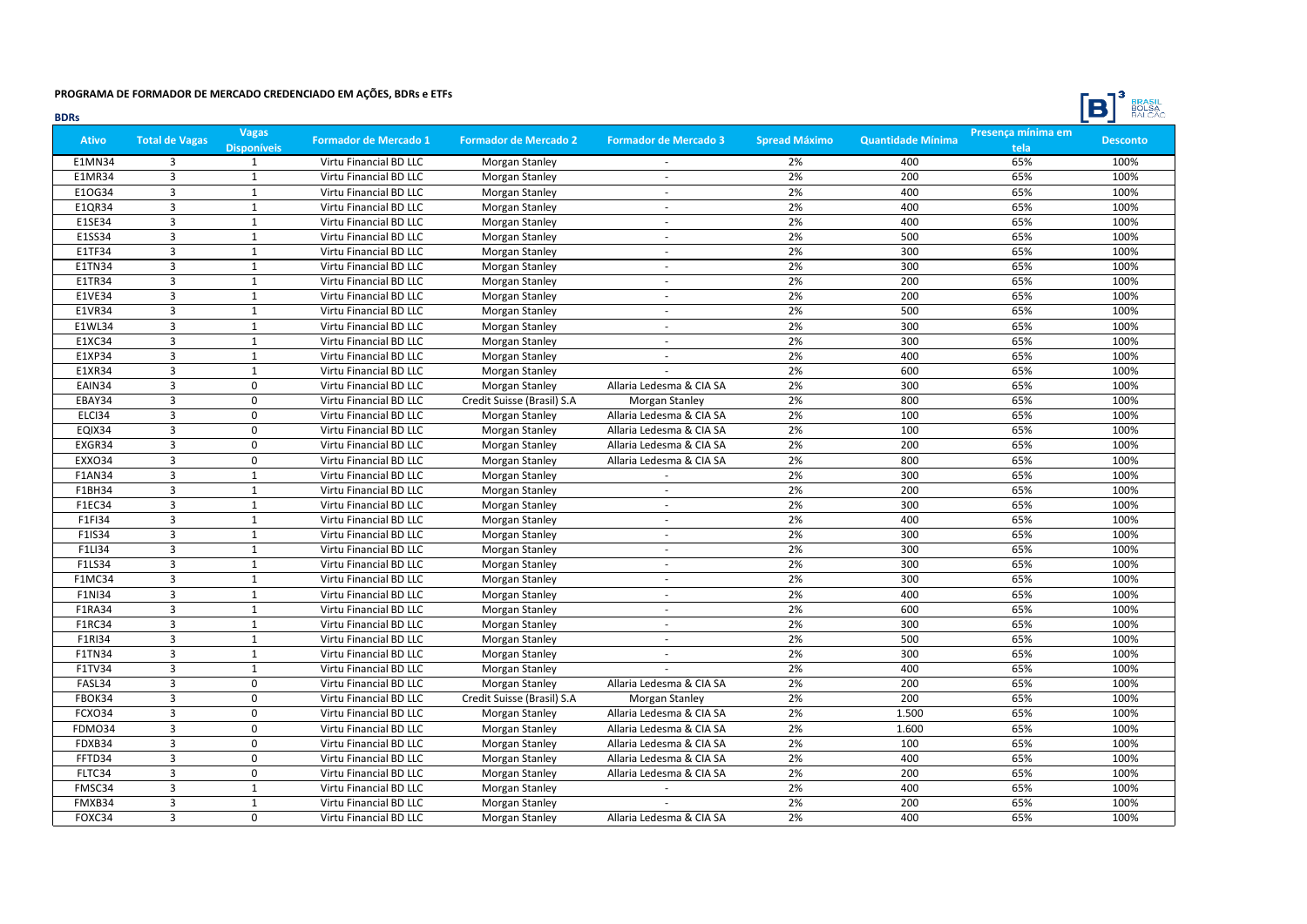

| <b>BDRs</b>   |                       |                                    |                              |                              |                              |                      |                          |                            | <b>BULSA</b><br>DI |
|---------------|-----------------------|------------------------------------|------------------------------|------------------------------|------------------------------|----------------------|--------------------------|----------------------------|--------------------|
| <b>Ativo</b>  | <b>Total de Vagas</b> | <b>Vagas</b><br><b>Disponíveis</b> | <b>Formador de Mercado 1</b> | <b>Formador de Mercado 2</b> | <b>Formador de Mercado 3</b> | <b>Spread Máximo</b> | <b>Quantidade Mínima</b> | Presença mínima em<br>tela | <b>Desconto</b>    |
| FSLR34        | $\overline{3}$        | 0                                  | Virtu Financial BD LLC       | Morgan Stanley               | Allaria Ledesma & CIA SA     | 2%                   | 700                      | 65%                        | 100%               |
| G1AR34        | $\overline{3}$        | $\mathbf{1}$                       | Virtu Financial BD LLC       | Morgan Stanley               |                              | 2%                   | 400                      | 65%                        | 100%               |
| G1LL34        | $\overline{3}$        | $\mathbf{1}$                       | Virtu Financial BD LLC       | Morgan Stanley               | ÷                            | 2%                   | 300                      | 65%                        | 100%               |
| G1LW34        | 3                     | $\mathbf{1}$                       | Virtu Financial BD LLC       | Morgan Stanley               | ÷                            | 2%                   | 500                      | 65%                        | 100%               |
| G1MI34        | $\overline{3}$        | $\mathbf 1$                        | Virtu Financial BD LLC       | Morgan Stanley               | $\sim$                       | 2%                   | 300                      | 65%                        | 100%               |
| G1PC34        | $\overline{3}$        | $\mathbf{1}$                       | Virtu Financial BD LLC       | Morgan Stanley               | ÷                            | 2%                   | 300                      | 65%                        | 100%               |
| G1PI34        | $\overline{3}$        | $\mathbf{1}$                       | Virtu Financial BD LLC       | Morgan Stanley               |                              | 2%                   | 300                      | 65%                        | 100%               |
| G1RM34        | $\overline{3}$        | $\mathbf 0$                        | Virtu Financial BD LLC       | Morgan Stanley               | Allaria Ledesma & CIA SA     | 2%                   | 300                      | 65%                        | 100%               |
| G1WW34        | $\overline{3}$        | $\mathbf{1}$                       | Virtu Financial BD LLC       | Morgan Stanley               |                              | 2%                   | 200                      | 65%                        | 100%               |
| GDBR34        | 3                     | $\mathbf 0$                        | Virtu Financial BD LLC       | Morgan Stanley               | Allaria Ledesma & CIA SA     | 2%                   | 100                      | 65%                        | 100%               |
| GEO034        | $\overline{3}$        | $\Omega$                           | Virtu Financial BD LLC       | Morgan Stanley               | Allaria Ledesma & CIA SA     | 2%                   | 1.500                    | 65%                        | 100%               |
| GILD34        | $\overline{3}$        | $\mathbf 0$                        | Virtu Financial BD LLC       | Morgan Stanley               | Allaria Ledesma & CIA SA     | 2%                   | 500                      | 65%                        | 100%               |
| GMCO34        | $\overline{3}$        | 0                                  | Virtu Financial BD LLC       | Morgan Stanley               | Allaria Ledesma & CIA SA     | 2%                   | 400                      | 65%                        | 100%               |
| GOGL34        | 3                     | 0                                  | Virtu Financial BD LLC       | Credit Suisse (Brasil) S.A   | Morgan Stanley               | 2%                   | 300                      | 65%                        | 100%               |
| GOGL35        | $\overline{3}$        | 0                                  | Virtu Financial BD LLC       | Credit Suisse (Brasil) S.A   | Morgan Stanley               | 2%                   | 300                      | 65%                        | 100%               |
| GPRK34        | $\overline{3}$        | $\mathbf{1}$                       | Virtu Financial BD LLC       | Morgan Stanley               | ÷                            | 2%                   | 700                      | 65%                        | 100%               |
| GPRO34        | $\overline{3}$        | $\mathbf{1}$                       | Virtu Financial BD LLC       | Morgan Stanley               | $\mathcal{L}$                | 2%                   | 3.000                    | 65%                        | 100%               |
| GPSI34        | 3                     | $\mathbf 0$                        | Virtu Financial BD LLC       | Morgan Stanley               | Allaria Ledesma & CIA SA     | 2%                   | 600                      | 65%                        | 100%               |
| GSGI34        | $\overline{3}$        | $\Omega$                           | Virtu Financial BD LLC       | Morgan Stanley               | Allaria Ledesma & CIA SA     | 2%                   | 800                      | 65%                        | 100%               |
| <b>H1AS34</b> | 3                     | $\mathbf{1}$                       | Virtu Financial BD LLC       | Morgan Stanley               |                              | 2%                   | 300                      | 65%                        | 100%               |
| H1BA34        | $\overline{3}$        | $\mathbf 1$                        | Virtu Financial BD LLC       | Morgan Stanley               |                              | 2%                   | 900                      | 65%                        | 100%               |
| H1BI34        | $\overline{3}$        | $\mathbf 1$                        | Virtu Financial BD LLC       | Morgan Stanley               | $\overline{\phantom{a}}$     | 2%                   | 1.000                    | 65%                        | 100%               |
| <b>H1CA34</b> | $\overline{3}$        | $\mathbf{1}$                       | Virtu Financial BD LLC       | Morgan Stanley               | $\sim$                       | 2%                   | 200                      | 65%                        | 100%               |
| H1ES34        | 3                     | $\mathbf{1}$                       | Virtu Financial BD LLC       | Morgan Stanley               | $\sim$                       | 2%                   | 400                      | 65%                        | 100%               |
| <b>H1FC34</b> | $\overline{3}$        | $\mathbf{1}$                       | Virtu Financial BD LLC       | Morgan Stanley               | ÷                            | 2%                   | 300                      | 65%                        | 100%               |
| H1IG34        | $\overline{3}$        | $\mathbf{1}$                       | Virtu Financial BD LLC       | <b>Morgan Stanley</b>        | $\mathbf{r}$                 | 2%                   | 200                      | 65%                        | 100%               |
| H1II34        | 3                     | $\mathbf{1}$                       | Virtu Financial BD LLC       | Morgan Stanley               | $\sim$                       | 2%                   | 200                      | 65%                        | 100%               |
| H1LT34        | $\overline{3}$        | $\mathbf{1}$                       | Virtu Financial BD LLC       | Morgan Stanley               |                              | 2%                   | 300                      | 65%                        | 100%               |
| H10G34        | 3                     | $\Omega$                           | Virtu Financial BD LLC       | Morgan Stanley               | Allaria Ledesma & CIA SA     | 2%                   | 400                      | 65%                        | 100%               |
| H1OL34        | $\overline{3}$        | $\mathbf{1}$                       | Virtu Financial BD LLC       | Morgan Stanley               |                              | 2%                   | 300                      | 65%                        | 100%               |
| H1PE34        | $\overline{3}$        | 0                                  | Virtu Financial BD LLC       | Morgan Stanley               | Allaria Ledesma & CIA SA     | 2%                   | 900                      | 65%                        | 100%               |
| H1RB34        | 3                     | $\mathbf{1}$                       | Virtu Financial BD LLC       | Morgan Stanley               |                              | 2%                   | 600                      | 65%                        | 100%               |
| H1RL34        | 3                     | $\mathbf{1}$                       | Virtu Financial BD LLC       | Morgan Stanley               | $\sim$                       | 2%                   | 300                      | 65%                        | 100%               |
| H1SI34        | $\overline{3}$        | $\mathbf{1}$                       | Virtu Financial BD LLC       | Morgan Stanley               | $\overline{\phantom{a}}$     | 2%                   | 400                      | 65%                        | 100%               |
| H1ST34        | $\overline{3}$        | $\mathbf{1}$                       | Virtu Financial BD LLC       | Morgan Stanley               | $\omega$                     | 2%                   | 800                      | 65%                        | 100%               |
| <b>H1UM34</b> | 3                     | $\mathbf{1}$                       | Virtu Financial BD LLC       | Morgan Stanley               |                              | 2%                   | 200                      | 65%                        | 100%               |
| HALI34        | $\overline{3}$        | 0                                  | Virtu Financial BD LLC       | Morgan Stanley               | Allaria Ledesma & CIA SA     | 2%                   | 600                      | 65%                        | 100%               |
| HOME34        | 3                     | $\mathbf 0$                        | Virtu Financial BD LLC       | Credit Suisse (Brasil) S.A   | Morgan Stanley               | 2%                   | 100                      | 65%                        | 100%               |
| HONB34        | $\overline{3}$        | $\Omega$                           | Virtu Financial BD LLC       | Morgan Stanley               | Allaria Ledesma & CIA SA     | 2%                   | 100                      | 65%                        | 100%               |
| HOND34        | $\overline{3}$        | $\mathbf 1$                        | Virtu Financial BD LLC       | Morgan Stanley               |                              | 2%                   | 600                      | 65%                        | 100%               |
| HPQB34        | 3                     | 0                                  | Virtu Financial BD LLC       | Morgan Stanley               | Allaria Ledesma & CIA SA     | 2%                   | 800                      | 65%                        | 100%               |
| HSHY34        | $\overline{3}$        | 0                                  | Virtu Financial BD LLC       | Morgan Stanley               | Allaria Ledesma & CIA SA     | 2%                   | 600                      | 65%                        | 100%               |
| <b>I1CE34</b> | 3                     | $\mathbf{1}$                       | Virtu Financial BD LLC       | Morgan Stanley               | $\sim$                       | 2%                   | 300                      | 65%                        | 100%               |
| <b>I1DX34</b> | $\overline{3}$        | $\mathbf{1}$                       | Virtu Financial BD LLC       | Morgan Stanley               | $\omega$                     | 2%                   | 300                      | 65%                        | 100%               |
| <b>I1FF34</b> | $\overline{3}$        | $\mathbf{1}$                       | Virtu Financial BD LLC       | Morgan Stanley               | ÷                            | 2%                   | 200                      | 65%                        | 100%               |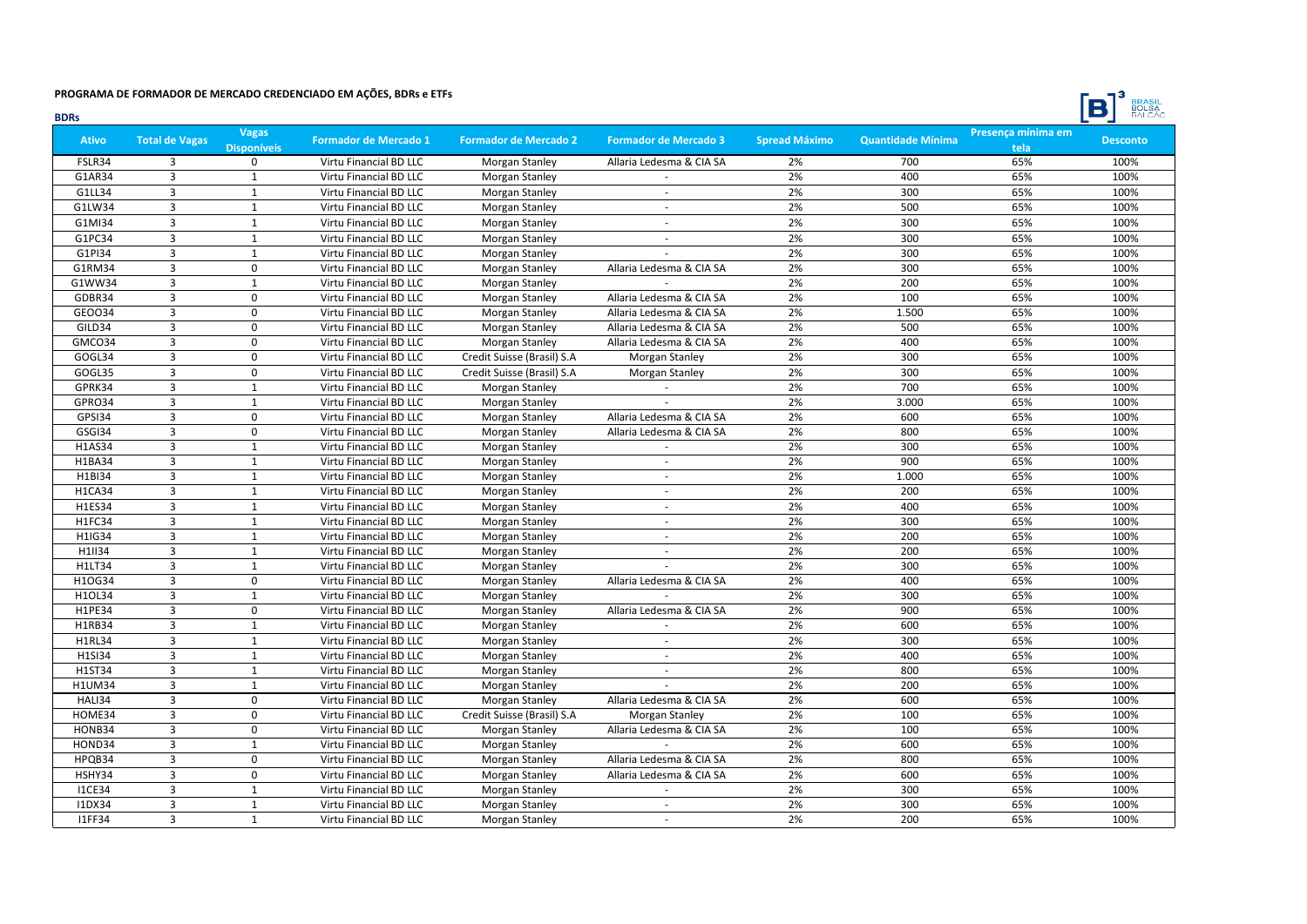

| <b>BDRs</b>   |                         |                                    |                              |                              |                              |                      |                          |                            | <b>BULSA</b><br>$\Box$ |
|---------------|-------------------------|------------------------------------|------------------------------|------------------------------|------------------------------|----------------------|--------------------------|----------------------------|------------------------|
| <b>Ativo</b>  | <b>Total de Vagas</b>   | <b>Vagas</b><br><b>Disponíveis</b> | <b>Formador de Mercado 1</b> | <b>Formador de Mercado 2</b> | <b>Formador de Mercado 3</b> | <b>Spread Máximo</b> | <b>Quantidade Mínima</b> | Presença mínima em<br>tela | <b>Desconto</b>        |
| <b>I1LM34</b> | 3                       | $\mathbf{1}$                       | Virtu Financial BD LLC       | Morgan Stanley               |                              | 2%                   | 200                      | 65%                        | 100%                   |
| <b>I1NC34</b> | $\overline{3}$          | 1                                  | Virtu Financial BD LLC       | Morgan Stanley               | $\mathbf{r}$                 | 2%                   | 400                      | 65%                        | 100%                   |
| <b>I1NF34</b> | $\overline{3}$          | $\mathbf{1}$                       | Virtu Financial BD LLC       | Morgan Stanley               | $\sim$                       | 2%                   | 400                      | 65%                        | 100%                   |
| <b>I1PC34</b> | $\overline{3}$          | $\mathbf{1}$                       | Virtu Financial BD LLC       | Morgan Stanley               | ÷                            | 2%                   | 300                      | 65%                        | 100%                   |
| <b>I1PG34</b> | $\overline{3}$          | $\mathbf{1}$                       | Virtu Financial BD LLC       | <b>Morgan Stanley</b>        |                              | 2%                   | 200                      | 65%                        | 100%                   |
| <b>I1PH34</b> | $\overline{\mathbf{3}}$ | $\mathbf 1$                        | Virtu Financial BD LLC       | Morgan Stanley               | $\sim$                       | 2%                   | 700                      | 65%                        | 100%                   |
| <b>I1QV34</b> | $\overline{3}$          | $\mathbf{1}$                       | Virtu Financial BD LLC       | Morgan Stanley               | $\sim$                       | 2%                   | 400                      | 65%                        | 100%                   |
| <b>I1RM34</b> | $\overline{3}$          | $\mathbf{1}$                       | Virtu Financial BD LLC       | Morgan Stanley               | ÷                            | 2%                   | 500                      | 65%                        | 100%                   |
| <b>I1RP34</b> | $\overline{3}$          | $\mathbf{1}$                       | Virtu Financial BD LLC       | Morgan Stanley               | ÷                            | 2%                   | 200                      | 65%                        | 100%                   |
| <b>I1SR34</b> | $\overline{3}$          | $\mathbf{1}$                       | Virtu Financial BD LLC       | Morgan Stanley               | $\mathbf{r}$                 | 2%                   | 300                      | 65%                        | 100%                   |
| <b>I1TW34</b> | $\overline{3}$          | $\mathbf{1}$                       | Virtu Financial BD LLC       | Morgan Stanley               | ÷                            | 2%                   | 300                      | 65%                        | 100%                   |
| <b>I1VZ34</b> | $\overline{3}$          | $\mathbf{1}$                       | Virtu Financial BD LLC       | Morgan Stanley               |                              | 2%                   | 900                      | 65%                        | 100%                   |
| IBMB34        | $\overline{3}$          | $\mathbf 0$                        | Virtu Financial BD LLC       | Morgan Stanley               | Allaria Ledesma & CIA SA     | 2%                   | 100                      | 65%                        | 100%                   |
| INGG34        | $\overline{\mathbf{3}}$ | $\mathbf{1}$                       | Virtu Financial BD LLC       | Morgan Stanley               |                              | 2%                   | 1.400                    | 65%                        | 100%                   |
| INTU34        | $\overline{3}$          | 0                                  | Virtu Financial BD LLC       | Morgan Stanley               | Allaria Ledesma & CIA SA     | 2%                   | 200                      | 65%                        | 100%                   |
| ISBC34        | $\overline{3}$          | $\mathbf{1}$                       | Virtu Financial BD LLC       | Morgan Stanley               |                              | 2%                   | 1.000                    | 65%                        | 100%                   |
| ITLC34        | $\overline{3}$          | $\mathbf 0$                        | Virtu Financial BD LLC       | Morgan Stanley               | Allaria Ledesma & CIA SA     | 2%                   | 300                      | 65%                        | 100%                   |
| J1BH34        | $\overline{3}$          | $\mathbf{1}$                       | Virtu Financial BD LLC       | Morgan Stanley               |                              | 2%                   | 300                      | 65%                        | 100%                   |
| <b>J1CI34</b> | $\overline{3}$          | $\mathbf{1}$                       | Virtu Financial BD LLC       | Morgan Stanley               | ÷                            | 2%                   | 300                      | 65%                        | 100%                   |
| J1EF34        | $\overline{3}$          | $\mathbf{1}$                       | Virtu Financial BD LLC       | Morgan Stanley               | $\omega$                     | 2%                   | 700                      | 65%                        | 100%                   |
| J1EG34        | $\overline{3}$          | $\mathbf{1}$                       | Virtu Financial BD LLC       | Morgan Stanley               | $\sim$                       | 2%                   | 300                      | 65%                        | 100%                   |
| <b>J1KH34</b> | $\overline{3}$          | $\mathbf{1}$                       | Virtu Financial BD LLC       | Morgan Stanley               | ÷                            | 2%                   | 400                      | 65%                        | 100%                   |
| <b>J1NP34</b> | $\overline{3}$          | $\mathbf{1}$                       | Virtu Financial BD LLC       | Morgan Stanley               |                              | 2%                   | 600                      | 65%                        | 100%                   |
| J1WN34        | $\overline{3}$          | $\mathbf{1}$                       | Virtu Financial BD LLC       | Morgan Stanley               | $\sim$                       | 2%                   | 400                      | 65%                        | 100%                   |
| JCPC34        | 3                       | $\overline{2}$                     | Virtu Financial BD LLC       |                              |                              | R\$0,05              | 5.800                    | 65%                        | 100%                   |
| JDCO34        | $\overline{3}$          | $\mathbf 0$                        | Virtu Financial BD LLC       | Morgan Stanley               | Allaria Ledesma & CIA SA     | 2%                   | 500                      | 65%                        | 100%                   |
| JNJB34        | $\overline{3}$          | $\pmb{0}$                          | Virtu Financial BD LLC       | Credit Suisse (Brasil) S.A   | Morgan Stanley               | 2%                   | 100                      | 65%                        | 100%                   |
| JPMC34        | $\overline{3}$          | $\mathbf 0$                        | Virtu Financial BD LLC       | Morgan Stanley               | Allaria Ledesma & CIA SA     | 2%                   | 300                      | 65%                        | 100%                   |
| K1CS34        | 3                       | 1                                  | Virtu Financial BD LLC       | Morgan Stanley               |                              | 2%                   | 400                      | 65%                        | 100%                   |
| K1EL34        | $\overline{3}$          | $\mathbf{1}$                       | Virtu Financial BD LLC       | Morgan Stanley               |                              | 2%                   | 400                      | 65%                        | 100%                   |
| K1EY34        | $\overline{3}$          | $\mathbf{1}$                       | Virtu Financial BD LLC       | Morgan Stanley               | ÷                            | 2%                   | 700                      | 65%                        | 100%                   |
| K1IM34        | $\overline{3}$          | 1                                  | Virtu Financial BD LLC       | Morgan Stanley               | $\sim$                       | 2%                   | 700                      | 65%                        | 100%                   |
| <b>K1LA34</b> | $\overline{\mathbf{3}}$ | $\mathbf 1$                        | Virtu Financial BD LLC       | Morgan Stanley               | $\sim$                       | 2%                   | 300                      | 65%                        | 100%                   |
| K1MX34        | $\overline{3}$          | $\mathbf{1}$                       | Virtu Financial BD LLC       | Morgan Stanley               | $\overline{\phantom{a}}$     | 2%                   | 300                      | 65%                        | 100%                   |
| K1RC34        | $\overline{3}$          | $\mathbf{1}$                       | Virtu Financial BD LLC       | <b>Morgan Stanley</b>        | ÷                            | 2%                   | 500                      | 65%                        | 100%                   |
| K1SG34        | 3                       | $\mathbf{1}$                       | Virtu Financial BD LLC       | Morgan Stanley               | ÷                            | 2%                   | 300                      | 65%                        | 100%                   |
| K1SS34        | $\overline{\mathbf{3}}$ | $\mathbf{1}$                       | Virtu Financial BD LLC       | Morgan Stanley               |                              | 2%                   | 300                      | 65%                        | 100%                   |
| KHCB34        | $\overline{3}$          | $\Omega$                           | Virtu Financial BD LLC       | Morgan Stanley               | Allaria Ledesma & CIA SA     | 2%                   | 500                      | 65%                        | 100%                   |
| KMBB34        | $\overline{3}$          | $\mathbf 0$                        | Virtu Financial BD LLC       | Morgan Stanley               | Allaria Ledesma & CIA SA     | 2%                   | 100                      | 65%                        | 100%                   |
| KMIC34        | $\overline{3}$          | $\pmb{0}$                          | Virtu Financial BD LLC       | Morgan Stanley               | Allaria Ledesma & CIA SA     | 2%                   | 600                      | 65%                        | 100%                   |
| KMPR34        | $\overline{\mathbf{3}}$ | $\mathbf{1}$                       | Virtu Financial BD LLC       | Morgan Stanley               |                              | 2%                   | 300                      | 65%                        | 100%                   |
| L1BT34        | $\overline{3}$          | $\mathbf{1}$                       | Virtu Financial BD LLC       | Morgan Stanley               | $\sim$                       | 2%                   | 700                      | 65%                        | 100%                   |
| <b>L1CA34</b> | 3                       | $\mathbf{1}$                       | Virtu Financial BD LLC       | <b>Morgan Stanley</b>        | $\sim$                       | 2%                   | 400                      | 65%                        | 100%                   |
| L1EG34        | $\overline{3}$          | $\mathbf{1}$                       | Virtu Financial BD LLC       | Morgan Stanley               | $\overline{\phantom{a}}$     | 2%                   | 300                      | 65%                        | 100%                   |
| <b>L1EN34</b> | $\overline{3}$          | 1                                  | Virtu Financial BD LLC       | Morgan Stanley               |                              | 2%                   | 200                      | 65%                        | 100%                   |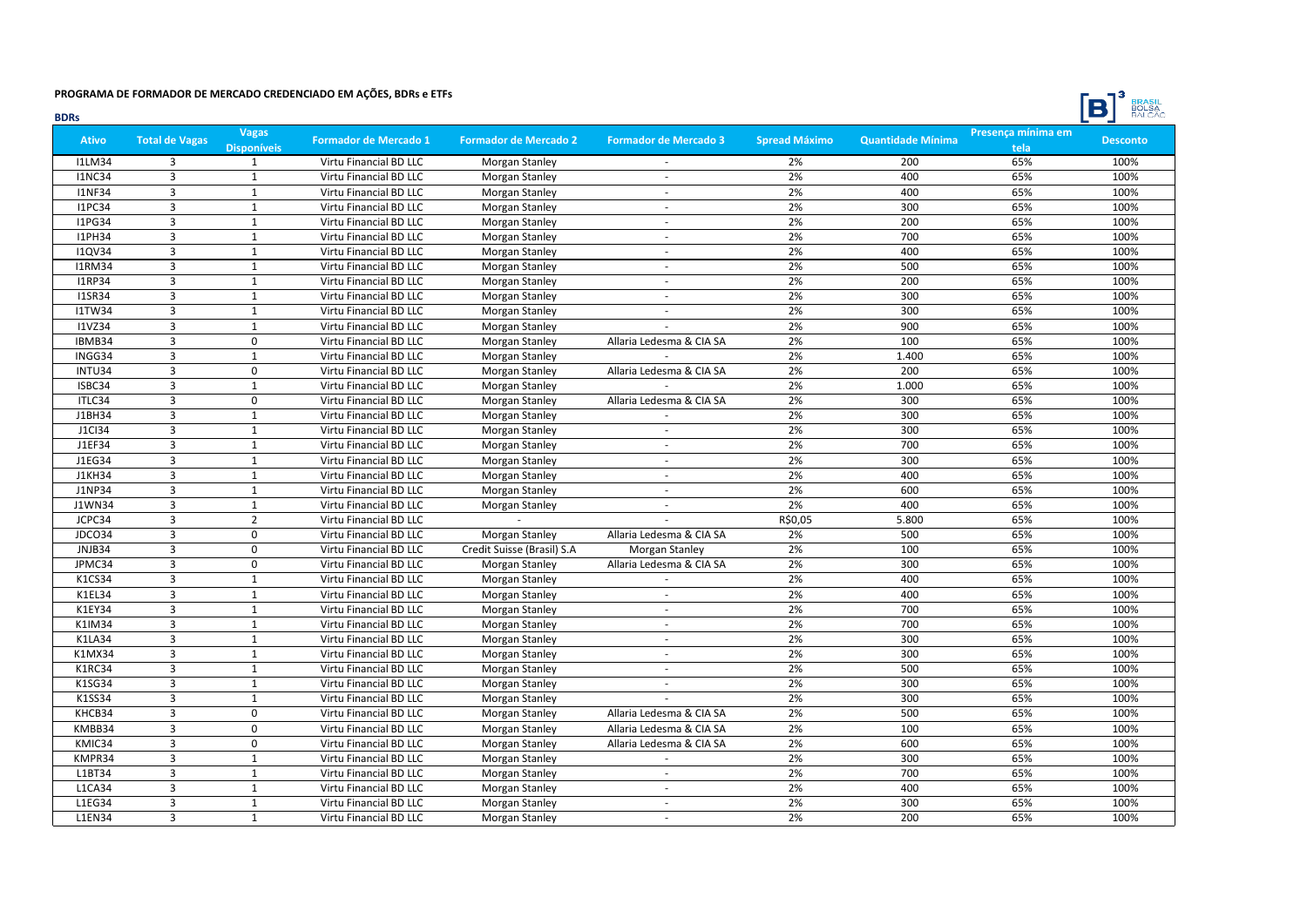

| <b>BDRs</b>   |                         |                                    |                              |                              |                              |                      |                          |                            | <b>BULSA</b><br>$\Box$ |
|---------------|-------------------------|------------------------------------|------------------------------|------------------------------|------------------------------|----------------------|--------------------------|----------------------------|------------------------|
| <b>Ativo</b>  | <b>Total de Vagas</b>   | <b>Vagas</b><br><b>Disponíveis</b> | <b>Formador de Mercado 1</b> | <b>Formador de Mercado 2</b> | <b>Formador de Mercado 3</b> | <b>Spread Máximo</b> | <b>Quantidade Mínima</b> | Presença mínima em<br>tela | <b>Desconto</b>        |
| L1HX34        | 3                       | $\mathbf{1}$                       | Virtu Financial BD LLC       | Morgan Stanley               |                              | 2%                   | 300                      | 65%                        | 100%                   |
| L1IN34        | $\overline{3}$          | 1                                  | Virtu Financial BD LLC       | Morgan Stanley               | ÷                            | 2%                   | 300                      | 65%                        | 100%                   |
| L1KQ34        | $\overline{3}$          | $\mathbf{1}$                       | Virtu Financial BD LLC       | <b>Morgan Stanley</b>        | $\sim$                       | 2%                   | 400                      | 65%                        | 100%                   |
| <b>L1NC34</b> | $\overline{3}$          | $\mathbf{1}$                       | Virtu Financial BD LLC       | Morgan Stanley               | ÷                            | 2%                   | 300                      | 65%                        | 100%                   |
| L1OE34        | $\overline{3}$          | $\mathbf{1}$                       | Virtu Financial BD LLC       | Morgan Stanley               |                              | 2%                   | 300                      | 65%                        | 100%                   |
| <b>L1RC34</b> | $\overline{3}$          | $\mathbf 1$                        | Virtu Financial BD LLC       | Morgan Stanley               | $\sim$                       | 2%                   | 200                      | 65%                        | 100%                   |
| <b>L1UL34</b> | $\overline{3}$          | $\mathbf{1}$                       | Virtu Financial BD LLC       | Morgan Stanley               | $\sim$                       | 2%                   | 300                      | 65%                        | 100%                   |
| <b>L1WH34</b> | $\overline{3}$          | $\mathbf{1}$                       | Virtu Financial BD LLC       | Morgan Stanley               | ÷                            | 2%                   | 300                      | 65%                        | 100%                   |
| L1YB34        | $\overline{3}$          | $\mathbf{1}$                       | Virtu Financial BD LLC       | Morgan Stanley               |                              | 2%                   | 300                      | 65%                        | 100%                   |
| LBRD34        | 3                       | $\mathbf 0$                        | Virtu Financial BD LLC       | Morgan Stanley               | Allaria Ledesma & CIA SA     | 2%                   | 300                      | 65%                        | 100%                   |
| LBRN34        | $\overline{3}$          | $\Omega$                           | Virtu Financial BD LLC       | Morgan Stanley               | Allaria Ledesma & CIA SA     | 2%                   | 2.300                    | 65%                        | 100%                   |
| LILY34        | $\overline{3}$          | $\Omega$                           | Virtu Financial BD LLC       | Morgan Stanley               | Allaria Ledesma & CIA SA     | 2%                   | 300                      | 65%                        | 100%                   |
| LMTB34        | $\overline{3}$          | $\mathbf 0$                        | Virtu Financial BD LLC       | Morgan Stanley               | Allaria Ledesma & CIA SA     | 2%                   | 100                      | 65%                        | 100%                   |
| LOWC34        | $\overline{\mathbf{3}}$ | $\pmb{0}$                          | Virtu Financial BD LLC       | Morgan Stanley               | Allaria Ledesma & CIA SA     | 2%                   | 200                      | 65%                        | 100%                   |
| LSXM34        | $\overline{3}$          | 1                                  | Virtu Financial BD LLC       | Morgan Stanley               | $\sim$                       | 2%                   | 300                      | 65%                        | 100%                   |
| M1AA34        | $\overline{3}$          | $\mathbf{1}$                       | Virtu Financial BD LLC       | Morgan Stanley               | $\overline{\phantom{a}}$     | 2%                   | 500                      | 65%                        | 100%                   |
| M1AS34        | $\overline{3}$          | $\mathbf{1}$                       | Virtu Financial BD LLC       | Morgan Stanley               | $\omega$                     | 2%                   | 300                      | 65%                        | 100%                   |
| M1CB34        | $\overline{3}$          | $\mathbf{1}$                       | Virtu Financial BD LLC       | Morgan Stanley               | ÷                            | 2%                   | 300                      | 65%                        | 100%                   |
| M1CH34        | $\overline{3}$          | $\mathbf{1}$                       | Virtu Financial BD LLC       | Morgan Stanley               | ÷                            | 2%                   | 300                      | 65%                        | 100%                   |
| M1CK34        | $\overline{3}$          | $\mathbf{1}$                       | Virtu Financial BD LLC       | Morgan Stanley               | $\omega$                     | 2%                   | 400                      | 65%                        | 100%                   |
| M1GM34        | $\overline{3}$          | $\mathbf{1}$                       | Virtu Financial BD LLC       | Morgan Stanley               | $\sim$                       | 2%                   | 500                      | 65%                        | 100%                   |
| M1HK34        | $\overline{3}$          | $\mathbf{1}$                       | Virtu Financial BD LLC       | Morgan Stanley               | ÷                            | 2%                   | 200                      | 65%                        | 100%                   |
| M1KC34        | $\overline{3}$          | $\mathbf{1}$                       | Virtu Financial BD LLC       | Morgan Stanley               |                              | 2%                   | 300                      | 65%                        | 100%                   |
| M1LM34        | $\overline{3}$          | $\mathbf{1}$                       | Virtu Financial BD LLC       | Morgan Stanley               | ÷                            | 2%                   | 300                      | 65%                        | 100%                   |
| M1MC34        | 3                       | $\mathbf{1}$                       | Virtu Financial BD LLC       | Morgan Stanley               | $\sim$                       | 2%                   | 300                      | 65%                        | 100%                   |
| M1NS34        | $\overline{3}$          | $\mathbf{1}$                       | Virtu Financial BD LLC       | Morgan Stanley               | $\mathbf{r}$                 | 2%                   | 200                      | 65%                        | 100%                   |
| M1PC34        | $\overline{3}$          | $\mathbf{1}$                       | Virtu Financial BD LLC       | Morgan Stanley               | ÷                            | 2%                   | 200                      | 65%                        | 100%                   |
| M1RO34        | $\overline{3}$          | $\mathbf{1}$                       | Virtu Financial BD LLC       | Morgan Stanley               | ÷                            | 2%                   | 1.200                    | 65%                        | 100%                   |
| M1SC34        | 3                       | 1                                  | Virtu Financial BD LLC       | Morgan Stanley               |                              | 2%                   | 200                      | 65%                        | 100%                   |
| M1SI34        | $\overline{3}$          | $\mathbf 0$                        | Virtu Financial BD LLC       | Morgan Stanley               | Allaria Ledesma & CIA SA     | 2%                   | 400                      | 65%                        | 100%                   |
| M1TB34        | $\overline{3}$          | $\mathbf{1}$                       | Virtu Financial BD LLC       | Morgan Stanley               |                              | 2%                   | 400                      | 65%                        | 100%                   |
| M1TD34        | $\overline{3}$          | 1                                  | Virtu Financial BD LLC       | Morgan Stanley               |                              | 2%                   | 200                      | 65%                        | 100%                   |
| M1TT34        | $\overline{3}$          | $\mathbf{1}$                       | Virtu Financial BD LLC       | Morgan Stanley               | $\sim$                       | 2%                   | 400                      | 65%                        | 100%                   |
| M1XI34        | $\overline{3}$          | $\mathbf{1}$                       | Virtu Financial BD LLC       | Morgan Stanley               |                              | 2%                   | 200                      | 65%                        | 100%                   |
| MACY34        | $\overline{3}$          | $\mathbf 0$                        | Virtu Financial BD LLC       | Morgan Stanley               | Allaria Ledesma & CIA SA     | 2%                   | 700                      | 65%                        | 100%                   |
| MCDC34        | 3                       | 0                                  | Virtu Financial BD LLC       | Credit Suisse (Brasil) S.A   | Morgan Stanley               | 2%                   | 300                      | 65%                        | 100%                   |
| MCOR34        | $\overline{3}$          | $\mathbf 0$                        | Virtu Financial BD LLC       | Morgan Stanley               | Allaria Ledesma & CIA SA     | 2%                   | 300                      | 65%                        | 100%                   |
| MDLZ34        | $\overline{3}$          | $\Omega$                           | Virtu Financial BD LLC       | Morgan Stanley               | Allaria Ledesma & CIA SA     | 2%                   | 600                      | 65%                        | 100%                   |
| MDTC34        | $\overline{3}$          | $\Omega$                           | Virtu Financial BD LLC       | Morgan Stanley               | Allaria Ledesma & CIA SA     | 2%                   | 400                      | 65%                        | 100%                   |
| MELI34        | $\overline{3}$          | $\pmb{0}$                          | Virtu Financial BD LLC       | Morgan Stanley               | Allaria Ledesma & CIA SA     | 2%                   | 300                      | 65%                        | 100%                   |
| METB34        | $\overline{\mathbf{3}}$ | $\pmb{0}$                          | Virtu Financial BD LLC       | Morgan Stanley               | Allaria Ledesma & CIA SA     | 2%                   | 300                      | 65%                        | 100%                   |
| MKLC34        | $\overline{3}$          | 0                                  | Virtu Financial BD LLC       | Morgan Stanley               | Allaria Ledesma & CIA SA     | 2%                   | 200                      | 65%                        | 100%                   |
| MMMC34        | 3                       | 0                                  | Virtu Financial BD LLC       | Credit Suisse (Brasil) S.A   | Morgan Stanley               | 2%                   | 400                      | 65%                        | 100%                   |
| M00034        | $\overline{3}$          | $\mathbf 0$                        | Virtu Financial BD LLC       | Morgan Stanley               | Allaria Ledesma & CIA SA     | 2%                   | 200                      | 65%                        | 100%                   |
| MOSC34        | $\overline{3}$          | $\Omega$                           | Virtu Financial BD LLC       | Morgan Stanley               | Allaria Ledesma & CIA SA     | 2%                   | 1.200                    | 65%                        | 100%                   |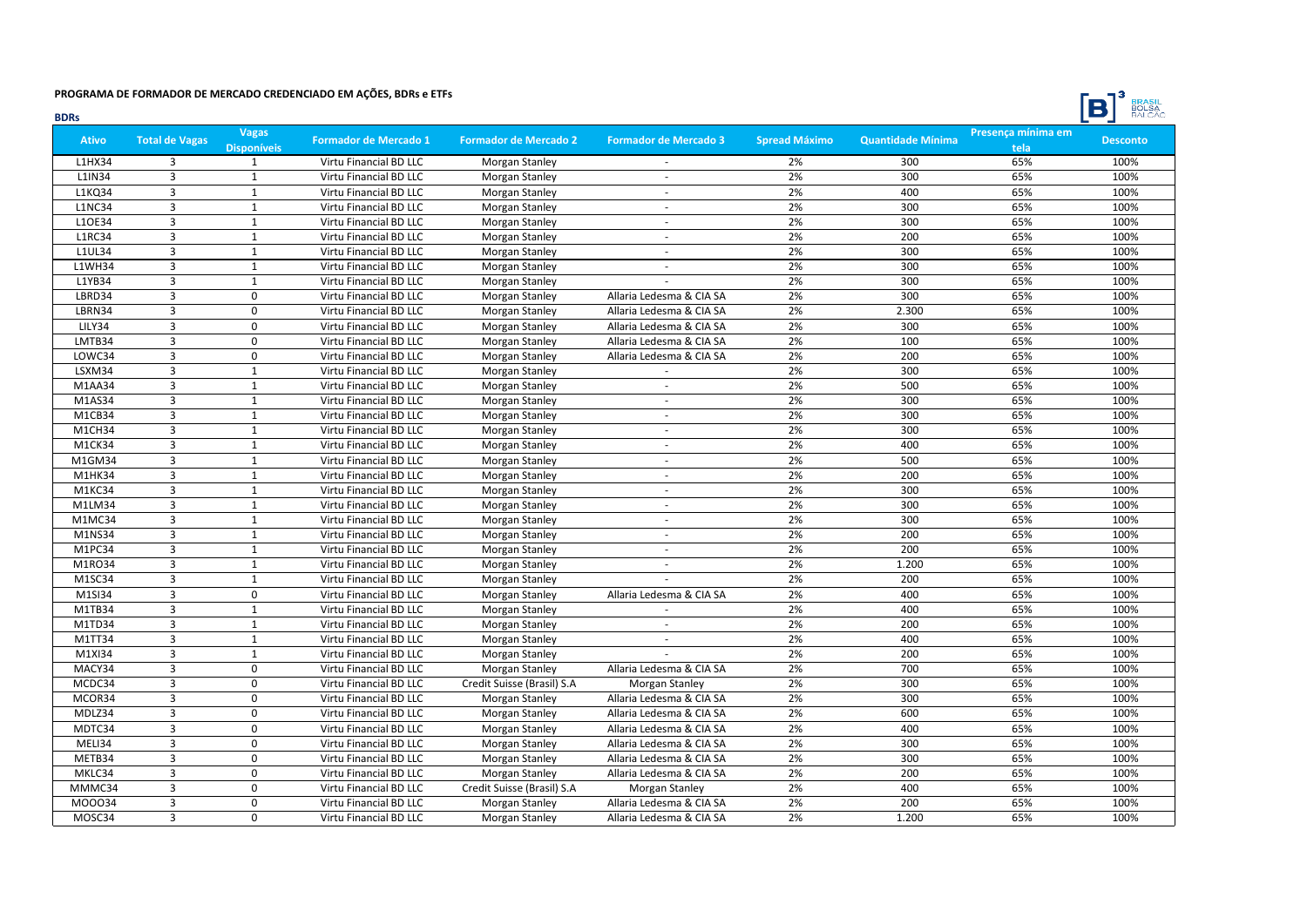

| <b>BDRs</b>   |                       |                                    |                              |                              |                              |                      |                          |                            | <b>BULSA</b><br>DI |
|---------------|-----------------------|------------------------------------|------------------------------|------------------------------|------------------------------|----------------------|--------------------------|----------------------------|--------------------|
| <b>Ativo</b>  | <b>Total de Vagas</b> | <b>Vagas</b><br><b>Disponíveis</b> | <b>Formador de Mercado 1</b> | <b>Formador de Mercado 2</b> | <b>Formador de Mercado 3</b> | <b>Spread Máximo</b> | <b>Quantidade Mínima</b> | Presença mínima em<br>tela | <b>Desconto</b>    |
| MRCK34        | 3                     | $\Omega$                           | Virtu Financial BD LLC       | Morgan Stanley               | Allaria Ledesma & CIA SA     | 2%                   | 200                      | 65%                        | 100%               |
| MSBR34        | 3                     | $\overline{2}$                     | Allaria Ledesma & CIA SA     |                              |                              | 2%                   | 400                      | 65%                        | 100%               |
| MSCD34        | 3                     | $\mathbf 0$                        | Virtu Financial BD LLC       | Morgan Stanley               | Allaria Ledesma & CIA SA     | 2%                   | 100                      | 65%                        | 100%               |
| MSFT34        | $\overline{3}$        | $\mathbf 0$                        | Virtu Financial BD LLC       | Credit Suisse (Brasil) S.A   | Morgan Stanley               | 2%                   | 100                      | 65%                        | 100%               |
| MUTC34        | 3                     | $\mathbf 0$                        | Virtu Financial BD LLC       | Morgan Stanley               | Allaria Ledesma & CIA SA     | 2%                   | 300                      | 65%                        | 100%               |
| <b>N1BL34</b> | 3                     | $\mathbf 1$                        | Virtu Financial BD LLC       | Morgan Stanley               |                              | 2%                   | 700                      | 65%                        | 100%               |
| N1CL34        | 3                     | $\mathbf{1}$                       | Virtu Financial BD LLC       | Morgan Stanley               |                              | 2%                   | 300                      | 65%                        | 100%               |
| <b>N1DA34</b> | $\overline{3}$        | $\mathbf 0$                        | Virtu Financial BD LLC       | <b>Morgan Stanley</b>        | Allaria Ledesma & CIA SA     | 2%                   | 300                      | 65%                        | 100%               |
| <b>N1EM34</b> | 3                     | $\mathbf{1}$                       | Virtu Financial BD LLC       | Morgan Stanley               | ÷                            | 2%                   | 400                      | 65%                        | 100%               |
| N1IS34        | 3                     | $\mathbf 1$                        | Virtu Financial BD LLC       | Morgan Stanley               | $\sim$                       | 2%                   | 500                      | 65%                        | 100%               |
| <b>N1LS34</b> | $\overline{3}$        | $\mathbf{1}$                       | Virtu Financial BD LLC       | Morgan Stanley               | $\sim$                       | 2%                   | 700                      | 65%                        | 100%               |
| N10V34        | $\overline{3}$        | $\mathbf{1}$                       | Virtu Financial BD LLC       | Morgan Stanley               | $\sim$                       | 2%                   | 600                      | 65%                        | 100%               |
| <b>N1RG34</b> | 3                     | $\mathbf{1}$                       | Virtu Financial BD LLC       | Morgan Stanley               | $\sim$                       | 2%                   | 400                      | 65%                        | 100%               |
| <b>N1SC34</b> | 3                     | $\mathbf{1}$                       | Virtu Financial BD LLC       | Morgan Stanley               | $\sim$                       | 2%                   | 300                      | 65%                        | 100%               |
| <b>N1TA34</b> | 3                     | $\mathbf 1$                        | Virtu Financial BD LLC       | Morgan Stanley               | $\sim$                       | 2%                   | 200                      | 65%                        | 100%               |
| <b>N1TR34</b> | 3                     | 1                                  | Virtu Financial BD LLC       | Morgan Stanley               | $\sim$                       | 2%                   | 300                      | 65%                        | 100%               |
| <b>N1UE34</b> | $\overline{3}$        | $\mathbf{1}$                       | Virtu Financial BD LLC       | Morgan Stanley               | $\omega$                     | 2%                   | 300                      | 65%                        | 100%               |
| <b>N1VR34</b> | 3                     | $\mathbf{1}$                       | Virtu Financial BD LLC       | Morgan Stanley               | ÷                            | 2%                   | 200                      | 65%                        | 100%               |
| <b>N1WL34</b> | 3                     | $\mathbf{1}$                       | Virtu Financial BD LLC       | Morgan Stanley               | $\sim$                       | 2%                   | 800                      | 65%                        | 100%               |
| <b>N1WS34</b> | 3                     | $\mathbf{1}$                       | Virtu Financial BD LLC       | Morgan Stanley               | $\omega$                     | 2%                   | 1.000                    | 65%                        | 100%               |
| <b>N1XP34</b> | $\overline{3}$        | $\mathbf{1}$                       | Virtu Financial BD LLC       | Morgan Stanley               |                              | 2%                   | 200                      | 65%                        | 100%               |
| NETE34        | 3                     | $\mathbf 0$                        | Virtu Financial BD LLC       | Morgan Stanley               | Allaria Ledesma & CIA SA     | 2%                   | 100                      | 65%                        | 100%               |
| NEXT34        | 3                     | $\pmb{0}$                          | Virtu Financial BD LLC       | Morgan Stanley               | Allaria Ledesma & CIA SA     | 2%                   | 300                      | 65%                        | 100%               |
| NFLX34        | 3                     | $\pmb{0}$                          | Virtu Financial BD LLC       | Morgan Stanley               | Allaria Ledesma & CIA SA     | 2%                   | 100                      | 65%                        | 100%               |
| NIKE34        | 3                     | 0                                  | Virtu Financial BD LLC       | Morgan Stanley               | Allaria Ledesma & CIA SA     | 2%                   | 200                      | 65%                        | 100%               |
| NMRH34        | 3                     | $\mathbf{1}$                       | Virtu Financial BD LLC       | Morgan Stanley               | $\sim$                       | 2%                   | 3.500                    | 65%                        | 100%               |
| NOCG34        | 3                     | $\pmb{0}$                          | Virtu Financial BD LLC       | Morgan Stanley               | Allaria Ledesma & CIA SA     | 2%                   | 200                      | 65%                        | 100%               |
| NOKI34        | $\overline{3}$        | $\mathbf 0$                        | Virtu Financial BD LLC       | Morgan Stanley               | Allaria Ledesma & CIA SA     | 2%                   | 2.800                    | 65%                        | 100%               |
| NVDC34        | 3                     | 0                                  | Virtu Financial BD LLC       | Credit Suisse (Brasil) S.A   | Morgan Stanley               | 2%                   | 300                      | 65%                        | 100%               |
| O1KE34        | $\overline{3}$        | $\mathbf 1$                        | Virtu Financial BD LLC       | <b>Morgan Stanley</b>        |                              | 2%                   | 400                      | 65%                        | 100%               |
| 01MC34        | $\overline{3}$        | $\mathbf{1}$                       | Virtu Financial BD LLC       | Morgan Stanley               |                              | 2%                   | 400                      | 65%                        | 100%               |
| ORCL34        | 3                     | $\mathbf 0$                        | Virtu Financial BD LLC       | Credit Suisse (Brasil) S.A   | Morgan Stanley               | 2%                   | 300                      | 65%                        | 100%               |
| ORLY34        | $\overline{3}$        | $\mathbf 0$                        | Virtu Financial BD LLC       | Morgan Stanley               | Allaria Ledesma & CIA SA     | 2%                   | 200                      | 65%                        | 100%               |
| OXYP34        | 3                     | 0                                  | Virtu Financial BD LLC       | Morgan Stanley               | Allaria Ledesma & CIA SA     | 2%                   | 400                      | 65%                        | 100%               |
| <b>P1AC34</b> | $\overline{3}$        | $\mathbf{1}$                       | Virtu Financial BD LLC       | Morgan Stanley               | $\sim$                       | 2%                   | 400                      | 65%                        | 100%               |
| P1AY34        | 3                     | $\mathbf{1}$                       | Virtu Financial BD LLC       | Morgan Stanley               | ÷                            | 2%                   | 300                      | 65%                        | 100%               |
| P1BC34        | $\overline{3}$        | $\mathbf 1$                        | Virtu Financial BD LLC       | Morgan Stanley               | ÷.                           | 2%                   | 900                      | 65%                        | 100%               |
| P1DT34        | 3                     | $\mathbf{1}$                       | Virtu Financial BD LLC       | Morgan Stanley               | $\sim$                       | 2%                   | 300                      | 65%                        | 100%               |
| <b>P1EA34</b> | $\overline{3}$        | $\mathbf{1}$                       | Virtu Financial BD LLC       | Morgan Stanley               | ÷.                           | 2%                   | 400                      | 65%                        | 100%               |
| P1EG34        | $\overline{3}$        | $\mathbf 1$                        | Virtu Financial BD LLC       | Morgan Stanley               | $\sim$                       | 2%                   | 300                      | 65%                        | 100%               |
| P1FG34        | 3                     | $\mathbf{1}$                       | Virtu Financial BD LLC       | Morgan Stanley               | $\overline{\phantom{a}}$     | 2%                   | 300                      | 65%                        | 100%               |
| P1GR34        | 3                     | $\mathbf{1}$                       | Virtu Financial BD LLC       | Morgan Stanley               | $\sim$                       | 2%                   | 400                      | 65%                        | 100%               |
| P1HC34        | 3                     | $\mathbf{1}$                       | Virtu Financial BD LLC       | Morgan Stanley               | $\sim$                       | 2%                   | 300                      | 65%                        | 100%               |
| P1HM34        | $\overline{3}$        | $\mathbf{1}$                       | Virtu Financial BD LLC       | Morgan Stanley               | $\omega$                     | 2%                   | 400                      | 65%                        | 100%               |
| P1IO34        | $\overline{3}$        | $\mathbf{1}$                       | Virtu Financial BD LLC       | Morgan Stanley               |                              | 2%                   | 400                      | 65%                        | 100%               |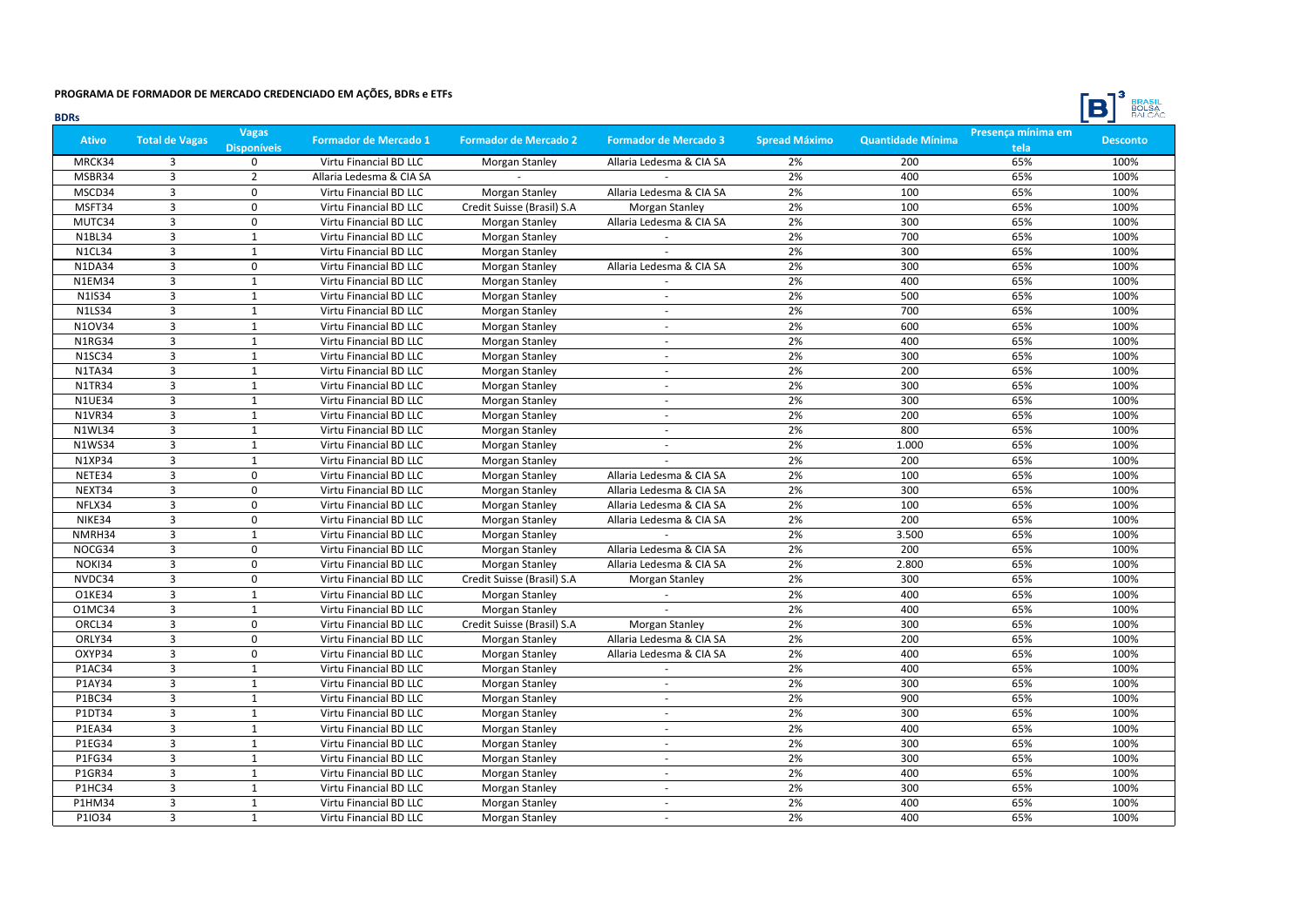

| <b>BDRs</b>   |                       |                                    |                              |                              |                              |                      |                          |                            | <b>BULSA</b><br>$\Box$ |
|---------------|-----------------------|------------------------------------|------------------------------|------------------------------|------------------------------|----------------------|--------------------------|----------------------------|------------------------|
| <b>Ativo</b>  | <b>Total de Vagas</b> | <b>Vagas</b><br><b>Disponíveis</b> | <b>Formador de Mercado 1</b> | <b>Formador de Mercado 2</b> | <b>Formador de Mercado 3</b> | <b>Spread Máximo</b> | <b>Quantidade Mínima</b> | Presença mínima em<br>tela | <b>Desconto</b>        |
| <b>P1KG34</b> | 3                     | $\mathbf{1}$                       | Virtu Financial BD LLC       | Morgan Stanley               |                              | 2%                   | 300                      | 65%                        | 100%                   |
| P1KI34        | 3                     | 1                                  | Virtu Financial BD LLC       | Morgan Stanley               | ÷.                           | 2%                   | 300                      | 65%                        | 100%                   |
| P1LD34        | $\overline{3}$        | $\mathbf{1}$                       | Virtu Financial BD LLC       | Morgan Stanley               | ÷.                           | 2%                   | 300                      | 65%                        | 100%                   |
| <b>P1NR34</b> | $\overline{3}$        | $\mathbf{1}$                       | Virtu Financial BD LLC       | Morgan Stanley               | ÷.                           | 2%                   | 300                      | 65%                        | 100%                   |
| P1NW34        | $\overline{3}$        | $\mathbf 1$                        | Virtu Financial BD LLC       | Morgan Stanley               |                              | 2%                   | 300                      | 65%                        | 100%                   |
| P1PG34        | $\overline{3}$        | $\mathbf 1$                        | Virtu Financial BD LLC       | <b>Morgan Stanley</b>        | ÷.                           | 2%                   | 200                      | 65%                        | 100%                   |
| P1PL34        | $\overline{3}$        | $\mathbf{1}$                       | Virtu Financial BD LLC       | Morgan Stanley               | $\sim$                       | 2%                   | 400                      | 65%                        | 100%                   |
| <b>P1RG34</b> | $\overline{3}$        | $\mathbf{1}$                       | Virtu Financial BD LLC       | Morgan Stanley               | ×.                           | 2%                   | 300                      | 65%                        | 100%                   |
| P1SA34        | $\overline{3}$        | $\mathbf{1}$                       | Virtu Financial BD LLC       | Morgan Stanley               | ÷.                           | 2%                   | 300                      | 65%                        | 100%                   |
| P1SX34        | $\overline{3}$        | $\mathbf{1}$                       | Virtu Financial BD LLC       | <b>Morgan Stanley</b>        | ÷.                           | 2%                   | 300                      | 65%                        | 100%                   |
| <b>P1VH34</b> | $\overline{3}$        | $\mathbf{1}$                       | Virtu Financial BD LLC       | Morgan Stanley               |                              | 2%                   | 300                      | 65%                        | 100%                   |
| PEPB34        | $\overline{3}$        | $\Omega$                           | Virtu Financial BD LLC       | Morgan Stanley               | Allaria Ledesma & CIA SA     | 2%                   | 100                      | 65%                        | 100%                   |
| PFIZ34        | $\overline{3}$        | $\mathbf 0$                        | Virtu Financial BD LLC       | Credit Suisse (Brasil) S.A   | Morgan Stanley               | 2%                   | 400                      | 65%                        | 100%                   |
| PGCO34        | $\overline{3}$        | 0                                  | Virtu Financial BD LLC       | Morgan Stanley               | <b>Credit Suisse</b>         | 2%                   | 100                      | 65%                        | 100%                   |
| PHGN34        | 3                     | $\mathbf{1}$                       | Virtu Financial BD LLC       | Morgan Stanley               |                              | 2%                   | 300                      | 65%                        | 100%                   |
| PHMO34        | $\overline{3}$        | 0                                  | Virtu Financial BD LLC       | Morgan Stanley               | Allaria Ledesma & CIA SA     | 2%                   | 300                      | 65%                        | 100%                   |
| PNCS34        | $\overline{3}$        | $\mathbf 0$                        | Virtu Financial BD LLC       | <b>Morgan Stanley</b>        | Allaria Ledesma & CIA SA     | 2%                   | 200                      | 65%                        | 100%                   |
| PTCH34        | $\overline{3}$        | $\mathbf{1}$                       | Virtu Financial BD LLC       | Morgan Stanley               | $\sim$                       | 2%                   | 300                      | 65%                        | 100%                   |
| PYPL34        | $\overline{3}$        | $\Omega$                           | Virtu Financial BD LLC       | Morgan Stanley               | Allaria Ledesma & CIA SA     | 2%                   | 200                      | 65%                        | 100%                   |
| Q1RV34        | $\overline{3}$        | $\mathbf{1}$                       | Virtu Financial BD LLC       | <b>Morgan Stanley</b>        |                              | 2%                   | 300                      | 65%                        | 100%                   |
| Q1UA34        | $\overline{3}$        | $\mathbf{1}$                       | Virtu Financial BD LLC       | <b>Morgan Stanley</b>        |                              | 2%                   | 400                      | 65%                        | 100%                   |
| Q1UE34        | $\overline{3}$        | $\mathbf{1}$                       | Virtu Financial BD LLC       | Morgan Stanley               |                              | 2%                   | 300                      | 65%                        | 100%                   |
| QCOM34        | $\overline{3}$        | 0                                  | Virtu Financial BD LLC       | Morgan Stanley               | Allaria Ledesma & CIA SA     | 2%                   | 200                      | 65%                        | 100%                   |
| <b>R1CL34</b> | $\overline{3}$        | $\mathbf 1$                        | Virtu Financial BD LLC       | Morgan Stanley               | $\overline{\phantom{a}}$     | 2%                   | 200                      | 65%                        | 100%                   |
| <b>R1EG34</b> | 3                     | $\mathbf{1}$                       | Virtu Financial BD LLC       | Morgan Stanley               | ÷.                           | 2%                   | 500                      | 65%                        | 100%                   |
| R1FC34        | $\overline{3}$        | $\mathbf{1}$                       | Virtu Financial BD LLC       | Morgan Stanley               | ÷.                           | 2%                   | 900                      | 65%                        | 100%                   |
| R1HI34        | $\overline{3}$        | 1                                  | Virtu Financial BD LLC       | <b>Morgan Stanley</b>        | ÷.                           | 2%                   | 200                      | 65%                        | 100%                   |
| <b>R1IN34</b> | $\overline{3}$        | $\mathbf{1}$                       | Virtu Financial BD LLC       | Morgan Stanley               | ÷.                           | 2%                   | 400                      | 65%                        | 100%                   |
| R1JF34        | $\overline{3}$        | $\mathbf{1}$                       | Virtu Financial BD LLC       | Morgan Stanley               | ÷.                           | 2%                   | 300                      | 65%                        | 100%                   |
| <b>R1LC34</b> | $\overline{3}$        | $\mathbf{1}$                       | Virtu Financial BD LLC       | <b>Morgan Stanley</b>        |                              | 2%                   | 200                      | 65%                        | 100%                   |
| <b>R1MD34</b> | $\overline{3}$        | $\mathbf 1$                        | Virtu Financial BD LLC       | Morgan Stanley               | ÷.                           | 2%                   | 400                      | 65%                        | 100%                   |
| R1OK34        | $\overline{3}$        | $\mathbf{1}$                       | Virtu Financial BD LLC       | Morgan Stanley               |                              | 2%                   | 300                      | 65%                        | 100%                   |
| R1OL34        | $\overline{3}$        | $\mathbf 1$                        | Virtu Financial BD LLC       | <b>Morgan Stanley</b>        | $\mathbf{r}$                 | 2%                   | 400                      | 65%                        | 100%                   |
| R1OP34        | $\overline{3}$        | $\mathbf{1}$                       | Virtu Financial BD LLC       | <b>Morgan Stanley</b>        | $\sim$                       | 2%                   | 400                      | 65%                        | 100%                   |
| R1SG34        | $\overline{3}$        | $\mathbf{1}$                       | Virtu Financial BD LLC       | <b>Morgan Stanley</b>        |                              | 2%                   | 300                      | 65%                        | 100%                   |
| RDSA34        | 3                     | 0                                  | Virtu Financial BD LLC       | Morgan Stanley               | Allaria Ledesma & CIA SA     | 2%                   | 300                      | 65%                        | 100%                   |
| REGN34        | $\overline{3}$        | $\Omega$                           | Virtu Financial BD LLC       | <b>Morgan Stanley</b>        | Allaria Ledesma & CIA SA     | 2%                   | 200                      | 65%                        | 100%                   |
| RIGG34        | $\overline{3}$        | $\Omega$                           | Virtu Financial BD LLC       | <b>Morgan Stanley</b>        | Allaria Ledesma & CIA SA     | 2%                   | 2.400                    | 65%                        | 100%                   |
| RIOT34        | $\overline{3}$        | $\Omega$                           | Virtu Financial BD LLC       | Morgan Stanley               | <b>Credit Suisse</b>         | 2%                   | 300                      | 65%                        | 100%                   |
| ROST34        | $\overline{3}$        | $\mathbf 0$                        | Virtu Financial BD LLC       | Morgan Stanley               | Allaria Ledesma & CIA SA     | 2%                   | 300                      | 65%                        | 100%                   |
| RYTT34        | $\overline{3}$        | 0                                  | Virtu Financial BD LLC       | Morgan Stanley               | Allaria Ledesma & CIA SA     | 2%                   | 100                      | 65%                        | 100%                   |
| S1BA34        | $\overline{3}$        | $\mathbf{1}$                       | Virtu Financial BD LLC       | Morgan Stanley               | $\sim$                       | 2%                   | 300                      | 65%                        | 100%                   |
| <b>S1EA34</b> | 3                     | $\mathbf{1}$                       | Virtu Financial BD LLC       | Morgan Stanley               | ÷.                           | 2%                   | 400                      | 65%                        | 100%                   |
| S1HW34        | $\overline{3}$        | $\mathbf{1}$                       | Virtu Financial BD LLC       | Morgan Stanley               | ÷.                           | 2%                   | 300                      | 65%                        | 100%                   |
| S1IV34        | $\overline{3}$        | $\mathbf{1}$                       | Virtu Financial BD LLC       | Morgan Stanley               |                              | 2%                   | 200                      | 65%                        | 100%                   |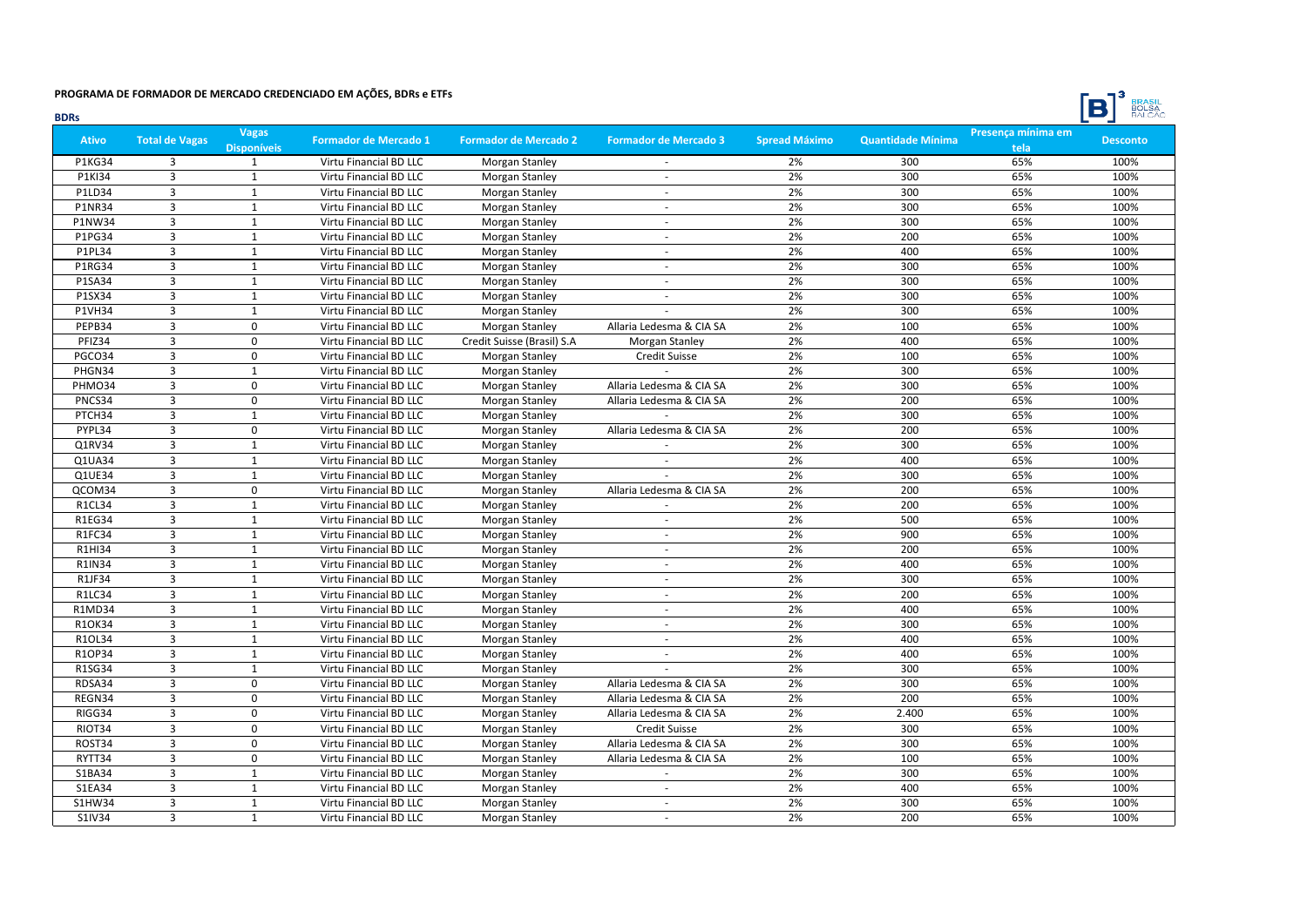

| <b>BDRs</b>   |                       |                                    |                              |                       |                              |                      |                          |                            | <b>BULSA</b><br>$\Box$ |
|---------------|-----------------------|------------------------------------|------------------------------|-----------------------|------------------------------|----------------------|--------------------------|----------------------------|------------------------|
| <b>Ativo</b>  | <b>Total de Vagas</b> | <b>Vagas</b><br><b>Disponíveis</b> | <b>Formador de Mercado 1</b> | Formador de Mercado 2 | <b>Formador de Mercado 3</b> | <b>Spread Máximo</b> | <b>Quantidade Mínima</b> | Presença mínima em<br>tela | <b>Desconto</b>        |
| S1JM34        | 3                     | $\mathbf{1}$                       | Virtu Financial BD LLC       | Morgan Stanley        |                              | 2%                   | 300                      | 65%                        | 100%                   |
| S1LG34        | $\overline{3}$        | 1                                  | Virtu Financial BD LLC       | Morgan Stanley        |                              | 2%                   | 300                      | 65%                        | 100%                   |
| <b>S1NA34</b> | $\overline{3}$        | 0                                  | Virtu Financial BD LLC       | <b>Morgan Stanley</b> | Allaria Ledesma & CIA SA     | 2%                   | 400                      | 65%                        | 100%                   |
| <b>S1NP34</b> | $\overline{3}$        | $\mathbf{1}$                       | Virtu Financial BD LLC       | Morgan Stanley        |                              | 2%                   | 400                      | 65%                        | 100%                   |
| S10U34        | 3                     | $\mathbf 1$                        | Virtu Financial BD LLC       | Morgan Stanley        |                              | 2%                   | 300                      | 65%                        | 100%                   |
| S1PO34        | $\overline{3}$        | 0                                  | Virtu Financial BD LLC       | Morgan Stanley        | Allaria Ledesma & CIA SA     | 2%                   | 400                      | 65%                        | 100%                   |
| S1RE34        | 3                     | $\mathbf{1}$                       | Virtu Financial BD LLC       | Morgan Stanley        |                              | 2%                   | 400                      | 65%                        | 100%                   |
| S1SL34        | $\overline{3}$        | $\mathbf{1}$                       | Virtu Financial BD LLC       | Morgan Stanley        | ×.                           | 2%                   | 300                      | 65%                        | 100%                   |
| S1TT34        | $\overline{3}$        | $\mathbf{1}$                       | Virtu Financial BD LLC       | <b>Morgan Stanley</b> | ÷.                           | 2%                   | 200                      | 65%                        | 100%                   |
| S1TX34        | 3                     | $\mathbf{1}$                       | Virtu Financial BD LLC       | <b>Morgan Stanley</b> | ÷.                           | 2%                   | 300                      | 65%                        | 100%                   |
| S1WK34        | 3                     | $\mathbf{1}$                       | Virtu Financial BD LLC       | Morgan Stanley        | ÷.                           | 2%                   | 400                      | 65%                        | 100%                   |
| S1YF34        | $\overline{3}$        | $\mathbf{1}$                       | Virtu Financial BD LLC       | <b>Morgan Stanley</b> | ÷                            | 2%                   | 400                      | 65%                        | 100%                   |
| S1YK34        | $\overline{3}$        | $\mathbf 1$                        | Virtu Financial BD LLC       | <b>Morgan Stanley</b> | $\omega$                     | 2%                   | 300                      | 65%                        | 100%                   |
| S1YM34        | $\overline{3}$        | $\mathbf 1$                        | Virtu Financial BD LLC       | Morgan Stanley        | $\sim$                       | 2%                   | 600                      | 65%                        | 100%                   |
| S1YY34        | 3                     | $\mathbf{1}$                       | Virtu Financial BD LLC       | Morgan Stanley        |                              | 2%                   | 400                      | 65%                        | 100%                   |
| SAPP34        | $\overline{3}$        | 0                                  | Virtu Financial BD LLC       | <b>Morgan Stanley</b> | Allaria Ledesma & CIA SA     | 2%                   | 100                      | 65%                        | 100%                   |
| SBNY34        | $\overline{3}$        | $\mathbf{1}$                       | Virtu Financial BD LLC       | <b>Morgan Stanley</b> |                              | 2%                   | 200                      | 65%                        | 100%                   |
| SBUB34        | $\overline{3}$        | $\mathbf 0$                        | Virtu Financial BD LLC       | <b>Morgan Stanley</b> | Allaria Ledesma & CIA SA     | 2%                   | 200                      | 65%                        | 100%                   |
| SCHW34        | 3                     | $\Omega$                           | Virtu Financial BD LLC       | <b>Morgan Stanley</b> | Allaria Ledesma & CIA SA     | 2%                   | 400                      | 65%                        | 100%                   |
| SIMN34        | 3                     | $\mathbf 0$                        | Virtu Financial BD LLC       | <b>Morgan Stanley</b> | Allaria Ledesma & CIA SA     | 2%                   | 300                      | 65%                        | 100%                   |
| SLBC34        | $\overline{3}$        | $\mathbf{1}$                       | Virtu Financial BD LLC       | Morgan Stanley        |                              | 2%                   | 600                      | 65%                        | 100%                   |
| SLBG34        | $\overline{3}$        | $\mathbf 0$                        | Virtu Financial BD LLC       | Morgan Stanley        | Allaria Ledesma & CIA SA     | 2%                   | 400                      | 65%                        | 100%                   |
| SNEC34        | $\overline{3}$        | 0                                  | Virtu Financial BD LLC       | Morgan Stanley        | Allaria Ledesma & CIA SA     | 2%                   | 300                      | 65%                        | 100%                   |
| SPGI34        | $\overline{3}$        | 0                                  | Virtu Financial BD LLC       | Morgan Stanley        | Allaria Ledesma & CIA SA     | 2%                   | 200                      | 65%                        | 100%                   |
| SRXM34        | 3                     | 0                                  | Virtu Financial BD LLC       | <b>Morgan Stanley</b> | Allaria Ledesma & CIA SA     | 2%                   | 2.100                    | 65%                        | 100%                   |
| SSFO34        | $\overline{3}$        | 0                                  | Virtu Financial BD LLC       | <b>Morgan Stanley</b> | Allaria Ledesma & CIA SA     | 2%                   | 200                      | 65%                        | 100%                   |
| STMN34        | $\overline{3}$        | $\mathbf 0$                        | Virtu Financial BD LLC       | <b>Morgan Stanley</b> | Allaria Ledesma & CIA SA     | 2%                   | 800                      | 65%                        | 100%                   |
| STZB34        | $\overline{3}$        | 0                                  | Virtu Financial BD LLC       | <b>Morgan Stanley</b> | Allaria Ledesma & CIA SA     | 2%                   | 200                      | 65%                        | 100%                   |
| T1DG34        | 3                     | $\mathbf{1}$                       | Virtu Financial BD LLC       | <b>Morgan Stanley</b> |                              | 2%                   | 300                      | 65%                        | 100%                   |
| T1EC34        | $\overline{3}$        | $\mathbf{1}$                       | Virtu Financial BD LLC       | <b>Morgan Stanley</b> |                              | 2%                   | 700                      | 65%                        | 100%                   |
| <b>T1EL34</b> | $\overline{3}$        | $\mathbf 1$                        | Virtu Financial BD LLC       | Morgan Stanley        | ÷.                           | 2%                   | 300                      | 65%                        | 100%                   |
| T1FX34        | 3                     | $\mathbf{1}$                       | Virtu Financial BD LLC       | <b>Morgan Stanley</b> |                              | 2%                   | 400                      | 65%                        | 100%                   |
| T1MU34        | $\overline{3}$        | $\mathbf 1$                        | Virtu Financial BD LLC       | Morgan Stanley        | $\omega$                     | 2%                   | 400                      | 65%                        | 100%                   |
| T10W34        | $\overline{3}$        | $\mathbf{1}$                       | Virtu Financial BD LLC       | <b>Morgan Stanley</b> | ÷.                           | 2%                   | 300                      | 65%                        | 100%                   |
| <b>T1RI34</b> | $\overline{3}$        | $\Omega$                           | Virtu Financial BD LLC       | <b>Morgan Stanley</b> | Allaria Ledesma & CIA SA     | 2%                   | 500                      | 65%                        | 100%                   |
| T1RO34        | 3                     | $\mathbf{1}$                       | Virtu Financial BD LLC       | <b>Morgan Stanley</b> |                              | 2%                   | 200                      | 65%                        | 100%                   |
| T1SC34        | 3                     | $\mathbf{1}$                       | Virtu Financial BD LLC       | <b>Morgan Stanley</b> | ÷.                           | 2%                   | 300                      | 65%                        | 100%                   |
| T1SO34        | $\overline{3}$        | $\mathbf{1}$                       | Virtu Financial BD LLC       | Morgan Stanley        | ÷.                           | 2%                   | 200                      | 65%                        | 100%                   |
| T1TW34        | $\overline{3}$        | $\mathbf{1}$                       | Virtu Financial BD LLC       | <b>Morgan Stanley</b> | $\sim$                       | 2%                   | 500                      | 65%                        | 100%                   |
| T1XT34        | $\overline{3}$        | $\mathbf 1$                        | Virtu Financial BD LLC       | Morgan Stanley        | ÷.                           | 2%                   | 300                      | 65%                        | 100%                   |
| TAKP34        | $\overline{3}$        | $\mathbf 1$                        | Virtu Financial BD LLC       | Morgan Stanley        |                              | 2%                   | 800                      | 65%                        | 100%                   |
| TEXA34        | $\overline{3}$        | 0                                  | Virtu Financial BD LLC       | Morgan Stanley        | Allaria Ledesma & CIA SA     | 2%                   | 100                      | 65%                        | 100%                   |
| TGTB34        | 3                     | 0                                  | Virtu Financial BD LLC       | <b>Morgan Stanley</b> | Allaria Ledesma & CIA SA     | 2%                   | 200                      | 65%                        | 100%                   |
| THGI34        | $\overline{3}$        | $\mathbf{1}$                       | Virtu Financial BD LLC       | <b>Morgan Stanley</b> | $\omega$                     | 2%                   | 200                      | 65%                        | 100%                   |
| TIFF34        | $\overline{3}$        | $\mathbf{1}$                       | Virtu Financial BD LLC       | Morgan Stanley        | $\sim$                       | 2%                   | 200                      | 65%                        | 100%                   |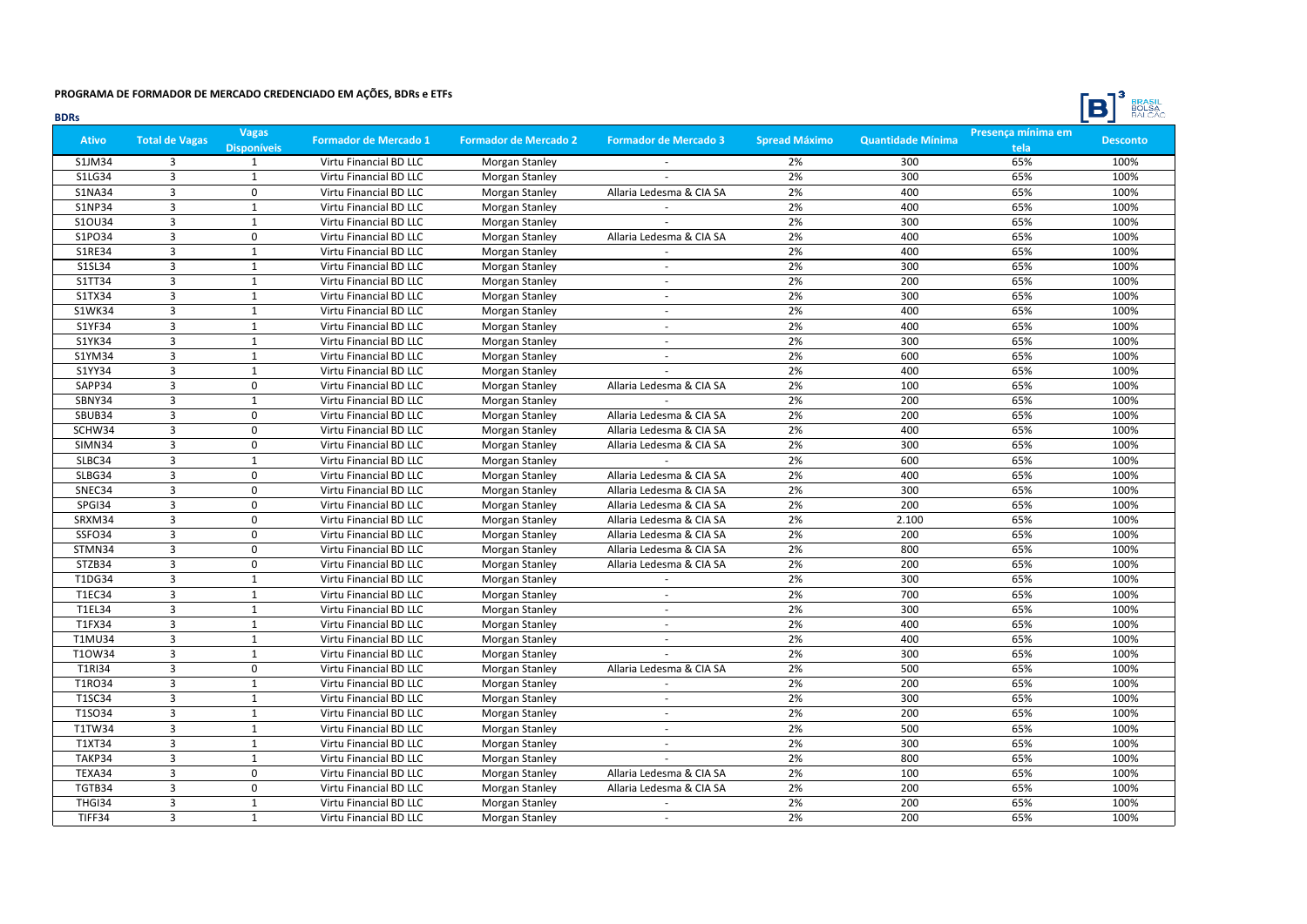

| <b>BDRs</b>   |                       |                                    |                              |                              |                              |                      |                          |                            | <b>BULSA</b><br>D |
|---------------|-----------------------|------------------------------------|------------------------------|------------------------------|------------------------------|----------------------|--------------------------|----------------------------|-------------------|
| <b>Ativo</b>  | <b>Total de Vagas</b> | <b>Vagas</b><br><b>Disponíveis</b> | <b>Formador de Mercado 1</b> | <b>Formador de Mercado 2</b> | <b>Formador de Mercado 3</b> | <b>Spread Máximo</b> | <b>Quantidade Mínima</b> | Presença mínima em<br>tela | <b>Desconto</b>   |
| TJXC34        | 3                     | $\Omega$                           | Virtu Financial BD LLC       | Morgan Stanley               | Allaria Ledesma & CIA SA     | 2%                   | 200                      | 65%                        | 100%              |
| TLNC34        | 3                     | $\mathbf 0$                        | Virtu Financial BD LLC       | Morgan Stanley               | <b>Credit Suisse</b>         | 2%                   | 2.000                    | 65%                        | 100%              |
| TMCO34        | 3                     | $\mathbf 1$                        | Virtu Financial BD LLC       | Morgan Stanley               |                              | 2%                   | 100                      | 65%                        | 100%              |
| TMOS34        | $\overline{3}$        | $\mathbf 0$                        | Virtu Financial BD LLC       | Morgan Stanley               | Allaria Ledesma & CIA SA     | 2%                   | 200                      | 65%                        | 100%              |
| TPRY34        | 3                     | $\mathbf 0$                        | Virtu Financial BD LLC       | Morgan Stanley               | Allaria Ledesma & CIA SA     | 2%                   | 400                      | 65%                        | 100%              |
| TRVC34        | 3                     | $\pmb{0}$                          | Virtu Financial BD LLC       | Morgan Stanley               | Allaria Ledesma & CIA SA     | 2%                   | 300                      | 65%                        | 100%              |
| TSLA34        | 3                     | $\pmb{0}$                          | Virtu Financial BD LLC       | Morgan Stanley               | Allaria Ledesma & CIA SA     | 2%                   | 300                      | 65%                        | 100%              |
| TSMC34        | $\overline{3}$        | $\mathbf 0$                        | Virtu Financial BD LLC       | <b>Morgan Stanley</b>        | Allaria Ledesma & CIA SA     | 2%                   | 300                      | 65%                        | 100%              |
| TSNF34        | 3                     | $\mathbf 0$                        | Virtu Financial BD LLC       | <b>Morgan Stanley</b>        | Allaria Ledesma & CIA SA     | 2%                   | 200                      | 65%                        | 100%              |
| TWTR34        | 3                     | $\mathbf 0$                        | Virtu Financial BD LLC       | <b>Morgan Stanley</b>        | Allaria Ledesma & CIA SA     | 2%                   | 900                      | 65%                        | 100%              |
| TXSA34        | $\overline{3}$        | $\mathbf{1}$                       | Virtu Financial BD LLC       | Morgan Stanley               |                              | 2%                   | 800                      | 65%                        | 100%              |
| U1AI34        | $\overline{3}$        | $\mathbf{1}$                       | Virtu Financial BD LLC       | <b>Morgan Stanley</b>        |                              | 2%                   | 800                      | 65%                        | 100%              |
| <b>U1AL34</b> | 3                     | $\mathbf 1$                        | Virtu Financial BD LLC       | Morgan Stanley               |                              | 2%                   | 300                      | 65%                        | 100%              |
| U1BE34        | 3                     | $\pmb{0}$                          | Virtu Financial BD LLC       | Morgan Stanley               | Allaria Ledesma & CIA SA     | 2%                   | 500                      | 65%                        | 100%              |
| <b>U1DR34</b> | 3                     | $\mathbf 1$                        | Virtu Financial BD LLC       | Morgan Stanley               | $\overline{\phantom{a}}$     | 2%                   | 300                      | 65%                        | 100%              |
| <b>U1HS34</b> | 3                     | 1                                  | Virtu Financial BD LLC       | Morgan Stanley               | $\sim$                       | 2%                   | 400                      | 65%                        | 100%              |
| U1LT34        | $\overline{3}$        | $\mathbf{1}$                       | Virtu Financial BD LLC       | <b>Morgan Stanley</b>        | $\omega$                     | 2%                   | 600                      | 65%                        | 100%              |
| U1NM34        | 3                     | $\mathbf{1}$                       | Virtu Financial BD LLC       | Morgan Stanley               | ÷                            | 2%                   | 500                      | 65%                        | 100%              |
| U1RI34        | 3                     | $\mathbf{1}$                       | Virtu Financial BD LLC       | <b>Morgan Stanley</b>        | $\sim$                       | 2%                   | 200                      | 65%                        | 100%              |
| UBSG34        | 3                     | $\mathbf{1}$                       | Virtu Financial BD LLC       | <b>Morgan Stanley</b>        |                              | 2%                   | 1.300                    | 65%                        | 100%              |
| ULEV34        | $\overline{3}$        | $\mathbf 0$                        | Virtu Financial BD LLC       | Morgan Stanley               | Allaria Ledesma & CIA SA     | 2%                   | 200                      | 65%                        | 100%              |
| UNHH34        | 3                     | $\Omega$                           | Virtu Financial BD LLC       | Credit Suisse (Brasil) S.A   | Morgan Stanley               | 2%                   | 300                      | 65%                        | 100%              |
| UPAC34        | 3                     | $\pmb{0}$                          | Virtu Financial BD LLC       | Morgan Stanley               | Allaria Ledesma & CIA SA     | 2%                   | 400                      | 65%                        | 100%              |
| UPSS34        | 3                     | $\pmb{0}$                          | Virtu Financial BD LLC       | Credit Suisse (Brasil) S.A   | Morgan Stanley               | 2%                   | 600                      | 65%                        | 100%              |
| USBC34        | 3                     | $\mathbf 0$                        | Virtu Financial BD LLC       | Morgan Stanley               | Allaria Ledesma & CIA SA     | 2%                   | 300                      | 65%                        | 100%              |
| USSX34        | 3                     | $\mathbf 0$                        | Virtu Financial BD LLC       | Morgan Stanley               | Allaria Ledesma & CIA SA     | 2%                   | 1.000                    | 65%                        | 100%              |
| <b>V1AR34</b> | 3                     | $\mathbf{1}$                       | Virtu Financial BD LLC       | Morgan Stanley               |                              | 2%                   | 200                      | 65%                        | 100%              |
| <b>V1MC34</b> | $\overline{3}$        | $\mathbf{1}$                       | Virtu Financial BD LLC       | Morgan Stanley               | $\sim$                       | 2%                   | 400                      | 65%                        | 100%              |
| <b>V1NO34</b> | 3                     | $\mathbf{1}$                       | Virtu Financial BD LLC       | <b>Morgan Stanley</b>        | $\sim$                       | 2%                   | 200                      | 65%                        | 100%              |
| V1RS34        | $\overline{3}$        | $\mathbf{1}$                       | Virtu Financial BD LLC       | <b>Morgan Stanley</b>        |                              | 2%                   | 400                      | 65%                        | 100%              |
| <b>V1TA34</b> | $\overline{3}$        | $\mathbf{1}$                       | Virtu Financial BD LLC       | Morgan Stanley               |                              | 2%                   | 500                      | 65%                        | 100%              |
| VERZ34        | 3                     | $\mathbf 0$                        | Virtu Financial BD LLC       | Morgan Stanley               | Allaria Ledesma & CIA SA     | 2%                   | 300                      | 65%                        | 100%              |
| VFCO34        | $\overline{3}$        | $\mathbf 0$                        | Virtu Financial BD LLC       | Morgan Stanley               | Allaria Ledesma & CIA SA     | 2%                   | 300                      | 65%                        | 100%              |
| VISA34        | 3                     | 0                                  | Virtu Financial BD LLC       | Credit Suisse (Brasil) S.A   | Morgan Stanley               | 2%                   | 100                      | 65%                        | 100%              |
| VLOE34        | $\overline{3}$        | $\Omega$                           | Virtu Financial BD LLC       | Morgan Stanley               | Allaria Ledesma & CIA SA     | 2%                   | 400                      | 65%                        | 100%              |
| VLYB34        | 3                     | 1                                  | Virtu Financial BD LLC       | Morgan Stanley               | $\sim$                       | 2%                   | 1.200                    | 65%                        | 100%              |
| VRSN34        | $\overline{3}$        | $\pmb{0}$                          | Virtu Financial BD LLC       | Morgan Stanley               | Allaria Ledesma & CIA SA     | 2%                   | 300                      | 65%                        | 100%              |
| VRTX34        | 3                     | $\mathbf 0$                        | Virtu Financial BD LLC       | Morgan Stanley               | Allaria Ledesma & CIA SA     | 2%                   | 300                      | 65%                        | 100%              |
| W1AB34        | $\overline{3}$        | $\mathbf 1$                        | Virtu Financial BD LLC       | Morgan Stanley               |                              | 2%                   | 400                      | 65%                        | 100%              |
| W1DA34        | $\overline{3}$        | $\mathbf 1$                        | Virtu Financial BD LLC       | Morgan Stanley               | $\sim$                       | 2%                   | 300                      | 65%                        | 100%              |
| W1DC34        | 3                     | $\mathbf{1}$                       | Virtu Financial BD LLC       | Morgan Stanley               | $\sim$                       | 2%                   | 300                      | 65%                        | 100%              |
| W1EC34        | 3                     | $\mathbf{1}$                       | Virtu Financial BD LLC       | Morgan Stanley               | $\sim$                       | 2%                   | 300                      | 65%                        | 100%              |
| W1EL34        | 3                     | $\mathbf{1}$                       | Virtu Financial BD LLC       | Morgan Stanley               | $\sim$                       | 2%                   | 400                      | 65%                        | 100%              |
| <b>W1HR34</b> | $\overline{3}$        | $\mathbf{1}$                       | Virtu Financial BD LLC       | <b>Morgan Stanley</b>        | $\omega$                     | 2%                   | 400                      | 65%                        | 100%              |
| <b>W1LT34</b> | $\overline{3}$        | $\mathbf{1}$                       | Virtu Financial BD LLC       | Morgan Stanley               |                              | 2%                   | 300                      | 65%                        | 100%              |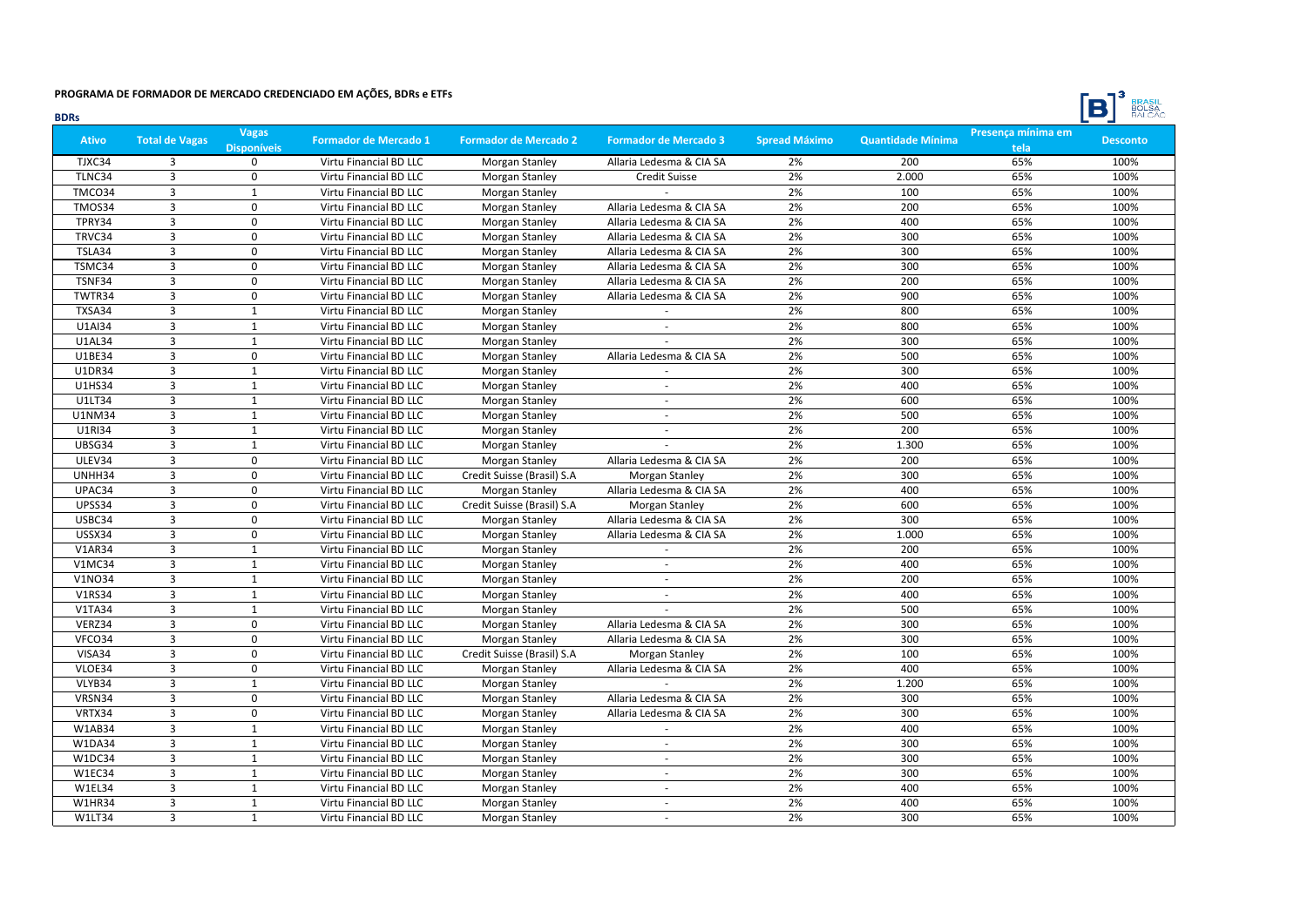

| <b>BDRs</b>   |                       |                                    |                              |                              |                              |                      |                   |                            | BALCÃO<br>D     |
|---------------|-----------------------|------------------------------------|------------------------------|------------------------------|------------------------------|----------------------|-------------------|----------------------------|-----------------|
| <b>Ativo</b>  | <b>Total de Vagas</b> | <b>Vagas</b><br><b>Disponíveis</b> | <b>Formador de Mercado 1</b> | <b>Formador de Mercado 2</b> | <b>Formador de Mercado 3</b> | <b>Spread Máximo</b> | Quantidade Mínima | Presença mínima em<br>tela | <b>Desconto</b> |
| <b>W1MB34</b> | 3                     |                                    | Virtu Financial BD LLC       | Morgan Stanley               | $\sim$                       | 2%                   | 600               | 65%                        | 100%            |
| W1MC34        | 3                     |                                    | Virtu Financial BD LLC       | Morgan Stanley               | $\overline{\phantom{a}}$     | 2%                   | 300               | 65%                        | 100%            |
| <b>W1RK34</b> | 3                     |                                    | Virtu Financial BD LLC       | Morgan Stanley               |                              | 2%                   | 300               | 65%                        | 100%            |
| <b>W1YC34</b> | 3                     |                                    | Virtu Financial BD LLC       | Morgan Stanley               |                              | 2%                   | 500               | 65%                        | 100%            |
| <b>W1YN34</b> | 3                     |                                    | Virtu Financial BD LLC       | Morgan Stanley               |                              | 2%                   | 200               | 65%                        | 100%            |
| WABC34        | 3                     |                                    | Virtu Financial BD LLC       | Morgan Stanley               | $\overline{a}$               | 2%                   | 300               | 65%                        | 100%            |
| WALM34        | 3                     | $\Omega$                           | Virtu Financial BD LLC       | Morgan Stanley               | Allaria Ledesma & CIA SA     | 2%                   | 600               | 65%                        | 100%            |
| WATC34        | 3                     | $\Omega$                           | Virtu Financial BD LLC       | Morgan Stanley               | Allaria Ledesma & CIA SA     | 2%                   | 200               | 65%                        | 100%            |
| WFCO34        | 3                     | $\Omega$                           | Virtu Financial BD LLC       | Credit Suisse (Brasil) S.A   | Morgan Stanley               | 2%                   | 300               | 65%                        | 100%            |
| WGBA34        | 3                     | $\Omega$                           | Virtu Financial BD LLC       | Morgan Stanley               | Allaria Ledesma & CIA SA     | 2%                   | 500               | 65%                        | 100%            |
| WUNI34        | 3                     | $\Omega$                           | Virtu Financial BD LLC       | Morgan Stanley               | Allaria Ledesma & CIA SA     | 2%                   | 800               | 65%                        | 100%            |
| X1EL34        | З                     |                                    | Virtu Financial BD LLC       | Morgan Stanley               |                              | 2%                   | 500               | 65%                        | 100%            |
| X1LN34        | 3                     |                                    | Virtu Financial BD LLC       | Morgan Stanley               |                              | 2%                   | 300               | 65%                        | 100%            |
| X1YL34        | 3                     |                                    | Virtu Financial BD LLC       | Morgan Stanley               |                              | 2%                   | 400               | 65%                        | 100%            |
| XRAY34        | 3                     | n                                  | Virtu Financial BD LLC       | Morgan Stanley               | Allaria Ledesma & CIA SA     | 2%                   | 300               | 65%                        | 100%            |
| XRXB34        | 3                     | n                                  | Virtu Financial BD LLC       | Morgan Stanley               | Allaria Ledesma & CIA SA     | 2%                   | 500               | 65%                        | 100%            |
| YUMR34        | 3                     | $\Omega$                           | Virtu Financial BD LLC       | Morgan Stanley               | Allaria Ledesma & CIA SA     | 2%                   | 200               | 65%                        | 100%            |
| Z1BH34        | 3                     |                                    | Virtu Financial BD LLC       | Morgan Stanley               |                              | 2%                   | 400               | 65%                        | 100%            |
| Z1IO34        | 3                     |                                    | Virtu Financial BD LLC       | Morgan Stanley               | $\sim$                       | 2%                   | 300               | 65%                        | 100%            |
| Z1TS34        | 3                     |                                    | Virtu Financial BD LLC       | Morgan Stanley               |                              | 2%                   | 400               | 65%                        | 100%            |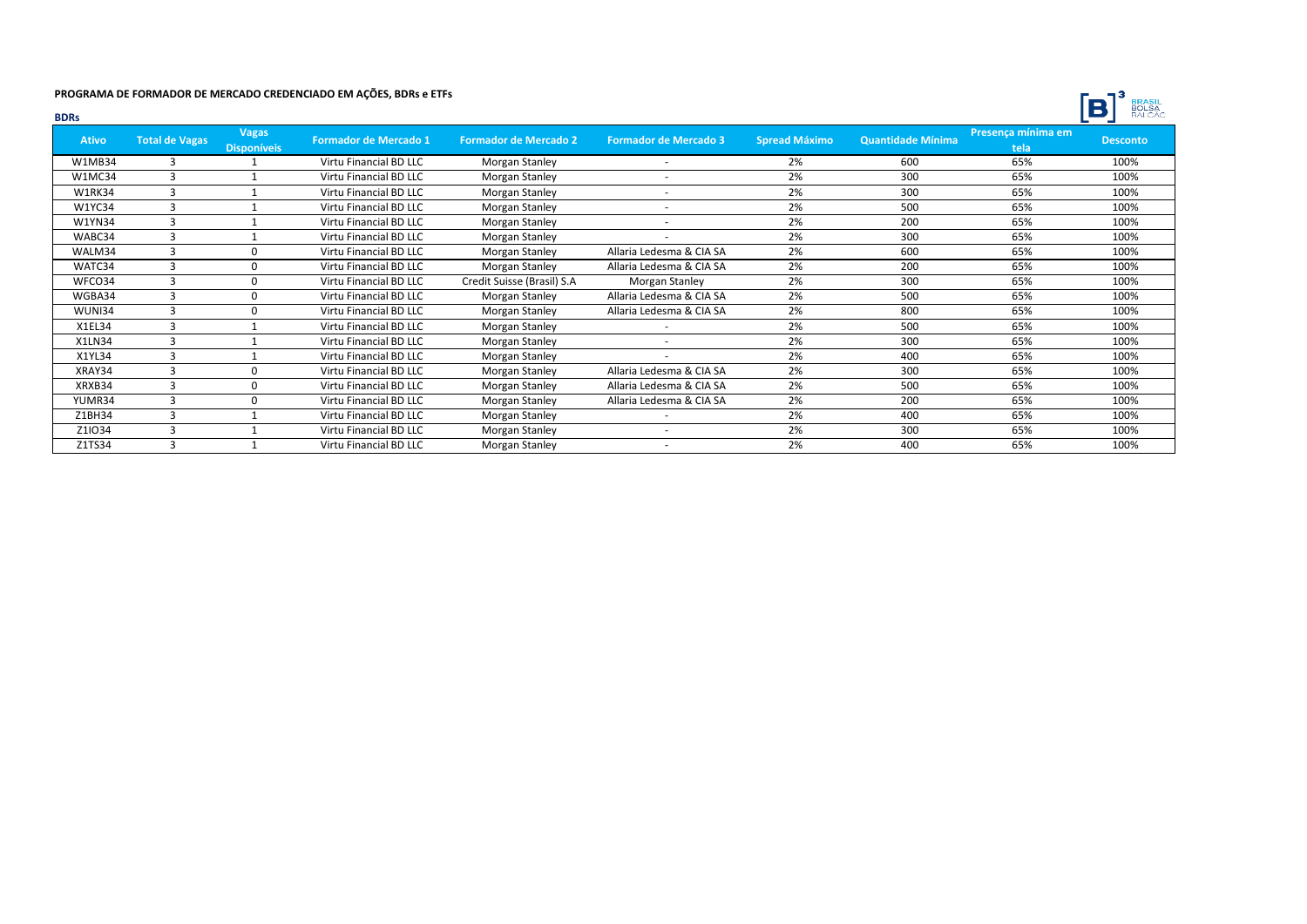

| Data de Alteração | <b>Produto</b> | <b>Ativo</b>  | Alteração                                        |
|-------------------|----------------|---------------|--------------------------------------------------|
| 11/05/2020        | <b>BDRs</b>    | SPRN34        | Deslistado                                       |
| 11/05/202         | <b>BDRs</b>    | UTEC34        | Ticker alterado para RYTT34                      |
| 11/05/2020        | <b>BDRs</b>    | CHKE34        | Alteração da quantidade mínima de 5.100 para 400 |
| 11/05/2020        | <b>BDRs</b>    | JCPC34        | Alteração do spread máximo de 2% para R\$0,05    |
| 03/02/2020        | <b>ETFs</b>    | SMAC11        | Inclusão no Programa                             |
| 27/01/2020        | <b>BDRs</b>    | A1GI34        | Inclusão no Programa                             |
| 27/01/2020        | <b>BDRs</b>    | A1UT34        | Inclusão no Programa                             |
| 27/01/2020        | <b>BDRs</b>    | A1EE34        | Inclusão no Programa                             |
| 27/01/2020        | <b>BDRs</b>    | A1ES34        | Inclusão no Programa                             |
| 27/01/2020        | <b>BDRs</b>    | A1KA34        | Inclusão no Programa                             |
| 27/01/2020        | <b>BDRs</b>    | A1LG34        | Inclusão no Programa                             |
| 27/01/2020        | <b>BDRs</b>    | A1TT34        | Inclusão no Programa                             |
| 27/01/2020        | <b>BDRs</b>    | T10W34        | Inclusão no Programa                             |
| 27/01/2020        | <b>BDRs</b>    | A1NT34        | Inclusão no Programa                             |
| 27/01/2020        | <b>BDRs</b>    | A1PH34        | Inclusão no Programa                             |
| 27/01/2020        | <b>BDRs</b>    | <b>B1AX34</b> | Inclusão no Programa                             |
| 27/01/2020        | <b>BDRs</b>    | F1RA34        | Inclusão no Programa                             |
| 27/01/2020        | <b>BDRs</b>    | <b>B1LL34</b> | Inclusão no Programa                             |
| 27/01/2020        | <b>BDRs</b>    | <b>B1WA34</b> | Inclusão no Programa                             |
| 27/01/2020        | <b>BDRs</b>    | C1BL34        | Inclusão no Programa                             |
| 27/01/2020        | <b>BDRs</b>    | C1BR34        | Inclusão no Programa                             |
| 27/01/2020        | <b>BDRs</b>    | C1Cl34        | Inclusão no Programa                             |
| 27/01/2020        | <b>BDRs</b>    | C1DN34        | Inclusão no Programa                             |
| 27/01/2020        | <b>BDRs</b>    | C1ER34        | Inclusão no Programa                             |
| 27/01/2020        | <b>BDRs</b>    | C1IC34        | Inclusão no Programa                             |
| 27/01/2020        | <b>BDRs</b>    | C1PB34        | Inclusão no Programa                             |
| 27/01/2020        | <b>BDRs</b>    | D1FS34        | Inclusão no Programa                             |
| 27/01/2020        | <b>BDRs</b>    | DCVY35        | Inclusão no Programa                             |
| 27/01/2020        | <b>BDRs</b>    | E1DI34        | Inclusão no Programa                             |
| 27/01/2020        | <b>BDRs</b>    | E1MR34        | Inclusão no Programa                             |
| 27/01/2020        | <b>BDRs</b>    | E1TN34        | Inclusão no Programa                             |
| 27/01/2020        | <b>BDRs</b>    | E1TR34        | Inclusão no Programa                             |
| 27/01/2020        | <b>BDRs</b>    | <b>F1AN34</b> | Inclusão no Programa                             |
| 27/01/2020        | <b>BDRs</b>    | F1BH34        | Inclusão no Programa                             |
| 27/01/2020        | <b>BDRs</b>    | T1EC34        | Inclusão no Programa                             |
| 27/01/2020        | <b>BDRs</b>    | <b>F1TN34</b> | Inclusão no Programa                             |
| 27/01/2020        | <b>BDRs</b>    | F1TV34        | Inclusão no Programa                             |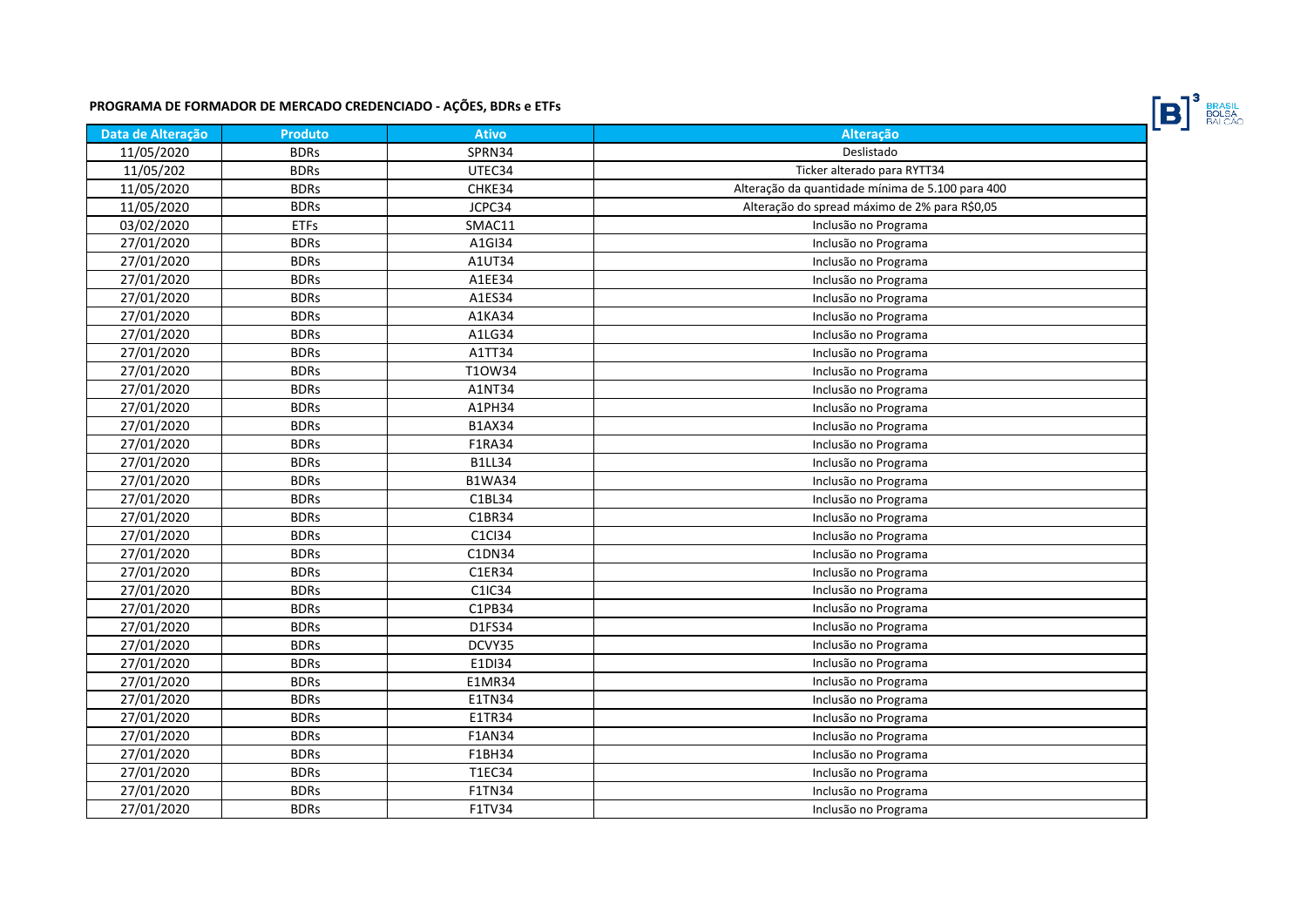

| Data de Alteração | <b>Produto</b> | <b>Ativo</b>  | Alteração            |
|-------------------|----------------|---------------|----------------------|
| 27/01/2020        | <b>BDRs</b>    | G1MI34        | Inclusão no Programa |
| 27/01/2020        | <b>BDRs</b>    | G1PI34        | Inclusão no Programa |
| 27/01/2020        | <b>BDRs</b>    | <b>H1AS34</b> | Inclusão no Programa |
| 27/01/2020        | <b>BDRs</b>    | H1BI34        | Inclusão no Programa |
| 27/01/2020        | <b>BDRs</b>    | P1EA34        | Inclusão no Programa |
| 27/01/2020        | <b>BDRs</b>    | H1ES34        | Inclusão no Programa |
| 27/01/2020        | <b>BDRs</b>    | <b>H1FC34</b> | Inclusão no Programa |
| 27/01/2020        | <b>BDRs</b>    | H1OG34        | Inclusão no Programa |
| 27/01/2020        | <b>BDRs</b>    | H1OL34        | Inclusão no Programa |
| 27/01/2020        | <b>BDRs</b>    | H1RB34        | Inclusão no Programa |
| 27/01/2020        | <b>BDRs</b>    | <b>I1CE34</b> | Inclusão no Programa |
| 27/01/2020        | <b>BDRs</b>    | <b>I1FF34</b> | Inclusão no Programa |
| 27/01/2020        | <b>BDRs</b>    | <b>I1PH34</b> | Inclusão no Programa |
| 27/01/2020        | <b>BDRs</b>    | <b>I1RP34</b> | Inclusão no Programa |
| 27/01/2020        | <b>BDRs</b>    | <b>I1RM34</b> | Inclusão no Programa |
| 27/01/2020        | <b>BDRs</b>    | J1NP34        | Inclusão no Programa |
| 27/01/2020        | <b>BDRs</b>    | K1EL34        | Inclusão no Programa |
| 27/01/2020        | <b>BDRs</b>    | K1SG34        | Inclusão no Programa |
| 27/01/2020        | <b>BDRs</b>    | K1IM34        | Inclusão no Programa |
| 27/01/2020        | <b>BDRs</b>    | L1IN34        | Inclusão no Programa |
| 27/01/2020        | <b>BDRs</b>    | L1KQ34        | Inclusão no Programa |
| 27/01/2020        | <b>BDRs</b>    | <b>L1RC34</b> | Inclusão no Programa |
| 27/01/2020        | <b>BDRs</b>    | S10U34        | Inclusão no Programa |
| 27/01/2020        | <b>BDRs</b>    | L1YB34        | Inclusão no Programa |
| 27/01/2020        | <b>BDRs</b>    | M1MC34        | Inclusão no Programa |
| 27/01/2020        | <b>BDRs</b>    | M1NS34        | Inclusão no Programa |
| 27/01/2020        | <b>BDRs</b>    | N10V34        | Inclusão no Programa |
| 27/01/2020        | <b>BDRs</b>    | <b>N1SC34</b> | Inclusão no Programa |
| 27/01/2020        | <b>BDRs</b>    | <b>N1UE34</b> | Inclusão no Programa |
| 27/01/2020        | <b>BDRs</b>    | O1KE34        | Inclusão no Programa |
| 27/01/2020        | <b>BDRs</b>    | P1AY34        | Inclusão no Programa |
| 27/01/2020        | <b>BDRs</b>    | P1BC34        | Inclusão no Programa |
| 27/01/2020        | <b>BDRs</b>    | P1EG34        | Inclusão no Programa |
| 27/01/2020        | <b>BDRs</b>    | P1GR34        | Inclusão no Programa |
| 27/01/2020        | <b>BDRs</b>    | P1LD34        | Inclusão no Programa |
| 27/01/2020        | <b>BDRs</b>    | P1PG34        | Inclusão no Programa |
| 27/01/2020        | <b>BDRs</b>    | <b>P1RG34</b> | Inclusão no Programa |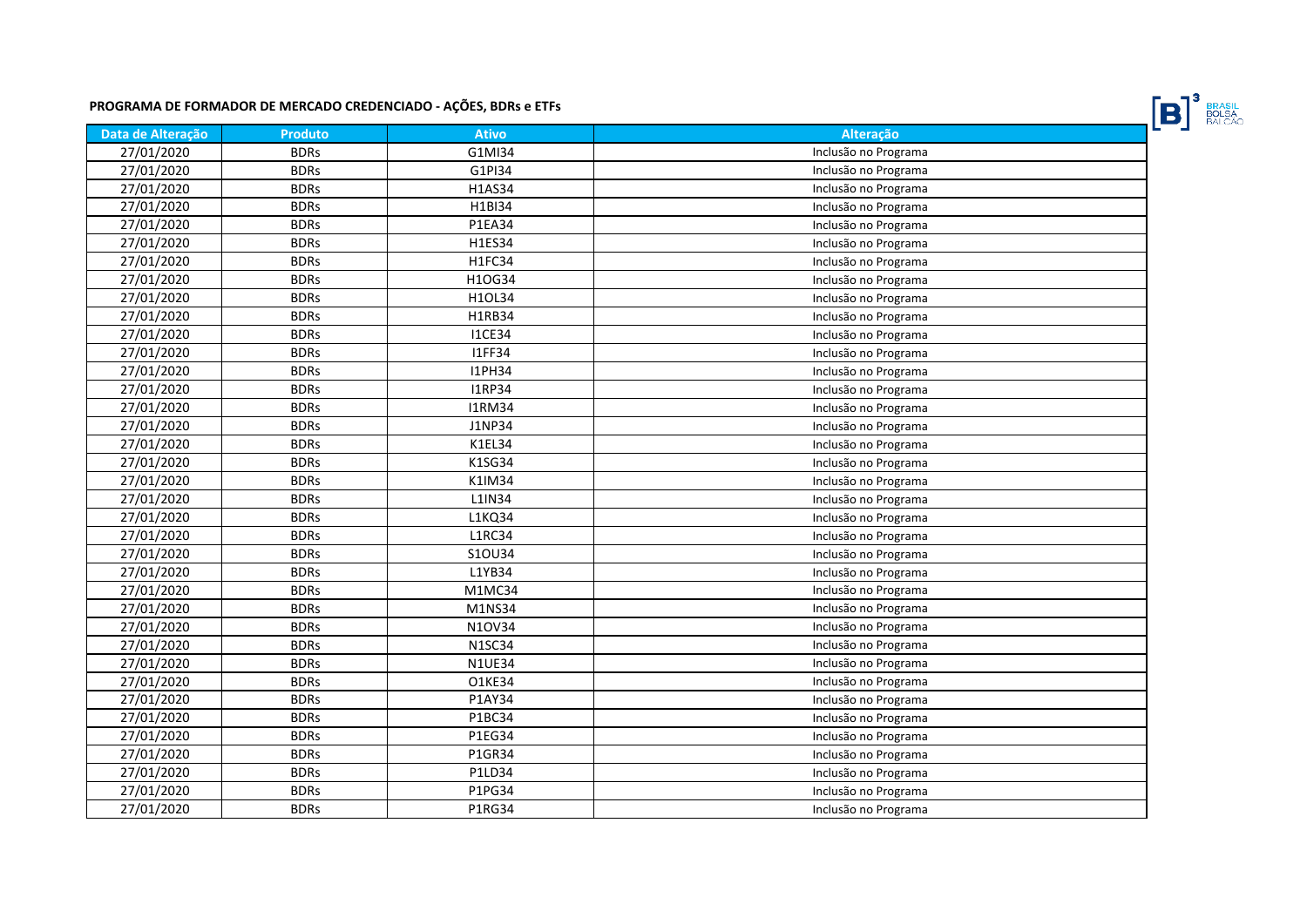

| Data de Alteração | <b>Produto</b> | <b>Ativo</b>  | Alteração            |
|-------------------|----------------|---------------|----------------------|
| 27/01/2020        | <b>BDRs</b>    | P1DT34        | Inclusão no Programa |
| 27/01/2020        | <b>BDRs</b>    | <b>R1CL34</b> | Inclusão no Programa |
| 27/01/2020        | <b>BDRs</b>    | R1LC34        | Inclusão no Programa |
| 27/01/2020        | <b>BDRs</b>    | S1SL34        | Inclusão no Programa |
| 27/01/2020        | <b>BDRs</b>    | M1CB34        | Inclusão no Programa |
| 27/01/2020        | <b>BDRs</b>    | T1EL34        | Inclusão no Programa |
| 27/01/2020        | <b>BDRs</b>    | <b>T1RI34</b> | Inclusão no Programa |
| 27/01/2020        | <b>BDRs</b>    | T1SC34        | Inclusão no Programa |
| 27/01/2020        | <b>BDRs</b>    | T1XT34        | Inclusão no Programa |
| 27/01/2020        | <b>BDRs</b>    | U1DR34        | Inclusão no Programa |
| 27/01/2020        | <b>BDRs</b>    | <b>U1RI34</b> | Inclusão no Programa |
| 27/01/2020        | <b>BDRs</b>    | <b>V1TA34</b> | Inclusão no Programa |
| 27/01/2020        | <b>BDRs</b>    | W1AB34        | Inclusão no Programa |
| 27/01/2020        | <b>BDRs</b>    | W1DA34        | Inclusão no Programa |
| 27/01/2020        | <b>BDRs</b>    | W1EC34        | Inclusão no Programa |
| 27/01/2020        | <b>BDRs</b>    | W1EL34        | Inclusão no Programa |
| 27/01/2020        | <b>BDRs</b>    | <b>W1RK34</b> | Inclusão no Programa |
| 27/01/2020        | <b>BDRs</b>    | W1YC34        | Inclusão no Programa |
| 27/01/2020        | <b>BDRs</b>    | A1AP34        | Inclusão no Programa |
| 27/01/2020        | <b>BDRs</b>    | A1MB34        | Inclusão no Programa |
| 27/01/2020        | <b>BDRs</b>    | A1LL34        | Inclusão no Programa |
| 27/01/2020        | <b>BDRs</b>    | A1IV34        | Inclusão no Programa |
| 27/01/2020        | <b>BDRs</b>    | A1JG34        | Inclusão no Programa |
| 27/01/2020        | <b>BDRs</b>    | A1LB34        | Inclusão no Programa |
| 27/01/2020        | <b>BDRs</b>    | A1ME34        | Inclusão no Programa |
| 27/01/2020        | <b>BDRs</b>    | A1NE34        | Inclusão no Programa |
| 27/01/2020        | <b>BDRs</b>    | A10N34        | Inclusão no Programa |
| 27/01/2020        | <b>BDRs</b>    | A1PD34        | Inclusão no Programa |
| 27/01/2020        | <b>BDRs</b>    | <b>B1DX34</b> | Inclusão no Programa |
| 27/01/2020        | <b>BDRs</b>    | <b>B1MR34</b> | Inclusão no Programa |
| 27/01/2020        | <b>BDRs</b>    | C1NS34        | Inclusão no Programa |
| 27/01/2020        | <b>BDRs</b>    | C1HK34        | Inclusão no Programa |
| 27/01/2020        | <b>BDRs</b>    | C1HR34        | Inclusão no Programa |
| 27/01/2020        | <b>BDRs</b>    | C1MA34        | Inclusão no Programa |
| 27/01/2020        | <b>BDRs</b>    | C1MI34        | Inclusão no Programa |
| 27/01/2020        | <b>BDRs</b>    | C1MS34        | Inclusão no Programa |
| 27/01/2020        | <b>BDRs</b>    | C1PR34        | Inclusão no Programa |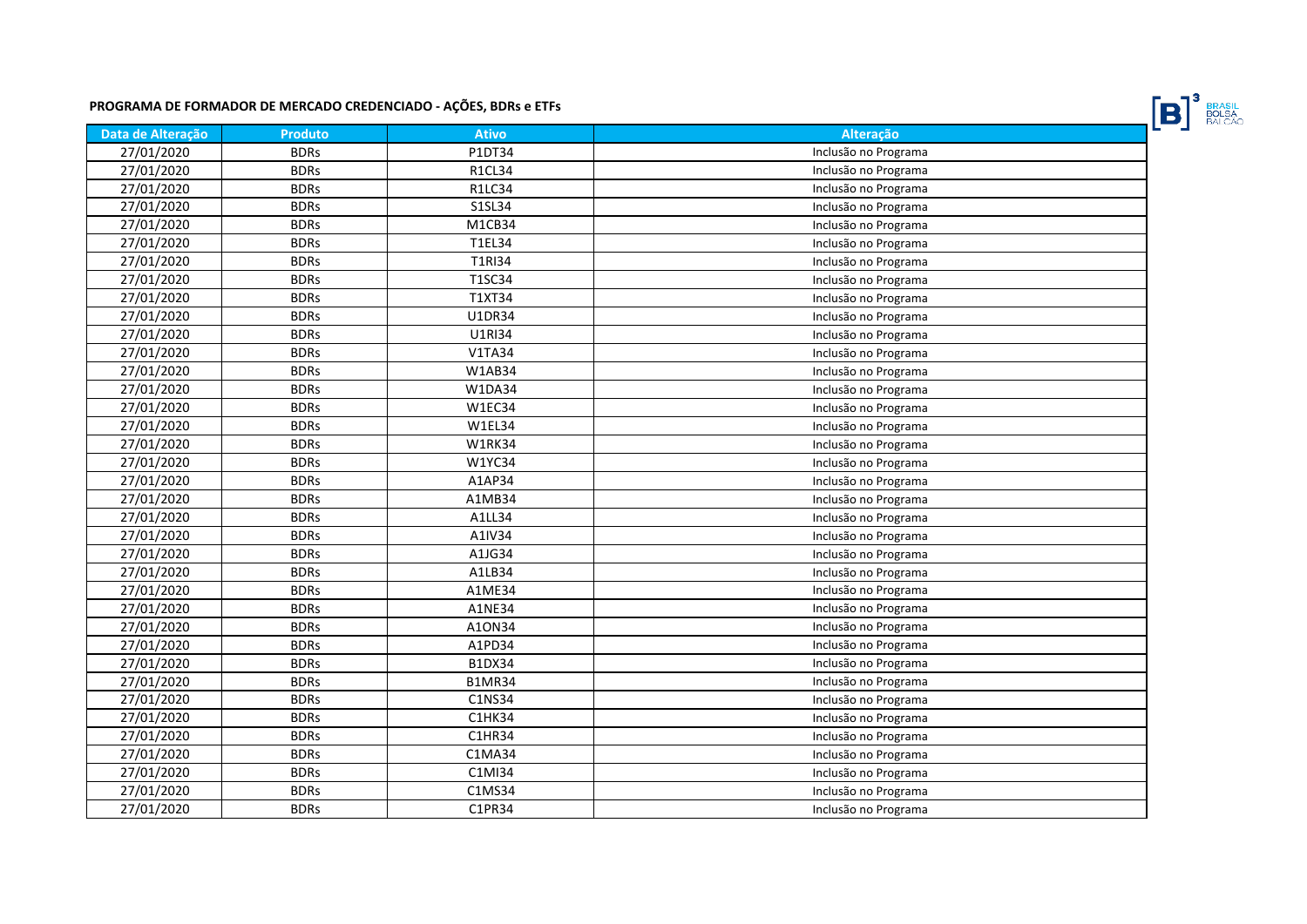

| Data de Alteração | <b>Produto</b> | <b>Ativo</b>  | Alteração            |
|-------------------|----------------|---------------|----------------------|
| 27/01/2020        | <b>BDRs</b>    | Q1UE34        | Inclusão no Programa |
| 27/01/2020        | <b>BDRs</b>    | D10V34        | Inclusão no Programa |
| 27/01/2020        | <b>BDRs</b>    | D1RE34        | Inclusão no Programa |
| 27/01/2020        | <b>BDRs</b>    | E1CL34        | Inclusão no Programa |
| 27/01/2020        | <b>BDRs</b>    | E1QR34        | Inclusão no Programa |
| 27/01/2020        | <b>BDRs</b>    | E1SE34        | Inclusão no Programa |
| 27/01/2020        | <b>BDRs</b>    | E1VR34        | Inclusão no Programa |
| 27/01/2020        | <b>BDRs</b>    | E1WL34        | Inclusão no Programa |
| 27/01/2020        | <b>BDRs</b>    | F1LI34        | Inclusão no Programa |
| 27/01/2020        | <b>BDRs</b>    | F1LS34        | Inclusão no Programa |
| 27/01/2020        | <b>BDRs</b>    | <b>F1MC34</b> | Inclusão no Programa |
| 27/01/2020        | <b>BDRs</b>    | F1RC34        | Inclusão no Programa |
| 27/01/2020        | <b>BDRs</b>    | G1RM34        | Inclusão no Programa |
| 27/01/2020        | <b>BDRs</b>    | H1IG34        | Inclusão no Programa |
| 27/01/2020        | <b>BDRs</b>    | H1SI34        | Inclusão no Programa |
| 27/01/2020        | <b>BDRs</b>    | <b>H1UM34</b> | Inclusão no Programa |
| 27/01/2020        | <b>BDRs</b>    | <b>I1LM34</b> | Inclusão no Programa |
| 27/01/2020        | <b>BDRs</b>    | <b>I1NC34</b> | Inclusão no Programa |
| 27/01/2020        | <b>BDRs</b>    | <b>I1NF34</b> | Inclusão no Programa |
| 27/01/2020        | <b>BDRs</b>    | <b>I1QV34</b> | Inclusão no Programa |
| 27/01/2020        | <b>BDRs</b>    | <b>I1TW34</b> | Inclusão no Programa |
| 27/01/2020        | <b>BDRs</b>    | J1BH34        | Inclusão no Programa |
| 27/01/2020        | <b>BDRs</b>    | J1EG34        | Inclusão no Programa |
| 27/01/2020        | <b>BDRs</b>    | K1LA34        | Inclusão no Programa |
| 27/01/2020        | <b>BDRs</b>    | K1MX34        | Inclusão no Programa |
| 27/01/2020        | <b>BDRs</b>    | L10E34        | Inclusão no Programa |
| 27/01/2020        | <b>BDRs</b>    | L1EG34        | Inclusão no Programa |
| 27/01/2020        | <b>BDRs</b>    | L1HX34        | Inclusão no Programa |
| 27/01/2020        | <b>BDRs</b>    | <b>L1NC34</b> | Inclusão no Programa |
| 27/01/2020        | <b>BDRs</b>    | <b>L1UL34</b> | Inclusão no Programa |
| 27/01/2020        | <b>BDRs</b>    | L1WH34        | Inclusão no Programa |
| 27/01/2020        | <b>BDRs</b>    | M1TT34        | Inclusão no Programa |
| 27/01/2020        | <b>BDRs</b>    | M1CK34        | Inclusão no Programa |
| 27/01/2020        | <b>BDRs</b>    | M1HK34        | Inclusão no Programa |
| 27/01/2020        | <b>BDRs</b>    | M1SI34        | Inclusão no Programa |
| 27/01/2020        | <b>BDRs</b>    | M1XI34        | Inclusão no Programa |
| 27/01/2020        | <b>BDRs</b>    | <b>N1LS34</b> | Inclusão no Programa |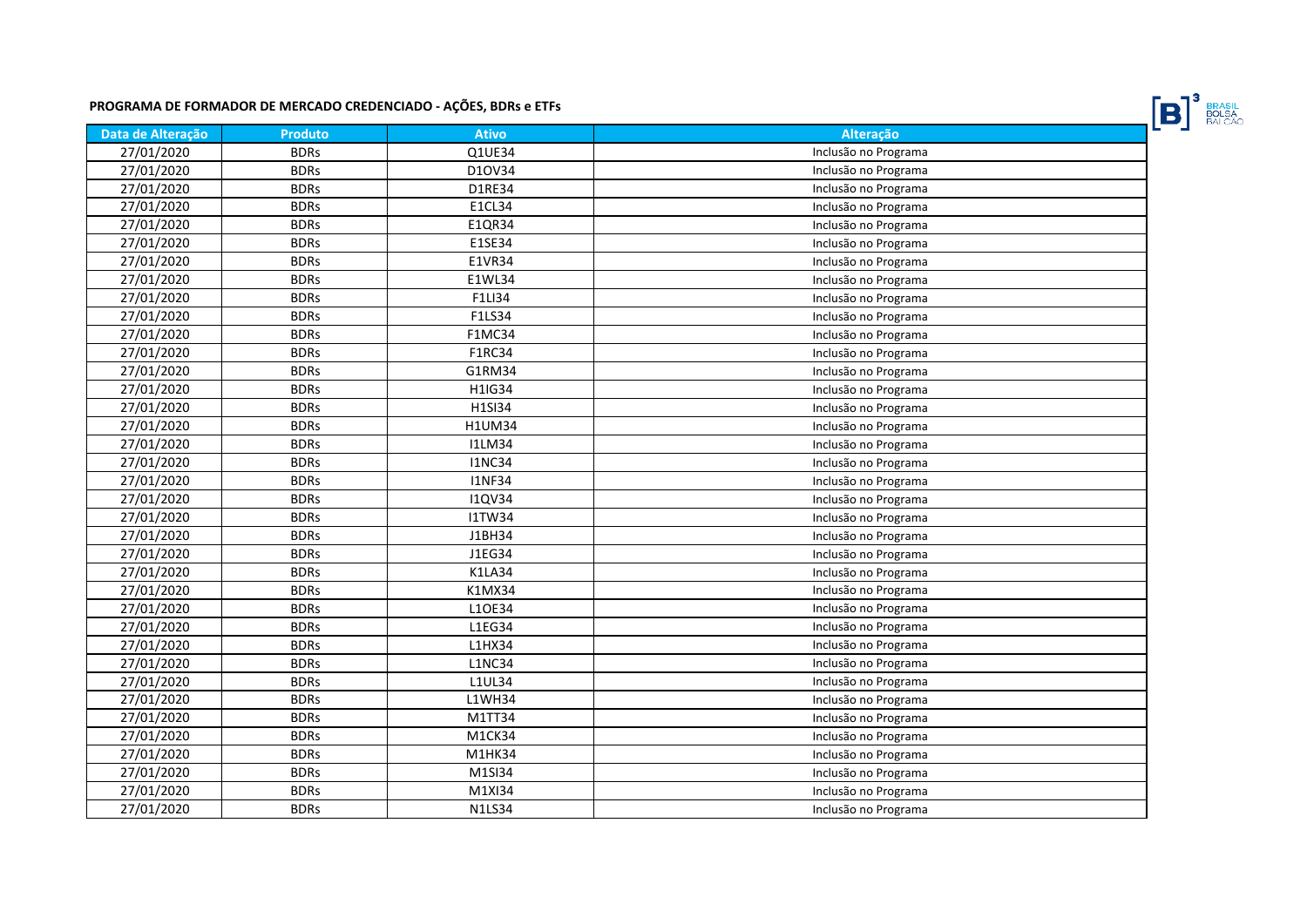

| Data de Alteração | <b>Produto</b> | <b>Ativo</b>  | Alteração            |
|-------------------|----------------|---------------|----------------------|
| 27/01/2020        | <b>BDRs</b>    | <b>N1TR34</b> | Inclusão no Programa |
| 27/01/2020        | <b>BDRs</b>    | <b>N1WS34</b> | Inclusão no Programa |
| 27/01/2020        | <b>BDRs</b>    | <b>R1IN34</b> | Inclusão no Programa |
| 27/01/2020        | <b>BDRs</b>    | 01MC34        | Inclusão no Programa |
| 27/01/2020        | <b>BDRs</b>    | P1AC34        | Inclusão no Programa |
| 27/01/2020        | <b>BDRs</b>    | <b>P1KG34</b> | Inclusão no Programa |
| 27/01/2020        | <b>BDRs</b>    | <b>P1NR34</b> | Inclusão no Programa |
| 27/01/2020        | <b>BDRs</b>    | <b>P1NW34</b> | Inclusão no Programa |
| 27/01/2020        | <b>BDRs</b>    | P1SA34        | Inclusão no Programa |
| 27/01/2020        | <b>BDRs</b>    | <b>P1VH34</b> | Inclusão no Programa |
| 27/01/2020        | <b>BDRs</b>    | Q1UA34        | Inclusão no Programa |
| 27/01/2020        | <b>BDRs</b>    | P1IO34        | Inclusão no Programa |
| 27/01/2020        | <b>BDRs</b>    | Q1RV34        | Inclusão no Programa |
| 27/01/2020        | <b>BDRs</b>    | R1JF34        | Inclusão no Programa |
| 27/01/2020        | <b>BDRs</b>    | R1OL34        | Inclusão no Programa |
| 27/01/2020        | <b>BDRs</b>    | R1SG34        | Inclusão no Programa |
| 27/01/2020        | <b>BDRs</b>    | <b>S1EA34</b> | Inclusão no Programa |
| 27/01/2020        | <b>BDRs</b>    | S1JM34        | Inclusão no Programa |
| 27/01/2020        | <b>BDRs</b>    | S1PO34        | Inclusão no Programa |
| 27/01/2020        | <b>BDRs</b>    | S1RE34        | Inclusão no Programa |
| 27/01/2020        | <b>BDRs</b>    | S1YK34        | Inclusão no Programa |
| 27/01/2020        | <b>BDRs</b>    | T1RO34        | Inclusão no Programa |
| 27/01/2020        | <b>BDRs</b>    | T1TW34        | Inclusão no Programa |
| 27/01/2020        | <b>BDRs</b>    | U1AI34        | Inclusão no Programa |
| 27/01/2020        | <b>BDRs</b>    | U1NM34        | Inclusão no Programa |
| 27/01/2020        | <b>BDRs</b>    | <b>V1AR34</b> | Inclusão no Programa |
| 27/01/2020        | <b>BDRs</b>    | <b>V1NO34</b> | Inclusão no Programa |
| 27/01/2020        | <b>BDRs</b>    | Z1BH34        | Inclusão no Programa |
| 27/01/2020        | <b>BDRs</b>    | Z1TS34        | Inclusão no Programa |
| 27/01/2020        | <b>BDRs</b>    | A1BM34        | Inclusão no Programa |
| 27/01/2020        | <b>BDRs</b>    | A1SU34        | Inclusão no Programa |
| 27/01/2020        | <b>BDRs</b>    | A1LK34        | Inclusão no Programa |
| 27/01/2020        | <b>BDRs</b>    | A1GN34        | Inclusão no Programa |
| 27/01/2020        | <b>BDRs</b>    | A1MP34        | Inclusão no Programa |
| 27/01/2020        | <b>BDRs</b>    | A1NS34        | Inclusão no Programa |
| 27/01/2020        | <b>BDRs</b>    | A1RE34        | Inclusão no Programa |
| 27/01/2020        | <b>BDRs</b>    | A1TM34        | Inclusão no Programa |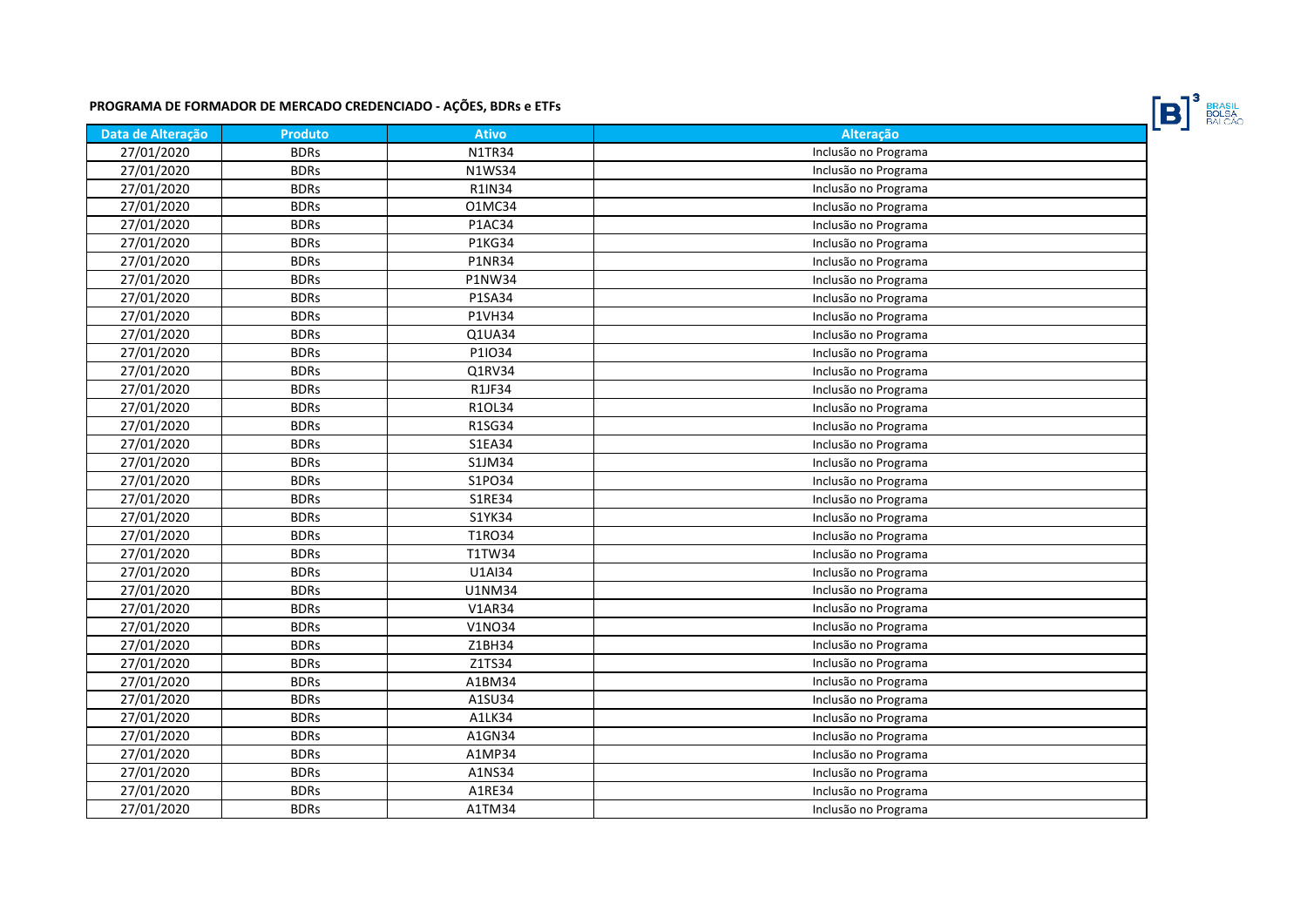

| Data de Alteração | <b>Produto</b> | <b>Ativo</b>  | Alteração            |
|-------------------|----------------|---------------|----------------------|
| 27/01/2020        | <b>BDRs</b>    | A1VB34        | Inclusão no Programa |
| 27/01/2020        | <b>BDRs</b>    | A1VY34        | Inclusão no Programa |
| 27/01/2020        | <b>BDRs</b>    | A1WK34        | Inclusão no Programa |
| 27/01/2020        | <b>BDRs</b>    | B1FC34        | Inclusão no Programa |
| 27/01/2020        | <b>BDRs</b>    | <b>B1RF34</b> | Inclusão no Programa |
| 27/01/2020        | <b>BDRs</b>    | C1BO34        | Inclusão no Programa |
| 27/01/2020        | <b>BDRs</b>    | C1MG34        | Inclusão no Programa |
| 27/01/2020        | <b>BDRs</b>    | C10034        | Inclusão no Programa |
| 27/01/2020        | <b>BDRs</b>    | C1TA34        | Inclusão no Programa |
| 27/01/2020        | <b>BDRs</b>    | D1LR34        | Inclusão no Programa |
| 27/01/2020        | <b>BDRs</b>    | D1RI34        | Inclusão no Programa |
| 27/01/2020        | <b>BDRs</b>    | D1TE34        | Inclusão no Programa |
| 27/01/2020        | <b>BDRs</b>    | E1FX34        | Inclusão no Programa |
| 27/01/2020        | <b>BDRs</b>    | E1MN34        | Inclusão no Programa |
| 27/01/2020        | <b>BDRs</b>    | E1SS34        | Inclusão no Programa |
| 27/01/2020        | <b>BDRs</b>    | E1XP34        | Inclusão no Programa |
| 27/01/2020        | <b>BDRs</b>    | E1XR34        | Inclusão no Programa |
| 27/01/2020        | <b>BDRs</b>    | F1FI34        | Inclusão no Programa |
| 27/01/2020        | <b>BDRs</b>    | F1RI34        | Inclusão no Programa |
| 27/01/2020        | <b>BDRs</b>    | G1LL34        | Inclusão no Programa |
| 27/01/2020        | <b>BDRs</b>    | G1PC34        | Inclusão no Programa |
| 27/01/2020        | <b>BDRs</b>    | G1WW34        | Inclusão no Programa |
| 27/01/2020        | <b>BDRs</b>    | H1II34        | Inclusão no Programa |
| 27/01/2020        | <b>BDRs</b>    | <b>I1DX34</b> | Inclusão no Programa |
| 27/01/2020        | <b>BDRs</b>    | <b>I1PG34</b> | Inclusão no Programa |
| 27/01/2020        | <b>BDRs</b>    | <b>I1SR34</b> | Inclusão no Programa |
| 27/01/2020        | <b>BDRs</b>    | G1AR34        | Inclusão no Programa |
| 27/01/2020        | <b>BDRs</b>    | J1EF34        | Inclusão no Programa |
| 27/01/2020        | <b>BDRs</b>    | <b>J1KH34</b> | Inclusão no Programa |
| 27/01/2020        | <b>BDRs</b>    | K1CS34        | Inclusão no Programa |
| 27/01/2020        | <b>BDRs</b>    | <b>L1CA34</b> | Inclusão no Programa |
| 27/01/2020        | <b>BDRs</b>    | A1EN34        | Inclusão no Programa |
| 27/01/2020        | <b>BDRs</b>    | M1AA34        | Inclusão no Programa |
| 27/01/2020        | <b>BDRs</b>    | M1KC34        | Inclusão no Programa |
| 27/01/2020        | <b>BDRs</b>    | M1LM34        | Inclusão no Programa |
| 27/01/2020        | <b>BDRs</b>    | M1SC34        | Inclusão no Programa |
| 27/01/2020        | <b>BDRs</b>    | M1TB34        | Inclusão no Programa |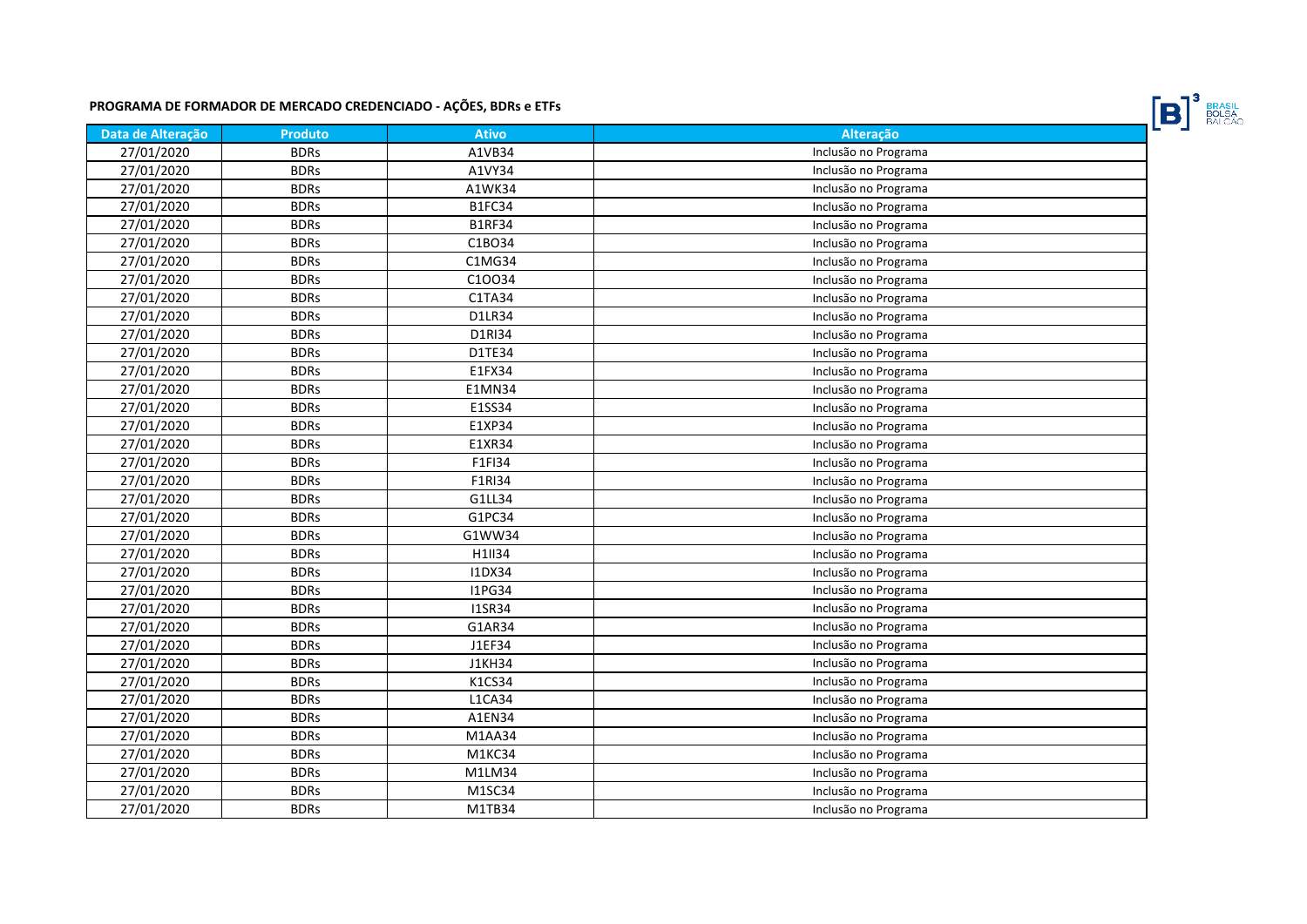

| Data de Alteração | <b>Produto</b> | <b>Ativo</b>  | Alteração            |
|-------------------|----------------|---------------|----------------------|
| 27/01/2020        | <b>BDRs</b>    | M1TD34        | Inclusão no Programa |
| 27/01/2020        | <b>BDRs</b>    | N1DA34        | Inclusão no Programa |
| 27/01/2020        | <b>BDRs</b>    | <b>N1VR34</b> | Inclusão no Programa |
| 27/01/2020        | <b>BDRs</b>    | P1FG34        | Inclusão no Programa |
| 27/01/2020        | <b>BDRs</b>    | P1HC34        | Inclusão no Programa |
| 27/01/2020        | <b>BDRs</b>    | P1KI34        | Inclusão no Programa |
| 27/01/2020        | <b>BDRs</b>    | E1VE34        | Inclusão no Programa |
| 27/01/2020        | <b>BDRs</b>    | <b>R1EG34</b> | Inclusão no Programa |
| 27/01/2020        | <b>BDRs</b>    | R1HI34        | Inclusão no Programa |
| 27/01/2020        | <b>BDRs</b>    | R1MD34        | Inclusão no Programa |
| 27/01/2020        | <b>BDRs</b>    | R1OK34        | Inclusão no Programa |
| 27/01/2020        | <b>BDRs</b>    | R1OP34        | Inclusão no Programa |
| 27/01/2020        | <b>BDRs</b>    | S1BA34        | Inclusão no Programa |
| 27/01/2020        | <b>BDRs</b>    | S1HW34        | Inclusão no Programa |
| 27/01/2020        | <b>BDRs</b>    | S1IV34        | Inclusão no Programa |
| 27/01/2020        | <b>BDRs</b>    | S1LG34        | Inclusão no Programa |
| 27/01/2020        | <b>BDRs</b>    | <b>S1NA34</b> | Inclusão no Programa |
| 27/01/2020        | <b>BDRs</b>    | S1NP34        | Inclusão no Programa |
| 27/01/2020        | <b>BDRs</b>    | S1WK34        | Inclusão no Programa |
| 27/01/2020        | <b>BDRs</b>    | T1DG34        | Inclusão no Programa |
| 27/01/2020        | <b>BDRs</b>    | T1FX34        | Inclusão no Programa |
| 27/01/2020        | <b>BDRs</b>    | U1HS34        | Inclusão no Programa |
| 27/01/2020        | <b>BDRs</b>    | U1LT34        | Inclusão no Programa |
| 27/01/2020        | <b>BDRs</b>    | <b>V1MC34</b> | Inclusão no Programa |
| 27/01/2020        | <b>BDRs</b>    | V1RS34        | Inclusão no Programa |
| 27/01/2020        | <b>BDRs</b>    | <b>W1HR34</b> | Inclusão no Programa |
| 27/01/2020        | <b>BDRs</b>    | <b>W1LT34</b> | Inclusão no Programa |
| 27/01/2020        | <b>BDRs</b>    | X1YL34        | Inclusão no Programa |
| 26/12/2019        | <b>BDRs</b>    | A1DI34        | Inclusão no Programa |
| 26/12/2019        | <b>BDRs</b>    | A1DM34        | Inclusão no Programa |
| 26/12/2019        | <b>BDRs</b>    | A1EP34        | Inclusão no Programa |
| 26/12/2019        | <b>BDRs</b>    | A1FL34        | Inclusão no Programa |
| 26/12/2019        | <b>BDRs</b>    | A1LX34        | Inclusão no Programa |
| 26/12/2019        | <b>BDRs</b>    | A1MT34        | Inclusão no Programa |
| 26/12/2019        | <b>BDRs</b>    | A1MD34        | Inclusão no Programa |
| 26/12/2019        | <b>BDRs</b>    | A10S34        | Inclusão no Programa |
| 26/12/2019        | <b>BDRs</b>    | A1PA34        | Inclusão no Programa |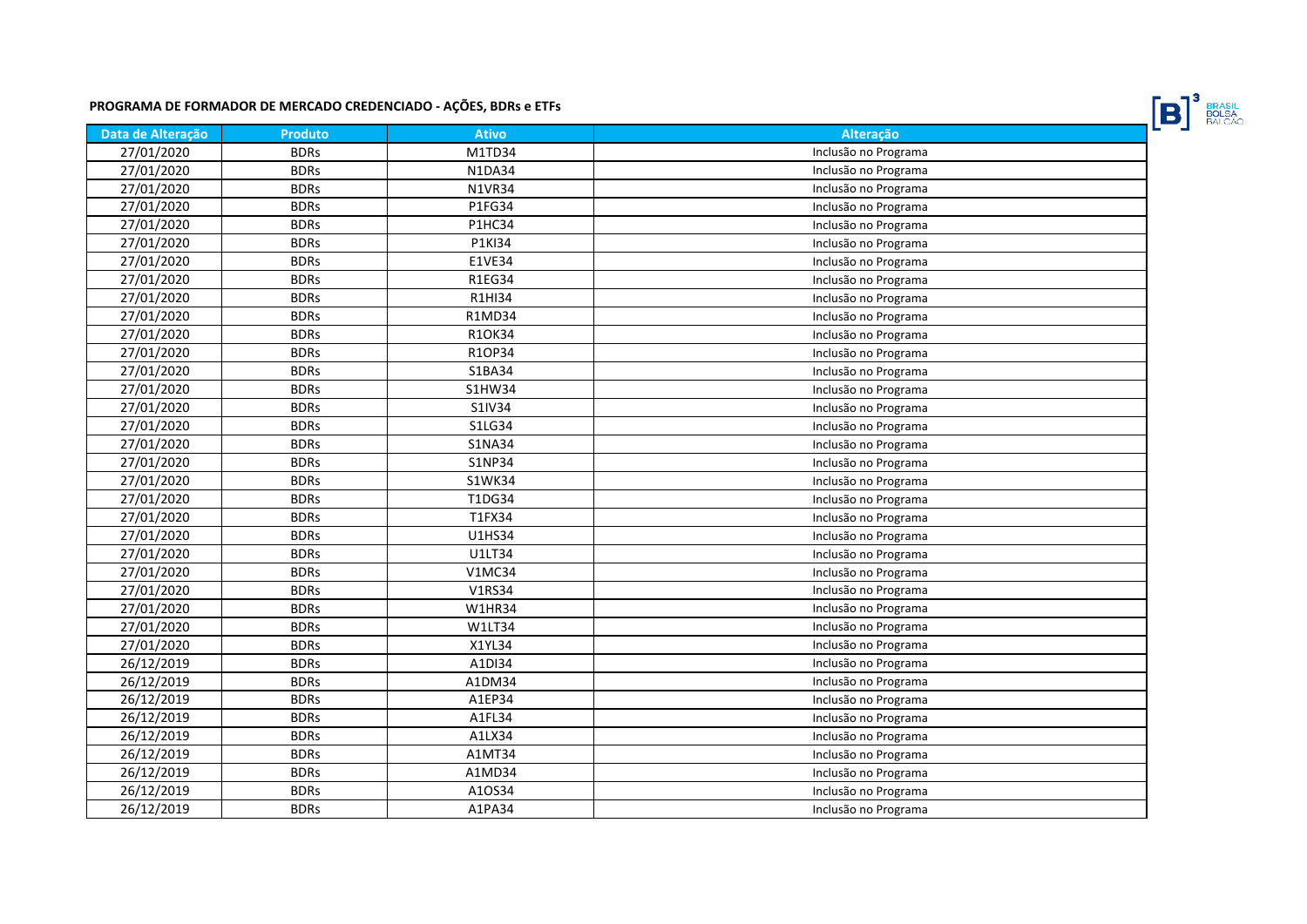

| Data de Alteração | <b>Produto</b> | <b>Ativo</b>  | <b>Alteração</b>     |
|-------------------|----------------|---------------|----------------------|
| 26/12/2019        | <b>BDRs</b>    | <b>B1BT34</b> | Inclusão no Programa |
| 26/12/2019        | <b>BDRs</b>    | <b>B1KR34</b> | Inclusão no Programa |
| 26/12/2019        | <b>BDRs</b>    | <b>B1SX34</b> | Inclusão no Programa |
| 26/12/2019        | <b>BDRs</b>    | C1AG34        | Inclusão no Programa |
| 26/12/2019        | <b>BDRs</b>    | C1AH34        | Inclusão no Programa |
| 26/12/2019        | <b>BDRs</b>    | C1BS34        | Inclusão no Programa |
| 26/12/2019        | <b>BDRs</b>    | C1CL34        | Inclusão no Programa |
| 26/12/2019        | <b>BDRs</b>    | C1FI34        | Inclusão no Programa |
| 26/12/2019        | <b>BDRs</b>    | C1FG34        | Inclusão no Programa |
| 26/12/2019        | <b>BDRs</b>    | <b>C1NC34</b> | Inclusão no Programa |
| 26/12/2019        | <b>BDRs</b>    | C1NP34        | Inclusão no Programa |
| 26/12/2019        | <b>BDRs</b>    | C10G34        | Inclusão no Programa |
| 26/12/2019        | <b>BDRs</b>    | C1TL34        | Inclusão no Programa |
| 26/12/2019        | <b>BDRs</b>    | C1TX34        | Inclusão no Programa |
| 26/12/2019        | <b>BDRs</b>    | C1XO34        | Inclusão no Programa |
| 26/12/2019        | <b>BDRs</b>    | D10M34        | Inclusão no Programa |
| 26/12/2019        | <b>BDRs</b>    | D1EL34        | Inclusão no Programa |
| 26/12/2019        | <b>BDRs</b>    | D1HI34        | Inclusão no Programa |
| 26/12/2019        | <b>BDRs</b>    | D1IS34        | Inclusão no Programa |
| 26/12/2019        | <b>BDRs</b>    | D1VN34        | Inclusão no Programa |
| 26/12/2019        | <b>BDRs</b>    | D1XC34        | Inclusão no Programa |
| 26/12/2019        | <b>BDRs</b>    | E1IX34        | Inclusão no Programa |
| 26/12/2019        | <b>BDRs</b>    | E10G34        | Inclusão no Programa |
| 26/12/2019        | <b>BDRs</b>    | E1TF34        | Inclusão no Programa |
| 26/12/2019        | <b>BDRs</b>    | E1XC34        | Inclusão no Programa |
| 26/12/2019        | <b>BDRs</b>    | F1EC34        | Inclusão no Programa |
| 26/12/2019        | <b>BDRs</b>    | F1NI34        | Inclusão no Programa |
| 26/12/2019        | <b>BDRs</b>    | F1IS34        | Inclusão no Programa |
| 26/12/2019        | <b>BDRs</b>    | G1LW34        | Inclusão no Programa |
| 26/12/2019        | <b>BDRs</b>    | H1BA34        | Inclusão no Programa |
| 26/12/2019        | <b>BDRs</b>    | <b>H1CA34</b> | Inclusão no Programa |
| 26/12/2019        | <b>BDRs</b>    | H1LT34        | Inclusão no Programa |
| 26/12/2019        | <b>BDRs</b>    | H1PE34        | Inclusão no Programa |
| 26/12/2019        | <b>BDRs</b>    | H1RL34        | Inclusão no Programa |
| 26/12/2019        | <b>BDRs</b>    | H1ST34        | Inclusão no Programa |
| 26/12/2019        | <b>BDRs</b>    | <b>I1PC34</b> | Inclusão no Programa |
| 26/12/2019        | <b>BDRs</b>    | <b>I1VZ34</b> | Inclusão no Programa |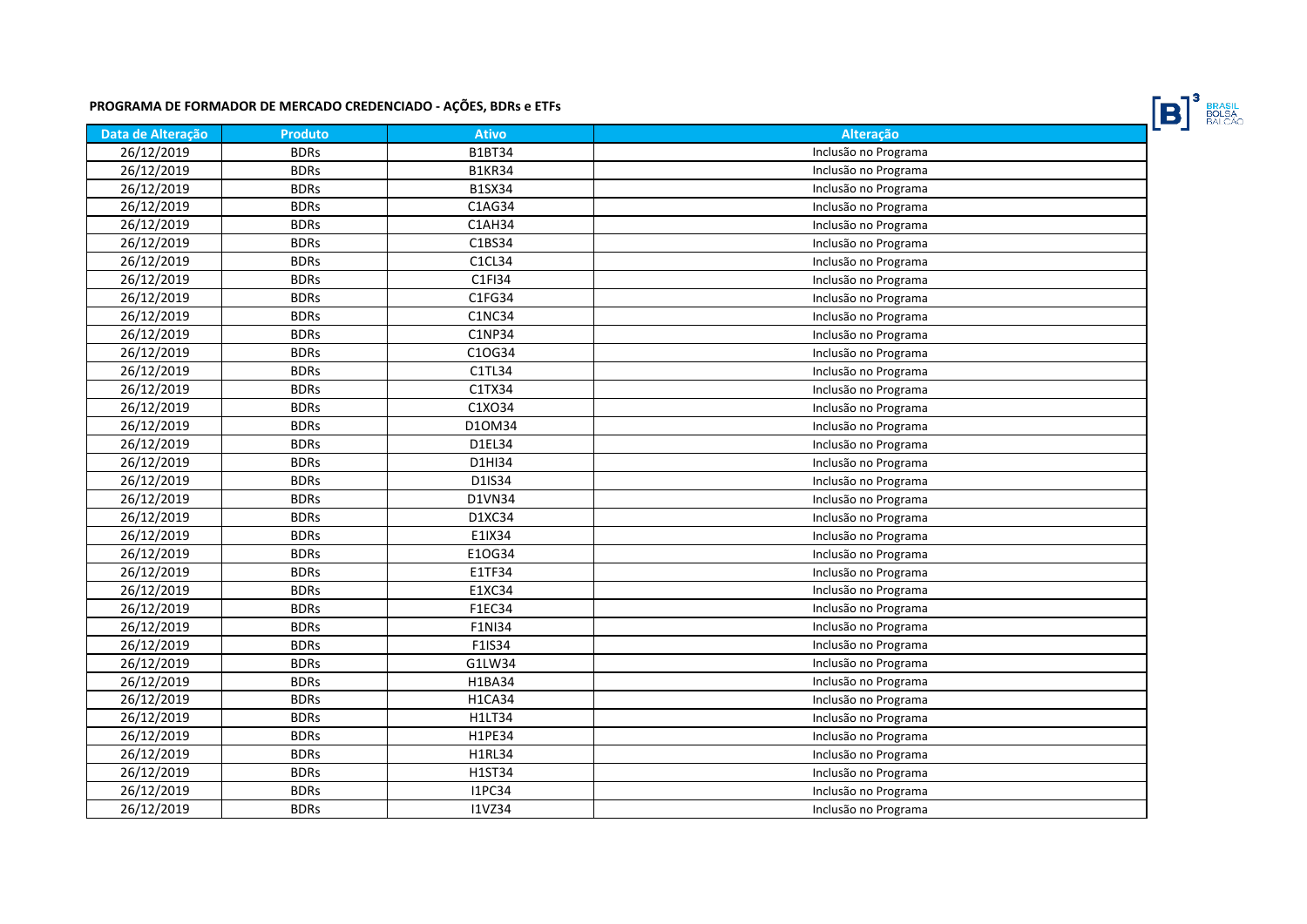

| Data de Alteração | <b>Produto</b> | <b>Ativo</b>  | <b>Alteração</b>     |
|-------------------|----------------|---------------|----------------------|
| 26/12/2019        | <b>BDRs</b>    | J1Cl34        | Inclusão no Programa |
| 26/12/2019        | <b>BDRs</b>    | J1WN34        | Inclusão no Programa |
| 26/12/2019        | <b>BDRs</b>    | K1EY34        | Inclusão no Programa |
| 26/12/2019        | <b>BDRs</b>    | K1RC34        | Inclusão no Programa |
| 26/12/2019        | <b>BDRs</b>    | K1SS34        | Inclusão no Programa |
| 26/12/2019        | <b>BDRs</b>    | L1BT34        | Inclusão no Programa |
| 26/12/2019        | <b>BDRs</b>    | <b>L1EN34</b> | Inclusão no Programa |
| 26/12/2019        | <b>BDRs</b>    | M1AS34        | Inclusão no Programa |
| 26/12/2019        | <b>BDRs</b>    | M1CH34        | Inclusão no Programa |
| 26/12/2019        | <b>BDRs</b>    | M1GM34        | Inclusão no Programa |
| 26/12/2019        | <b>BDRs</b>    | M1PC34        | Inclusão no Programa |
| 26/12/2019        | <b>BDRs</b>    | M1RO34        | Inclusão no Programa |
| 26/12/2019        | <b>BDRs</b>    | <b>N1BL34</b> | Inclusão no Programa |
| 26/12/2019        | <b>BDRs</b>    | N1CL34        | Inclusão no Programa |
| 26/12/2019        | <b>BDRs</b>    | <b>N1EM34</b> | Inclusão no Programa |
| 26/12/2019        | <b>BDRs</b>    | N1IS34        | Inclusão no Programa |
| 26/12/2019        | <b>BDRs</b>    | <b>N1RG34</b> | Inclusão no Programa |
| 26/12/2019        | <b>BDRs</b>    | <b>N1TA34</b> | Inclusão no Programa |
| 26/12/2019        | <b>BDRs</b>    | <b>N1WL34</b> | Inclusão no Programa |
| 26/12/2019        | <b>BDRs</b>    | N1XP34        | Inclusão no Programa |
| 26/12/2019        | <b>BDRs</b>    | P1HM34        | Inclusão no Programa |
| 26/12/2019        | <b>BDRs</b>    | P1PL34        | Inclusão no Programa |
| 26/12/2019        | <b>BDRs</b>    | P1SX34        | Inclusão no Programa |
| 26/12/2019        | <b>BDRs</b>    | R1FC34        | Inclusão no Programa |
| 26/12/2019        | <b>BDRs</b>    | T1SO34        | Inclusão no Programa |
| 26/12/2019        | <b>BDRs</b>    | S1TT34        | Inclusão no Programa |
| 26/12/2019        | <b>BDRs</b>    | S1TX34        | Inclusão no Programa |
| 26/12/2019        | <b>BDRs</b>    | S1YF34        | Inclusão no Programa |
| 26/12/2019        | <b>BDRs</b>    | S1YM34        | Inclusão no Programa |
| 26/12/2019        | <b>BDRs</b>    | S1YY34        | Inclusão no Programa |
| 26/12/2019        | <b>BDRs</b>    | T1MU34        | Inclusão no Programa |
| 26/12/2019        | <b>BDRs</b>    | <b>U1AL34</b> | Inclusão no Programa |
| 26/12/2019        | <b>BDRs</b>    | U1BE34        | Inclusão no Programa |
| 26/12/2019        | <b>BDRs</b>    | W1DC34        | Inclusão no Programa |
| 26/12/2019        | <b>BDRs</b>    | W1MC34        | Inclusão no Programa |
| 26/12/2019        | <b>BDRs</b>    | W1MB34        | Inclusão no Programa |
| 26/12/2019        | <b>BDRs</b>    | <b>W1YN34</b> | Inclusão no Programa |